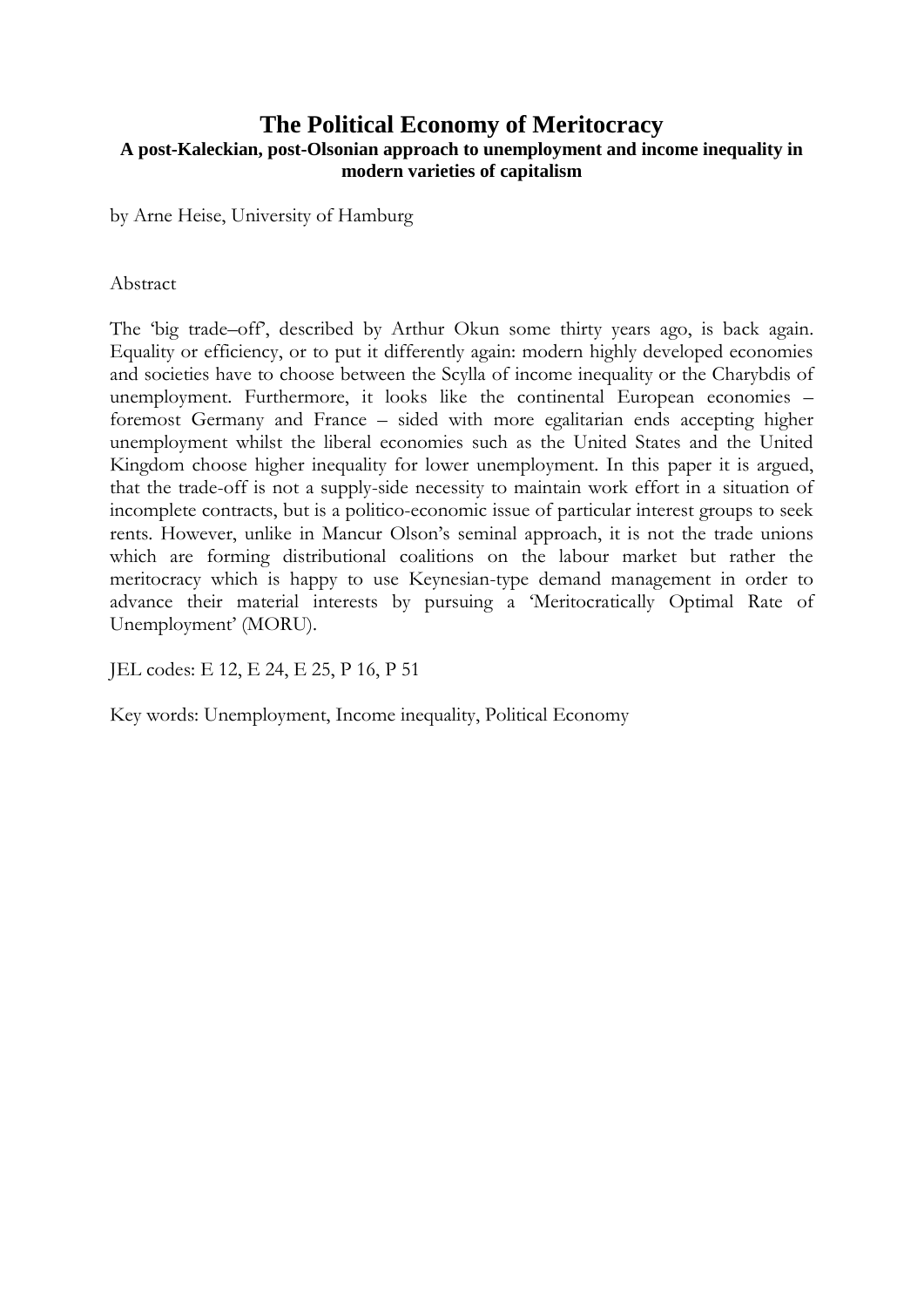### **1. By way of introduction: The age of inequality\***

The so called Kuznets curve links economic development to income inequality and shows a curvilinear shape. Here, in the process of economic development, income inequality rises, but when reaching the highest stages of economic development, inequality begins to decline again. <sup>1</sup> But since data on income distribution at individual and household levels is becoming available and made internationally comparable<sup>2</sup> - particularly since growing income inequality in the United States, the United Kingdom and most other OECDcountries seems to be an established trend over the past two decades - the Kuznets curve has come under much criticism.

More importantly, the quest for equality – as a means to bolster against poverty and as the expression of social justice – has been strongly attacked as "egalitarianism" that destroys market incentives<sup>3</sup> and as being incompatible with full employment in the age of the service economy. Actually, the problem has been already addressed as early as the 1970ies by Arthur M. Okun<sup>4</sup> under historical circumstances completely different from today's: US income dispersion was decreasing then, while unemployment was higher than in most European countries. Furthermore, the world was divided into two different, hostile ideological camps: capitalism and communism. At least from an ideological point of view in the battle of systems during the "cold war", the alleged higher efficiency of the capitalist market economy was not to be paid for by lower equality as this would leave the question of superiority open to different preferences. Only if capitalism could combine a sufficiently high degree of equality (social justice) with superior economic efficiency (in terms of growth and employment), its superiority over communism with its notorious failure in (intensive) growth would be proven. And the economies of the European countries – being extremely close to the ideological divide - seemed to be able to fulfil these promises during the 1960ies and 1970ies particularly well.

Only after the downfall of the Berlin wall in 1989 and the end of the systems confrontation, the need to combine equality and efficiency has finally disappeared. Interestingly, the renewed (alleged) trade-off between equality and efficiency (in terms of providing high levels of employment) unites the liberal-conservative political and academic camp with most parts of the progressive, social democratic political and academic camp. However, whilst the former welcomes the implicit demand for higher

<sup>\*</sup> This paper was written while the author was a Visiting Fellow at St. Edmund"s College of the University of Cambridge in June-July 2005. It is part of a larger research project "Employment systems in international comparison" financially supported by the Hans Böckler Foundation to whom the author is very grateful. He is also grateful to Philip Arestis and Kurt W. Rothschild for very helpful comments and to Michael Murphy for corrections.

<sup>1</sup> For the original paper see Kuznets (1955).

<sup>2</sup> Here, the OECD and the Luxembourg Income Study-project must be mentioned.

<sup>&</sup>lt;sup>3</sup> This incentive problem has been put like this: The poor reduce their labour supply because they earn too much and the rich withdraw their labour supply because they earn too little". John Kenneth Galbraith's reaction was said to be: 'Who believes this, will believe anything'.

<sup>4</sup> See Okun (1970), Okun (1975)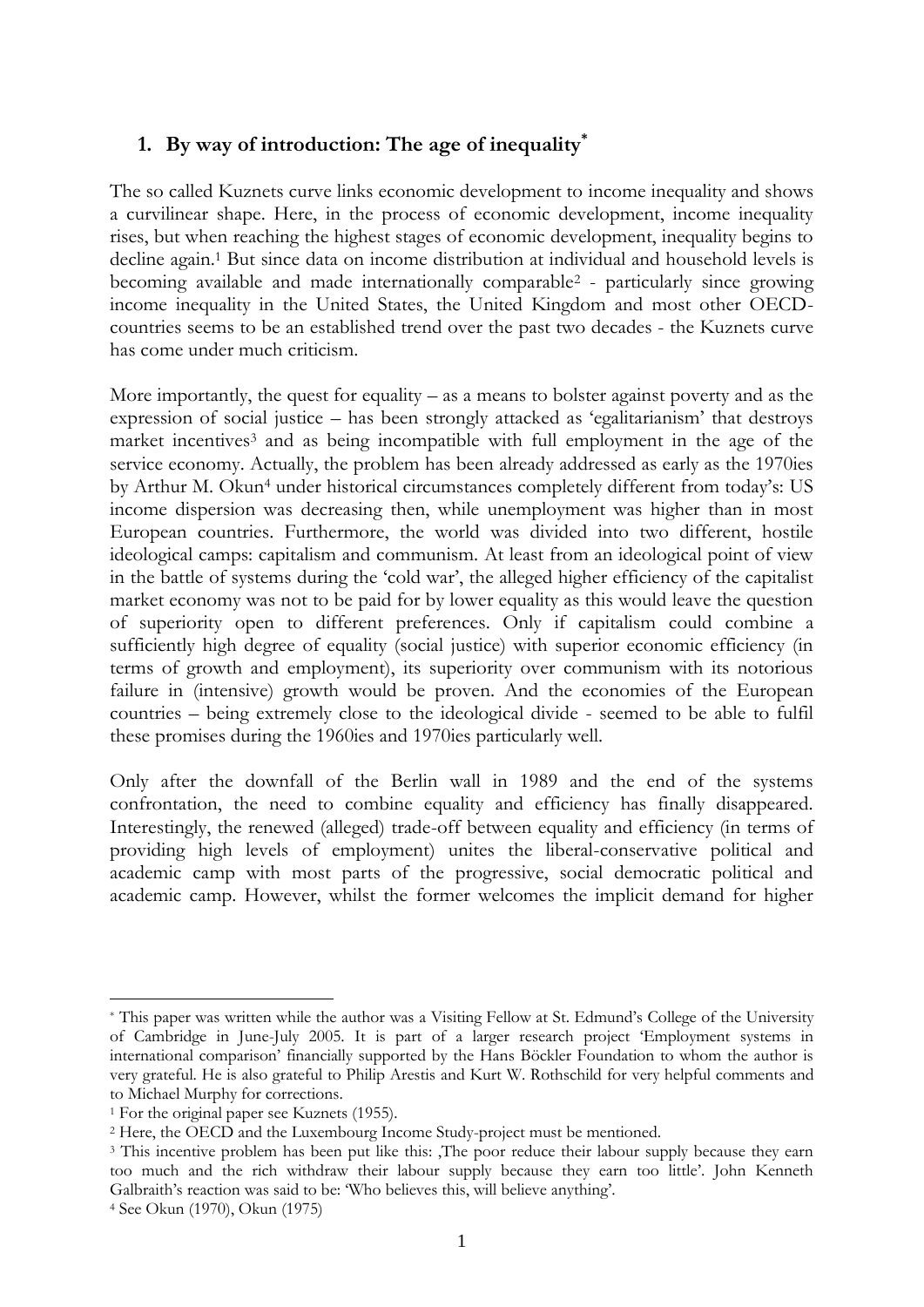inequality<sup>5</sup> , the latter somewhat hastily demands for a (albeit hard) choice.<sup>6</sup> It is in this sense, that we can speak of the age of inequality: an undisputable trend with undisputable negative consequences (the correlation between raising inequality and growing poverty). It is an ideological issue ("social justice") that centres prominently in political discussions and electoral campaigns, and an academic discourse that completely focuses on the microeconomic logic of market incentives. Very few dissenting economists have tried to keep a macroeconomic eye on the issue<sup>7</sup> and  $-$  to my knowledge  $-$  there has not yet been a consistent political economy approach focusing on the obvious material interests involved.

A first glance at the data<sup>8</sup> casts some doubts about the 'big trade-off'. As fig. 1 shows, there is certainly no detectable correlation between the absolute level of income dispersion and unemployment in (selected) OECD countries. However, as both variables at a certain point in time are dependent on too many other determinants, one would not expect too much of a correlation here. Yet, if the "trade-off argument" holds, a strong correlation between the change in unemployment since the end of the "golden age" of industrialisation in the 1970ies and the change in income dispersion must be established. A change in income dispersion must be established because a relative cheapening of low skilled labourers will increase their employment probability and therefore reduce unemployment (which is heavily concentrated among the low-skilled) or, at least, helps reducing the increase of unemployment in the age of the service economy.





Note: Income dispersion: ratio between the 9<sup>th</sup> and the 1<sup>st</sup> income decile, gross earnings; 'end of' refers to comparable years (positions) in the business cycle at the end of the 1990ies; OLS regression:  $R^2 = 0.018$ ; not significant

Source: OECD-Labour Force Survey Data and OECD Employment Outlook 1996

1

<sup>5</sup> See e.g. Machan (2002), Davis/Meyer (2000), Henry (1995), Kekes (2003), Methfessel/Winterberg (1998), Hank (2000), Giersch/Paqué/Schmieding (1992), Paqué (1995) and, most notoriously, Gilder (1982).

<sup>6</sup> See e.g. Iversen (1999), Scharpf (2001), Schettkat/Appelbaum (1996).

<sup>7</sup> Most prominently Galbraith (1998) and Harrison/Bluestone (1990).

<sup>8</sup> More about the origin, limitations and selection of data and a regression table presentation in part 5 below.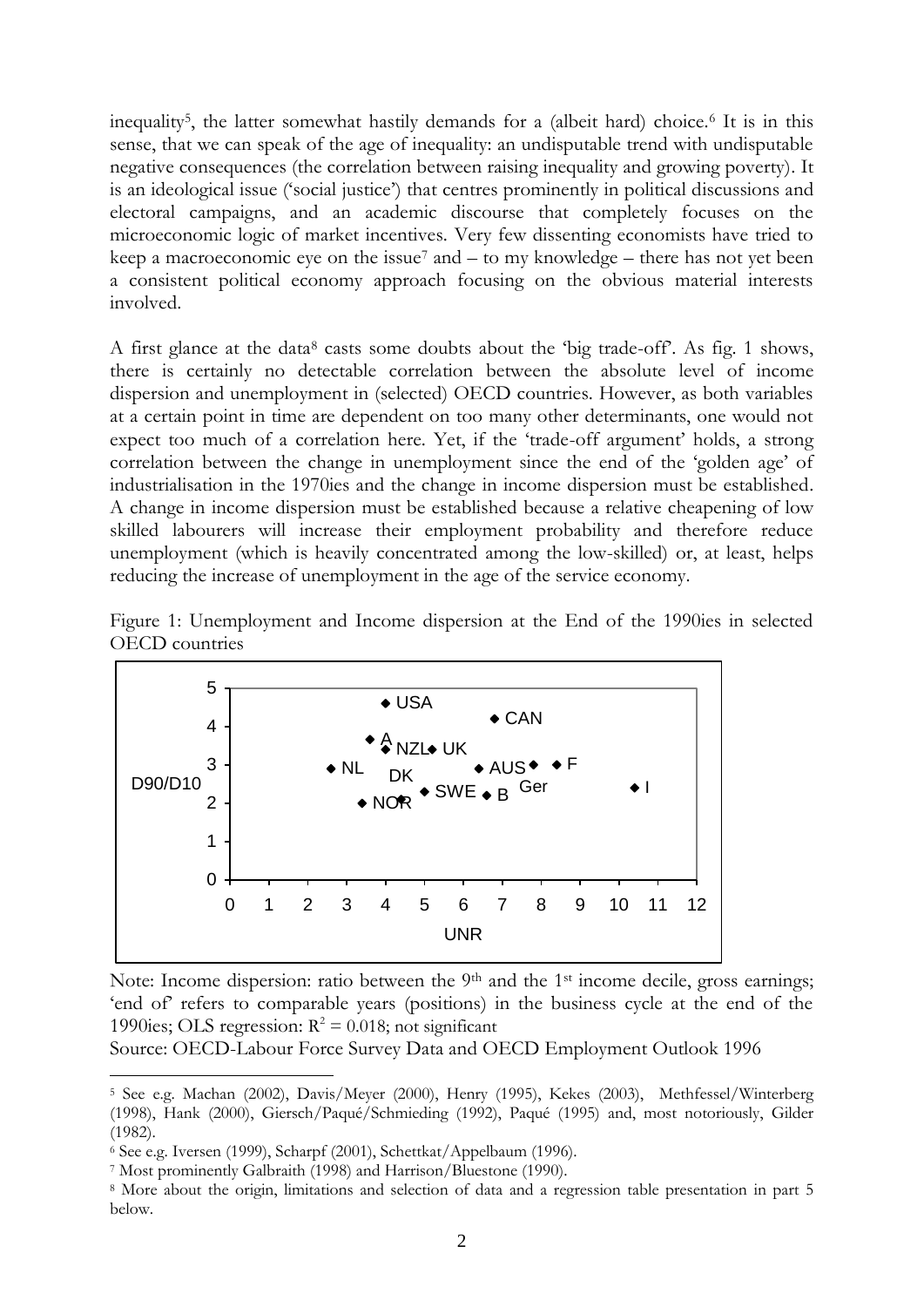Truly, fig.2 depicts such a correlation, which is significant but not very strong. However, the correlation does not say anything about the direction of causation: does causation run from income dispersion to (un)employment or from unemployment to dispersion? If the "trade-off argument" was true, one would also expect, and even more so than in the former case, a strong correlation between the change in income dispersion and the level of unemployment at the end of the business cycle at the end of the 1990ies: if marked earnings flexibility prevents unemployment from accruing in the first place, the change in unemployment must not necessarily be great, but unemployment in absolute terms ought to be low. However, fig. 3 reveals merely a correlation too weak and insignificant to justify this claim!

Figure 2: Change in Unemployment (mid 70ies – end 90ies) and Change in Income dispersion (end 70ies – end 90ies) in selected OECD countries



Notes: Change: absolute change in D90/D10-ratio and unemployment rates; OLS regression:  $R^2 = 0.329$ ; significant at 5% Source: See fig.1

Figure 3: Unemployment at the End of 1990ies and Change in Income dispersion (end 70ies – end 90ies) in selected countries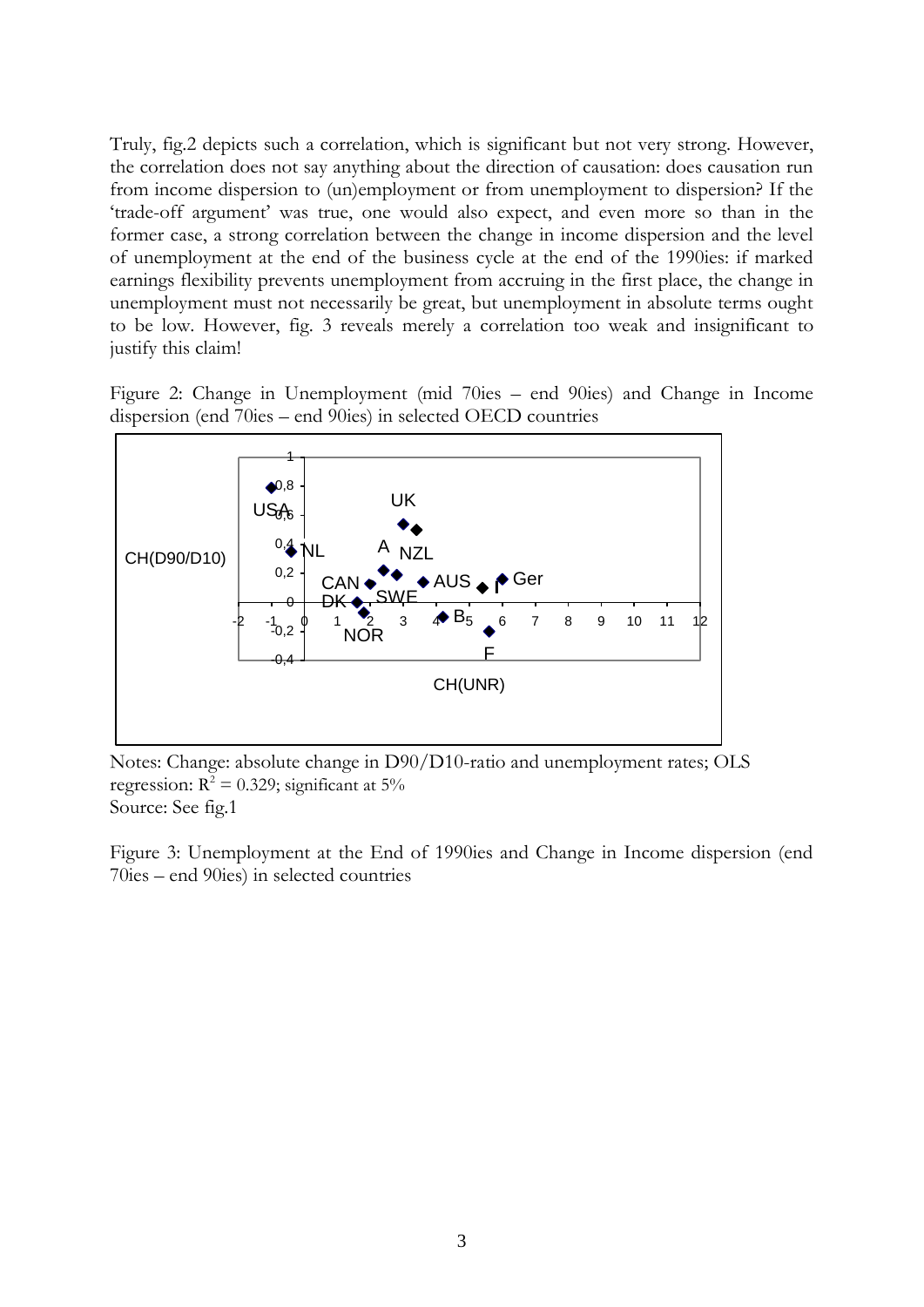

Notes: see fig. 1 and fig. 2; OLS regression:  $R^2 = 0.220$ ; significant at 10% Source: see fig. 1

This is where this paper comes in: I will try to tell a different story about the evolution of unemployment and income inequality over the past two decades, which will take a political economy approach, i.e. which will centre around the different distributional interests among societal groups in different capitalist economic settings. In part 2, I will extend Mancur Olson's seminal approach to the political economy of economic development by focusing on the labour market and by giving it a Keynesian twist. In part 3, I will recur to Michal Kalecki"s famous proposition that unemployment can be used as a strong mechanism to shift power relations in the distributional conflict of capitalism, yet I will transform it into a determinant of personal rather than functional income distribution. In part 4, I will then join the different strings together and derive an unemployment situation which may be called optimal as it best serves the interests of those capitalising most from pure market outcome – the meritocrats. Furthermore, it will become apparent that such a 'Meritocratically Optimal Rate of Unemployment' (MORU) may be very divers over the range of varieties of capitalistic models. In part 5, the predictions of the MORU theory will be empirically tested. As we are dealing with vested interests often transmitted into political action through ideological infiltration, the carrier of the message himself is sometimes accused of an ideological bias<sup>9</sup> – that is, why any empirical test of political economy issues is so important.

#### **2. Mancur Olson, distributional coalitions and its Keynesian twist**

If the connection between income inequality and unemployment is so weak and uncertain, why should we not just leave it there? This would be unsatisfactory for two reasons: Firstly, we have only tested a linear causation – but why should the relation between the distributional struggle and labour market performance not be of any different kind? The ongoing research about different varieties of capitalism<sup>10</sup> has established the

<sup>9</sup> Obviously, "ideology" as an object of scientific investigation is here confused with "ideology" as a subject guiding (un)scientific investigation.

<sup>10</sup> See e.g. Esping-Andersen (1990), Hall/Soskice (2001), Amable (2003),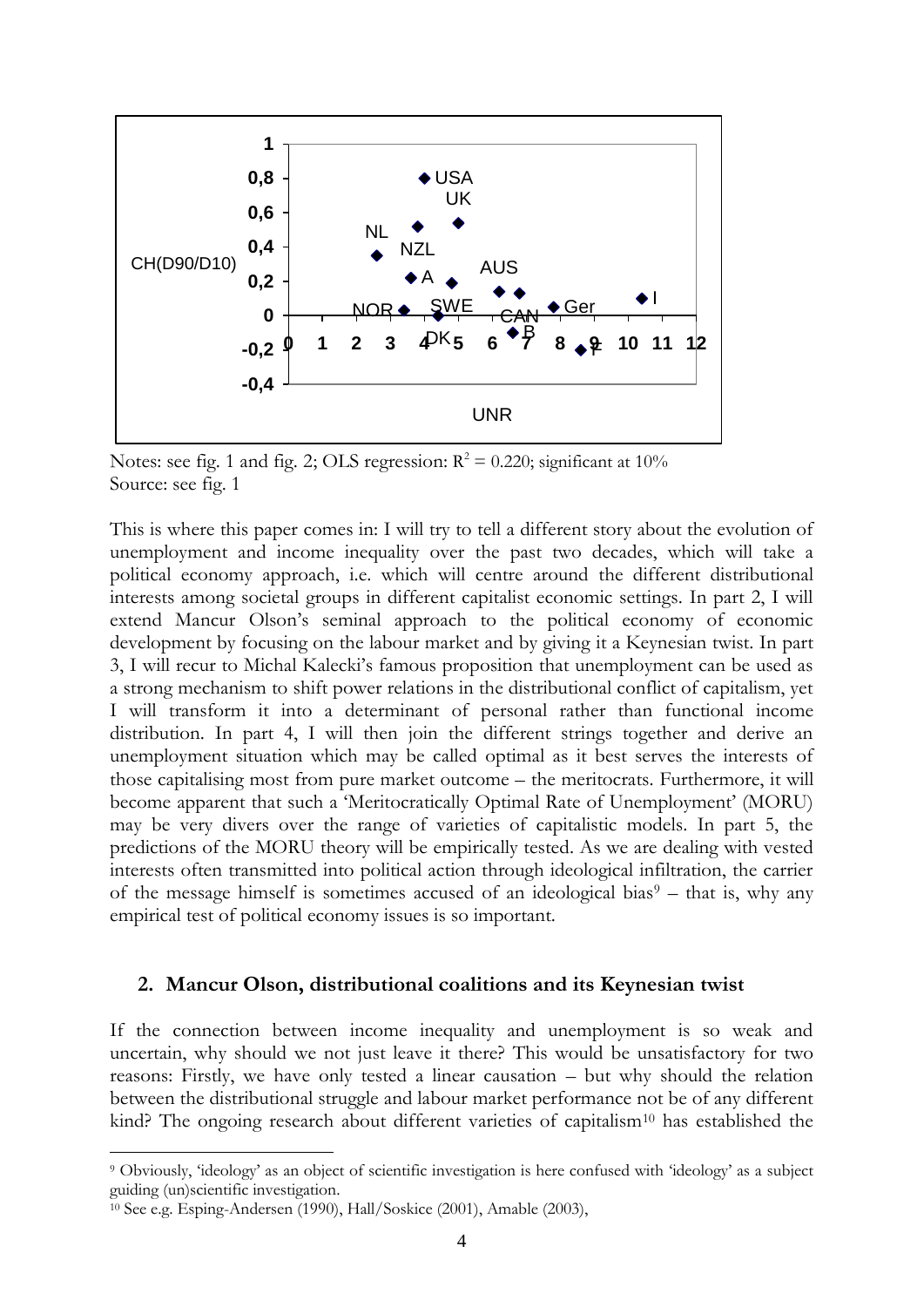fact that different institutional settings may have a marked effect on economic performance, which alters simple linear reasoning remarkably. <sup>11</sup> Secondly, if we would not pursue any type of political economy research into the – at a first glance rather weak – relation between unemployment and income inequality, we might never be able to provide the "missing link" in Keynesian economics: "Keynesian economists had failed to develop a general explanation of governments' unwillingness to supply the aggregate demand policies required to achieve full employment", as John and Wendy Cornwall (2005: 6) claim.

Mancur Olson provides the starting point as he has established one of the most powerful political economy approaches in his "Rise and Decline of Nations"<sup>12</sup> that directly links income inequality and unemployment. He claims that societies produce ever more interest groups that seek to advance their particular well-being at the expense of the well-being of the society as a whole. Such interest groups are only able to pursue this kind of "rentseeking" behaviour – which comes as a public good to all individuals which comprise that group – if the groups are small and homogenous enough to overcome the "cooperation trap'.<sup>13</sup> Although such interest groups may evolve in every market<sup>14</sup>, unemployment is best explained according to Olson if the interest groups on both sides of the labour market are taken into focus. These are trade unions and employer"s organisations. For two reasons, in a variety of microeconomic approaches (insider-outsider theories, NAIRU theories, efficiency bargain and right-to-manage models) the supply side has been set at centre stage of the investigations: Firstly, unemployment is usually associated with the notion of "too high wages" which can better be explained if labour supply (by forming unions) is able to collude an effective distributive coalition.<sup>15</sup> Secondly, once we assume commodity markets as competitive, there would always be pressure to raise real wages by reducing prices – which ought to happen if Walras" Law of markets applies. Therefore, if unemployment becomes a long-term problem of advanced economies, according to Olson, it must stem from the willingness and ability of trade unions to effectively seek rent for their members – which are mostly low skilled, blue collar workers in manufacturing industries. Hence, the variance in national labour market performances obviously depends on the incubation process of interest groups in general and trade unions in particular and the time stretch without significant institutional, legal or other alterations in a particular society<sup>16</sup>. The longer this time stretch, the more distributional coalitions, the lower growth and higher unemployment will be. Olson's approach can therefore be described as a theory of "societal sclerosis".

Olson"s central idea that the pursuit of vested distributional interests may impinge on the general welfare of society, is a challenging one. However his focus on the supply side of the labour market is too narrow. On the one hand, he underestimates what has been

<sup>11</sup> Probably best known is the so called "hump-shaped" relation between the degree of centralisation of collective bargaining and labour market performance; see Calmfors/Drifill (1988).

<sup>12</sup> Olson (1982)

<sup>&</sup>lt;sup>13</sup> This has been established and elaborated in his famous ,Logic of Collective Action'; see Olson (1965).

<sup>14</sup> "Such action occurs through professional associations, labour unions, farm organizations, trade associations, and oligopolistic collusions of firms in concentrated industries" (Olson 1996: 74).

<sup>&</sup>lt;sup>15</sup> For complementarities of modern (static) microeconomic labour market approaches and Olson's (evolutionary) political economy approach see e.g. Belke (1997).

<sup>&</sup>lt;sup>16</sup> Olson (1996: 76) mentions 'revolutionary upheavals', 'totalitarian repression' or 'foreign occupations', but drastic institutional change (as, for instance, under the Thatcher era) may also be counted.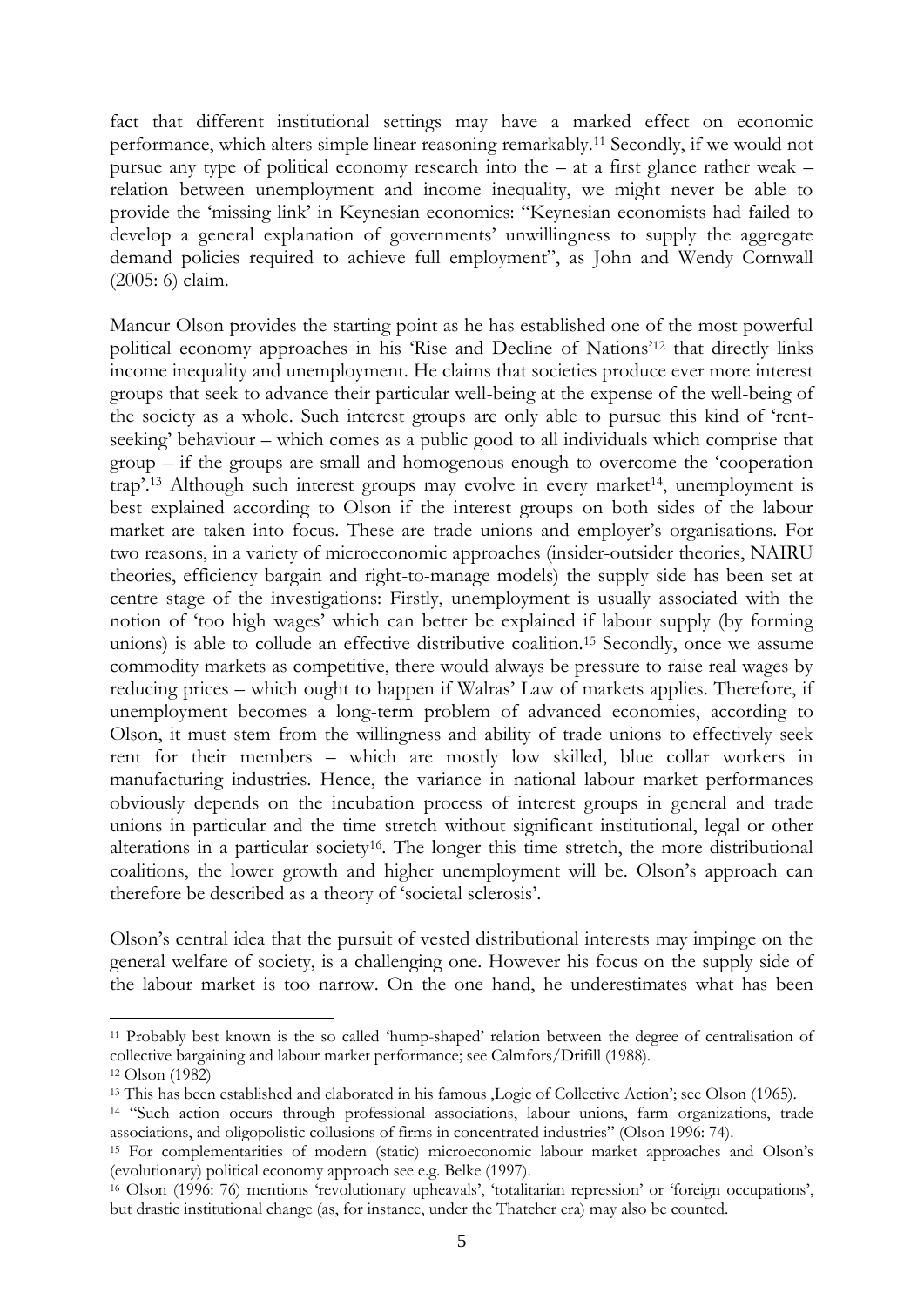called "the radius of trust" in the literature on social capital, i.e. the possibility and willingness of groups (trade unions in this case) to internalise the external effects of their actions in order to reduce the negative repercussions of rent-seeking behaviour.<sup>17</sup> Secondly, the empirical evidence  $-$  as seen above  $-$  is not very strong. Thirdly, the reasoning rests entirely on the microeconomics of general equilibrium theory. But if we bring Keynesian macroeconomics in, unemployment may no longer (at its core) be the result of misguided wage policy but of macroeconomic policy failures. Furthermore, here, income inequality (in an equilibrium position) would be no longer be technically determined by the marginal productivity of different jobs requiring different skills but it would depend on what society rates as "fair" and "tolerable". This is something James K. Galbraith (1997; 1998) calls 'job or wage structure'.<sup>18</sup> Here, of course, unemployment can be used in order to change established views about "fair" and "tolerable" levels of income dispersion, if Keynesian-type macroeconomic policy potentials are not sufficiently used to cure unemployment when it occurs or, even worse, are redirected to create or maintain unemployment. Now, in this post-Olsonian perspective, it would be the demand-side of the labour market, i.e. employers and their organisations, that pursues its vested distributional interests by wasting capacities and reducing general welfare for the society as a whole.

### **3. Michal Kalecki, Unemployment and Income Distribution, or: the Meritocratically Optimal Rate of Unemployment (MORU)**

As John and Wendy Cornwall (2005) claim, most Keynesians<sup>19</sup> failed in posing the question of political limits<sup>20</sup> to the practice of Keynesian-type interventionist employment policies. Yet, this may be at least partly due to the fact, that Keynes himself was not very thoughtful (if not downright naïve) about the possible impact of vested interests on economic policy. Joan Robinson (1976) noted:

"Keynes liked to believe in the power of ideas to influence the course of history. He sometimes maintained that when the principles of employment policy were understood, economic affairs would be conducted rationally, and he even went so far as to predict a happy future in which our grandchildren could devote themselves entirely to the arts and graces of life."

And she also singled out whom she believed to be closer to the real world:

<sup>17</sup> Which lies behind the hump-shaped correlation mentioned above. Of course, Olson mentions 'encompassing organisations', which seem to fit the requirements of a wide radius of trust. However, Olson firmly believes that these encompassing organisations are unstable and necessarily dissolves eventually.

<sup>&</sup>lt;sup>18</sup> , It is a historically, socially, and politically specific set of values and pay relationships in the economy, within and between firms, within and across industries" (Galbraith 1997: 15); see also Galbraith (1998:50ff.).

<sup>19</sup> Particularly Philip Arestis and Malcolm Sawyer (1998) must be explicitly excluded from this charge.

<sup>20</sup> In a mini-symposium on "Is Keynesian demand management policy still viable?" published in Vol. 17 (1994-95) of the Journal of Post Keynesian Economics, not even one of the papers even mentions political limits. There may also be economic limitations due to the lack of cooperation of different policy actors; see Heise (2001), Heise (2005a).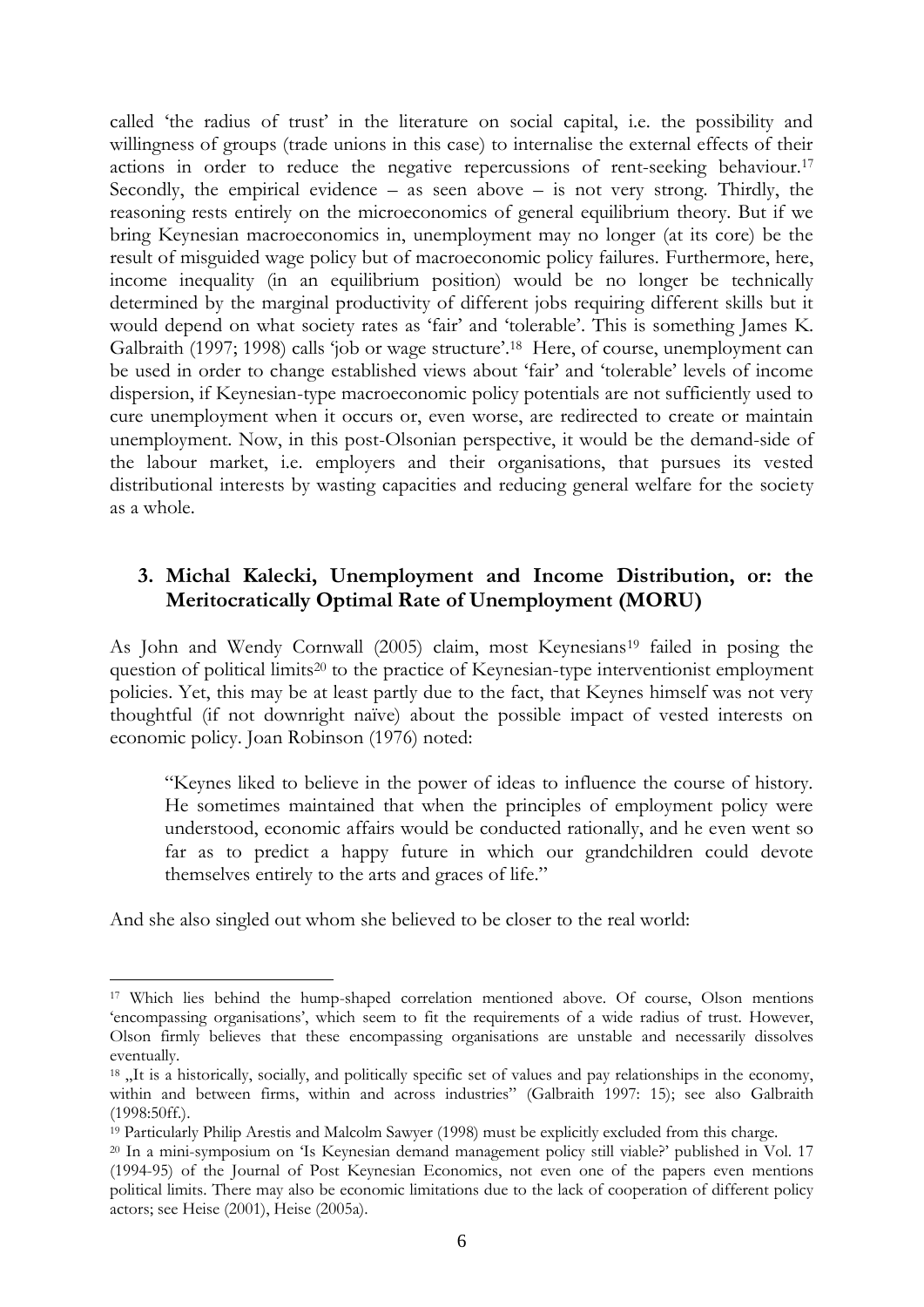"Kalecki"s vision of the future was more realistic. In a remarkable article published in 1943 on the "Political Aspects of Full Employment" he foresaw that when governments understood how to control the commercial trade cycle we should find ourselves in a political trade cycle."

Actually, Michal Kalecki (1943/1990) had not – as is often claimed – described a "political business cycle'<sup>21</sup> but pointed out that 'the industrial leaders' may not be interested in full employment altogether. As he was not engaged in the investigation of the connections between the economy, economic policy and the political and electoral system, there is no hint to a political business cycle theory<sup>22</sup> but rather to a 'political equilibrium theory of unemployment' and an indication of how this will be achieved. This is through mystifying an active (i.e. deficit-financed) budgetary policy as "unsound" and "perilous" (see Kalecki 1943/1990: 350). A situation of lasting full employment would be, from the perspective of the "captains of industry"23, unwarranted on three accounts: 1) in general, they do not want the government to interfere with market processes; 2) they do not want the government to spend money in areas – such as public investment – where there is a potential competition with or crowding out of private investment; 3) they feel that lasting full employment changes the power relations towards the working classes and takes away an effective disciplinary device. These rather cloudy expositions have been re-framed in modern, orthodox labour market theory: in efficiency wage theories, unemployment guarantees to maintain productivity growth. In NAIRU theories, unemployment is needed to prevent the acceleration of inflation. Finally in heterodox, Kaleckian macroeconomics, full employment destroys the social structure of accumulation by squeezing profits<sup>24</sup>. In equilibrium, in order to appropriate profits, capitalists need unemployment or workers will be able to claim any surplus for themselves (in any combination of goods and leisure).<sup>25</sup>

Without engaging in fundamental discussions about functional income distribution, this Kaleckian version of a political economy of unemployment cannot easily be made compatible with two decades of post-war economic history. The co-existence of full employment and a positive profit share in most OECD countries in the 1950ies and 1960ies would either require the assumption of a disequilibrium situation for the entire period or some degree of monopolistic competition in almost very commodity market. Or, as in Post Keynesian macroeconomics, functional income distribution (and the existence of profits) does not depend on unemployment but rather on a positive rate of

1

<sup>21</sup> Politico-economic models and cycles have been introduced in the literature by William Nordhaus (1975) and R. Boddy and J. Crotty (1974) who recur to Michal Kalecki"s work.

<sup>&</sup>lt;sup>22</sup> Although he claims to have presented 'a regime of the political business cycle'; see Kalecki (1943/1990: 355). However, he uses the term "political business cycle" in a completely different way than it has become customary since Nordhaus; see e.g. Henley (1988).

<sup>&</sup>lt;sup>23</sup> Kalecki uses different descriptions for those, who pursue their special interests through lasting unemployment: 'captains of industry', 'industrial leaders', 'bosses', 'business leaders', 'businessmen', 'big business'. This leaves us without a clear idea of whom he really envisages: capitalists as the class of capital owners and representatives of profit-earners in functional income distribution or executive and highranked white collar employees (and also profit-earners) as representatives of the higher income percentiles in personal income distribution. From the context and later work, one can infer that Kalecki is referring to capital owner and, therefore, functional income distribution.

<sup>24</sup> See e.g. Kotz/Donough/Reich 1994; Marglin/Schor 1990; Bowles/Edwards/Roosevelt 2005.

<sup>&</sup>lt;sup>25</sup> Henley (1988: 439) points to the parallels to Marx's 'reserve army'. See also Alexander (1948) and Feiwel (1974).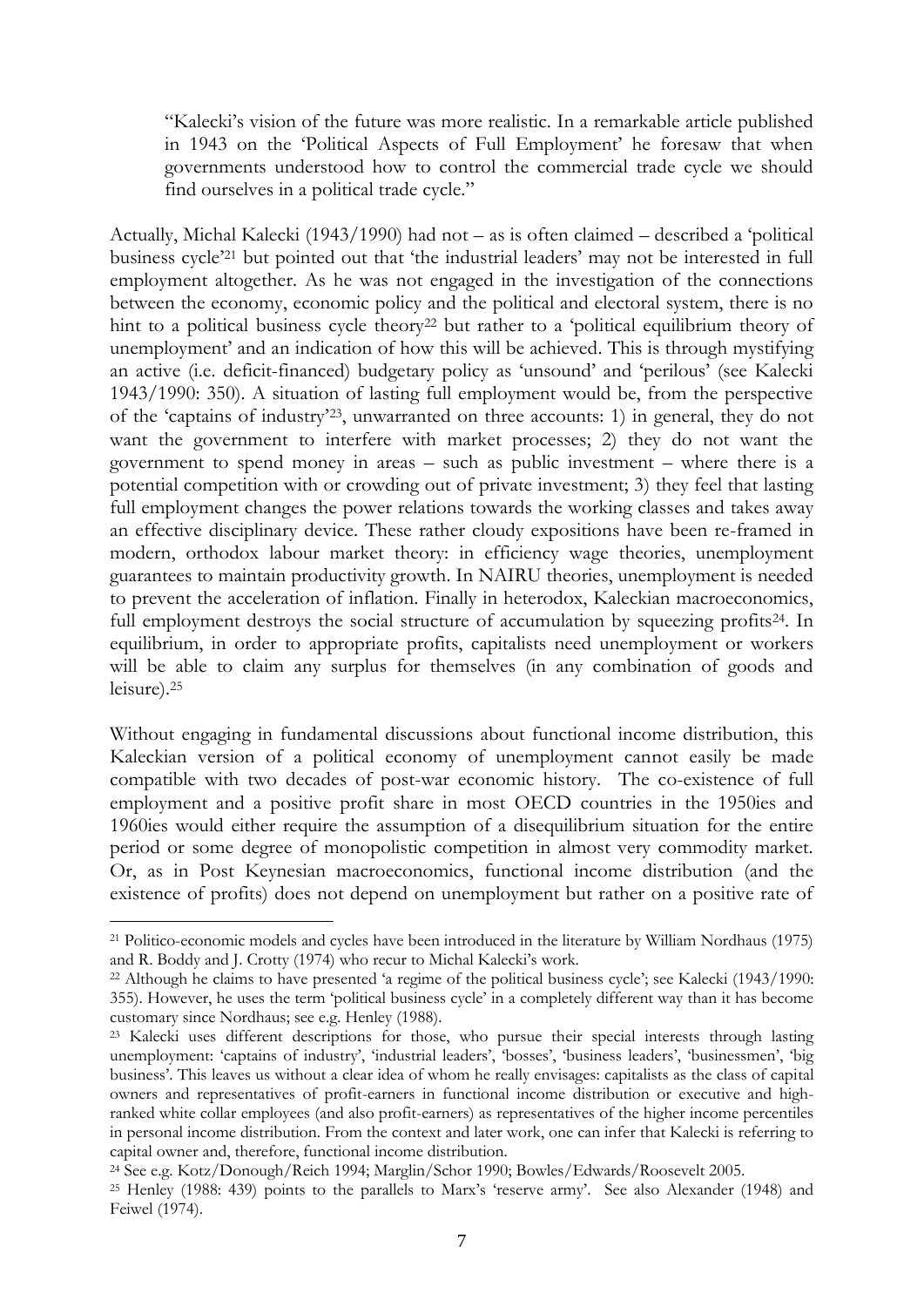interest (which closes the only degree of freedom of the distributional system; see e.g. Sraffa 1960) which is determined by liquidity preference considerations (see e.g. Riese 1981). However, these qualifications do not necessarily eradicate the Kaleckian idea altogether, but might shift the focus of intention from functional to personal income distribution and from class conflict to meritocratic deliberations. As the expression 'meritocracy' is far from being clearly defined, let us refer to the *Fontana Dictionary of Modern Thought (1977: 384)*:

"A word coined by Michael Young (The Rise of Meritocracy, 1958) for government by those regarded as possessing merit; merit is equated with intelligence-plus-effort,… Egalitarians often apply the word to any elitist system of education and government,…"

And according to Benabou (2000: 321), there is "no single, value-free definition of meritocracy, but only preference orderings about equality of opportunities and equality of outcomes". Meritocracy, therefore, must be placed between the one extreme of aristocracy, where opportunities and outcomes are structured only by decent, and the other extreme of egalitarianism, where opportunities and outcomes are entirely equally distributed among the members of a society. Obviously, modern societies have abandoned aristocratic structures and float somewhere between meritocracy and egalitarianism. Despite the degree varying considerably through redistributive welfare arrangements and institutions directly impinging on market outcomes, in every highly developed country some measure of egalitarian redistribution of opportunities and outcomes are employed.<sup>26</sup> The concept of meritocratic deliberations used for our purpose, therefore puts the quest for income inequality at centre stage: *in line with economic merits – defined by 'pure' market outcomes accepting an initial endowment of real, financial and human capital – any increase in net income dispersion is welcomed as improving economic efficiency.* Obviously, someone who is better endowed with real, financial or human capital would profit materially from any meritocratic policy shift – yet, I do not purport that the better-offs – or as I will call them in line with the above given description: the elite<sup>27</sup> – necessarily pursue meritocratic aims, as I am not claiming that the non-elite necessarily favours egalitarian ends. This may, for instance, vary considerably with the individual preference structure (materialistic, post-materialistic) or individual perception of income mobility. However, elite studies reveal a strong meritocratic orientation of the elite which has become more pronounced over the past two decades.<sup>28</sup>

To summarise, the above outlined post-Kaleckian version of the political economy of unemployment does not focus on the class struggle over functional income shares but puts forward the idea that unemployment may be (mis-)used by the elite in order to

<sup>26</sup> Although welfare arrangements have not historically been invented for egalitarian purposes, they do have this effect; see Baldwin (1990) and Esping-Andersen (1994: 717).

<sup>&</sup>lt;sup>27</sup>, Elite' is another ill-defined notion. Primarily, it is used for those groups of individuals that are able to take or influence collective rather than merely individual decisions: political, economic, organisational or media elites for instance. I presuppose that there is a strong correlation between being materially betteroff and being part of the elite – and that is why I use 'elite', 'better-offs' and 'meritocrats' interchangeably.

<sup>&</sup>lt;sup>28</sup> This is definitely true for the media, economic and liberal-conservative political elites in Germany but also the social-democratic political elite has become markedly more meritocratic over the past two decades. Therefore, it is basically the trade union elite that still takes a non-meritocratic, egalitarian perspective; see e.g. Bürklin (1997).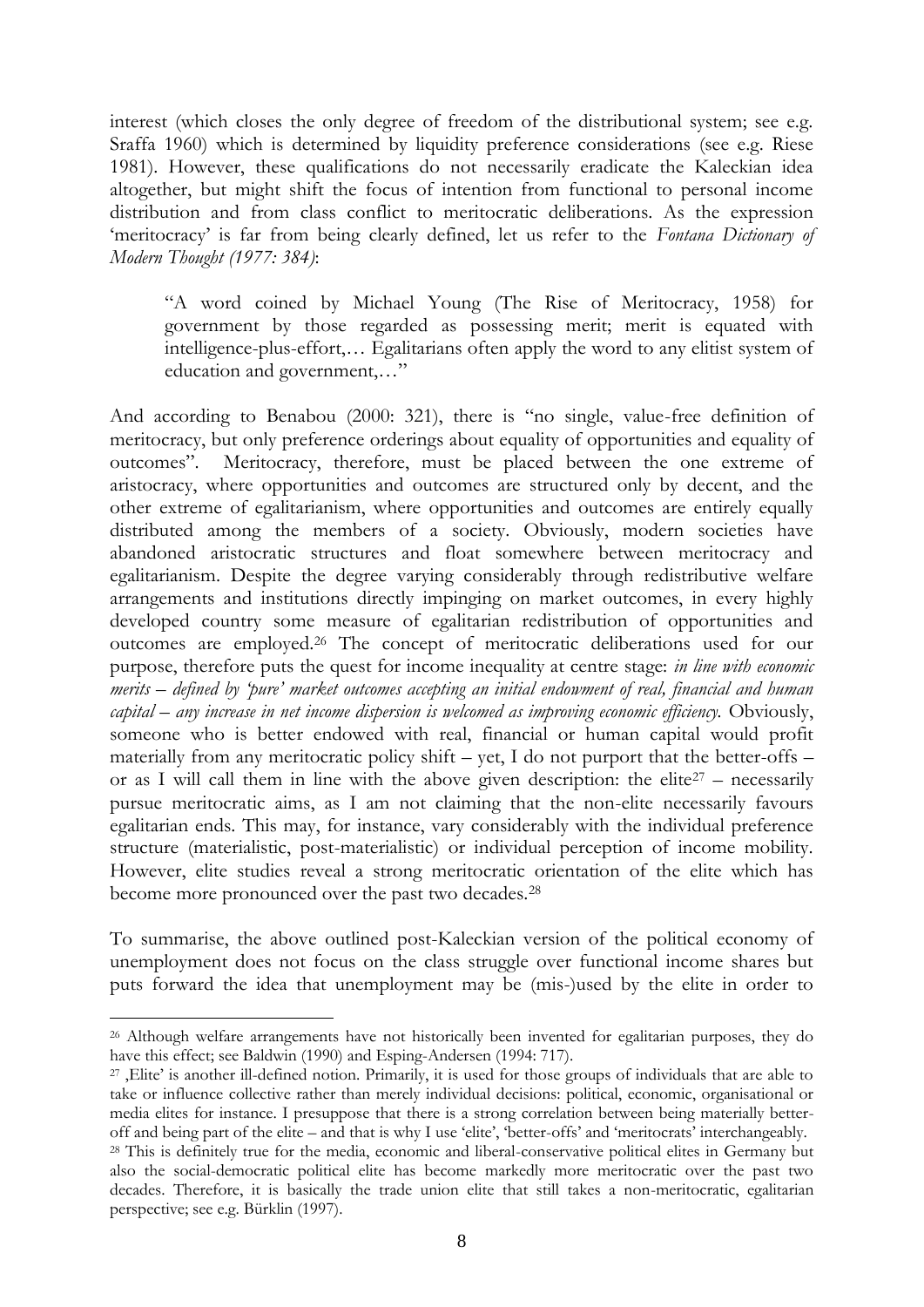champion meritocratic ideas of personal income distribution. For reasons having been advanced by Lester Thurow (1971) and which we will discuss below, the elite may not want to end re-distribution and a compression of the income (and particularly the wage) structure entirely, but seek an 'optimal degree of income inequality'. Or to put it differently: the elite is tempted to address a policy pursuing a "Meritocratically Optimal Rate of Unemployment', abbreviated as MORU.

#### **4. MORU in the varieties of capitalism**

1

Many studies have shown that unemployment is a strong and significant factor in determining income inequality in general and wage dispersion in particular measured by a gini-coefficient or by the ratio of highest to lowest income decile (P90/P10).<sup>29</sup> Easy to understand, nominal wage increases in relation to labour productivity growth and (expected) inflation  $-$  i.e. the 'distributional margin'  $-$  will come under pressure if wages are to play any role in signalling relative scarcity. This is one of the best established empirical relations in economics that lies behind the (original) 'Phillips curve'. Here, on the one hand it will, at least temporarily (as long as disequilibrium lasts), shift functional income distribution in favour of capital owners – who may be supposed to belong to the higher income deciles. On the other hand, unemployment always has a strong bias towards the less skilled – i.e. the wages of the less skilled, which can be supposed to belong to the lower income deciles, come under the most pressure. Adding both trends up, high income earners relative to low income earners will profit from unemployment – which simply means that wage dispersion and overall income inequality will rise with growing unemployment. However, the "inequality elasticity" of unemployment depends on several factors: the overall strength of the social partners at the negotiating table (in terms of union density and coverage rate; see Volscho [2004]) and particularly, the collective bargaining system, the state"s involvement in collective bargaining and also labour market and welfare state regulations (EU Commission 2004: 109ff.). There is a clear and very strong relation between the degree of corporatism<sup>30</sup> of a collective bargaining system, the strictness of labour market regulations and the generosity of the welfare state and a

<sup>29</sup> See e.g. Förster (2000) or Volscho (2004) for a comprehensive overview. Jäntti/Jenkins (2001) take a more sceptical view – yet they do not deny the relationship but point to a more complex interaction between unemployment, inflation and inequality. Below, I will discuss in more detail which income variable to be taken in order to capture the inequality visions of the meritocracy. Suffice to say here, that wage dispersion will serve as proxy as wage income is still by far the most important source of income for the vast majority of the people and the link between wage income and unemployment (both being determined on the labour market) is the closest. Furthermore, it has been shown that recent trend in income inequality largely stem from the underlying trends in wage dispersion; see Förster (2000: 8).

<sup>30</sup> By corporatism, I not only mean the *de jure* centralisation of the wage bargaining system (i.e. at company or regional or nation-wide level) but also its *de facto* cooperation between regional and sectoral levels, union density and coverage rates and state involvement. Germany, for example, is often taken at face value – i.e. wage bargaining struck at regional-sectoral levels -, yet the high efforts of cooperation of the trade unions under the roof of the Deutscher Gewerkschaftsbund is not praised accordingly. Moreover France, for instance, shows low union density and *de jure* decentralised wage bargaining, but a very high coverage rate, a decent degree of cooperation of unions and a high state involvement in labour market regulations which would not be correctly mirrored if France would be rated at low corporatism level.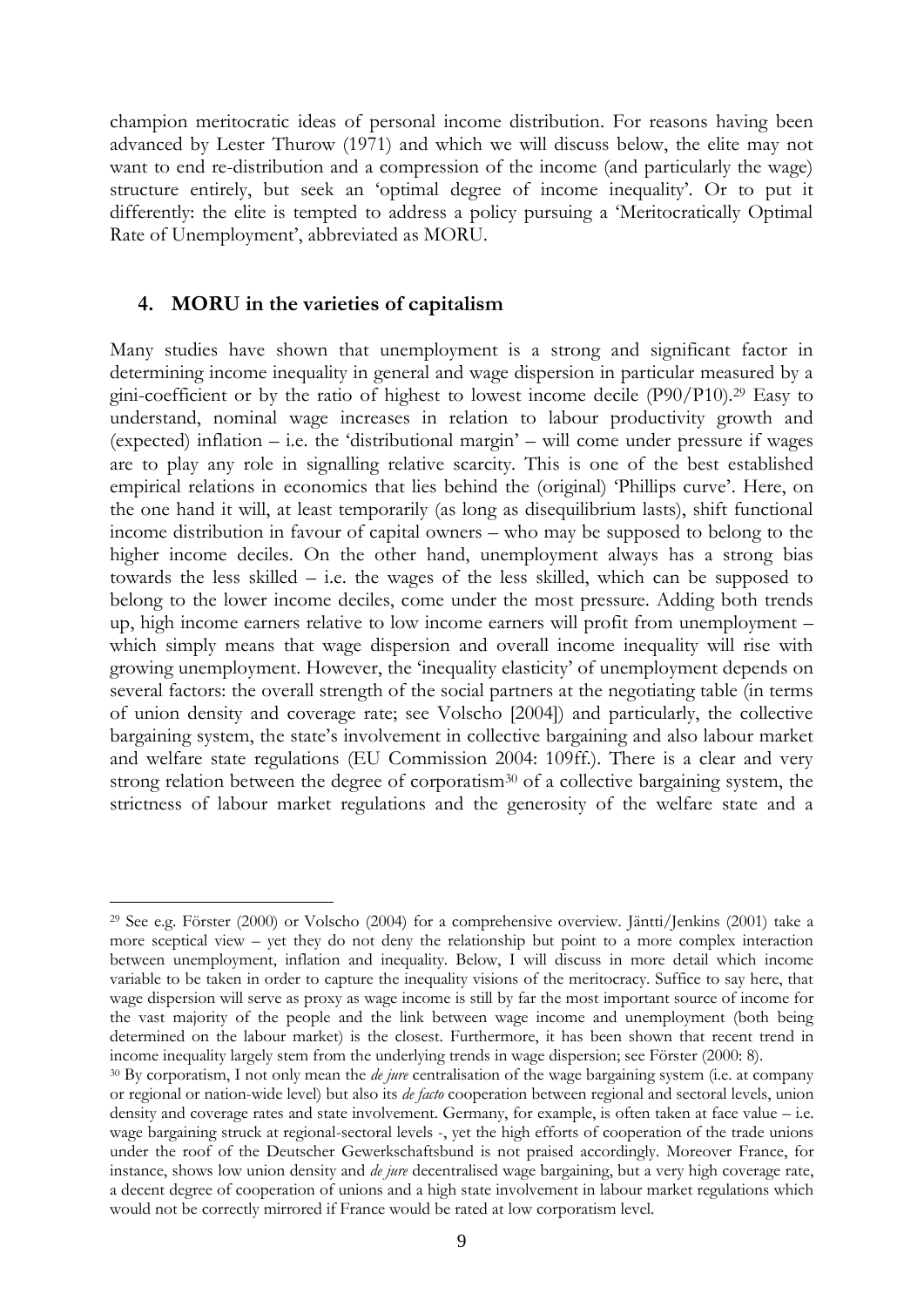solidaristic wage policy stance in terms of the compression of the qualificational wage structure.<sup>31</sup>

The different characteristics will be clustered to form two 'models': a 'corporatist' and a "liberal model" (see tab. 1). Since Esping-Andersen"s (1990) famous distinction between different 'worlds of welfare capitalism', many attempts have been made to group different countries.<sup>32</sup> While Amable (2003) proposes as much as five different ideal types of capitalism (market-based , social democratic, Asian, continental European and South European models), Michel Albert (1991) differentiates between an Anglo-Saxon and a Rhenish model of capitalism and Hall/Soskice (2001) identifies the liberal market economies (LME) and the coordinated market economies (CME). Without spending too much time on comparing the different categorisations, I will – for the sake of simplicity and measurability and sufficient for my limited scope – side with Albert and Hall/Soskice in broadly distinguishing, at this point, a "corporatist bargaining model" which is very much in line with Albert"s "Rhenish capitalism" and Hall/Soskice"s CME and a "liberal bargaining model' in line with Albert's 'Anglo-Saxon Model' and Hall/Soskice's LME.

| Table 1. Valieties of Dargaming models |                                        |                                                         |  |
|----------------------------------------|----------------------------------------|---------------------------------------------------------|--|
|                                        | <b>Corporatist model</b>               | <b>Liberal model</b>                                    |  |
|                                        |                                        |                                                         |  |
| bargaining<br><b>Collective</b>        |                                        |                                                         |  |
| system                                 |                                        |                                                         |  |
| union density<br>coverage rate         | High density or high<br>coverage       | density<br>Low<br>low<br><sub>or</sub><br>coverage rate |  |
| degree of centralisation               | of<br>High<br>degree<br>$\blacksquare$ | degree<br>of<br>Low<br>$\blacksquare$                   |  |
| degree of cooperation                  | centralisation or high                 | centralisation and<br>1 <sub>ow</sub>                   |  |
| state involvement                      | degree of cooperation or               | degree of cooperation or                                |  |
|                                        | high state involvement                 | state involvement                                       |  |
| <b>Labour market regulations</b>       | Strict<br>labour<br>market             | Few labour market regulation                            |  |
|                                        | (employment)<br>regulations            |                                                         |  |
|                                        | protection, minimum wages,             |                                                         |  |
|                                        | $etc.$ )                               |                                                         |  |
| <b>Welfare</b> system                  | social<br>of<br>High<br>level          | of<br>social<br>Low<br>level                            |  |
|                                        | (Bismarckian<br>protection             | protection<br>tested<br>(means)                         |  |
|                                        | welfare system or generous             | Beveridge welfare system)                               |  |
|                                        | Beveridge welfare system)              |                                                         |  |

Table 1: Varieties of bargaining models

<u>.</u>

As tab. 2 clearly shows, the selected OECD countries fit the characteristics of the two distinct collective bargaining models extremely well – if at all, France"s very low union

<sup>31</sup> See e.g. Barth/Zweimüller (1995), Zweimüller/Barth (1994), Moene/Wallerstein (1996) and, particularily OECD (1997) where the combinations here termed "corporatism" are tested. There are but two exceptions from this very close link: Austria and the Netherlands which both manage to provide a rather wide qualificational wage dispersion under a very centralised wage bargaining system – both countries will get a special status in this study.

<sup>32</sup> Gelissen (2002) provides an overview. The different specifications obviously depend on the indicators or dimension (i.e. welfare systems, labour market systems, collective bargaining systems, industrial relations systems, etc.) by which they are clustered.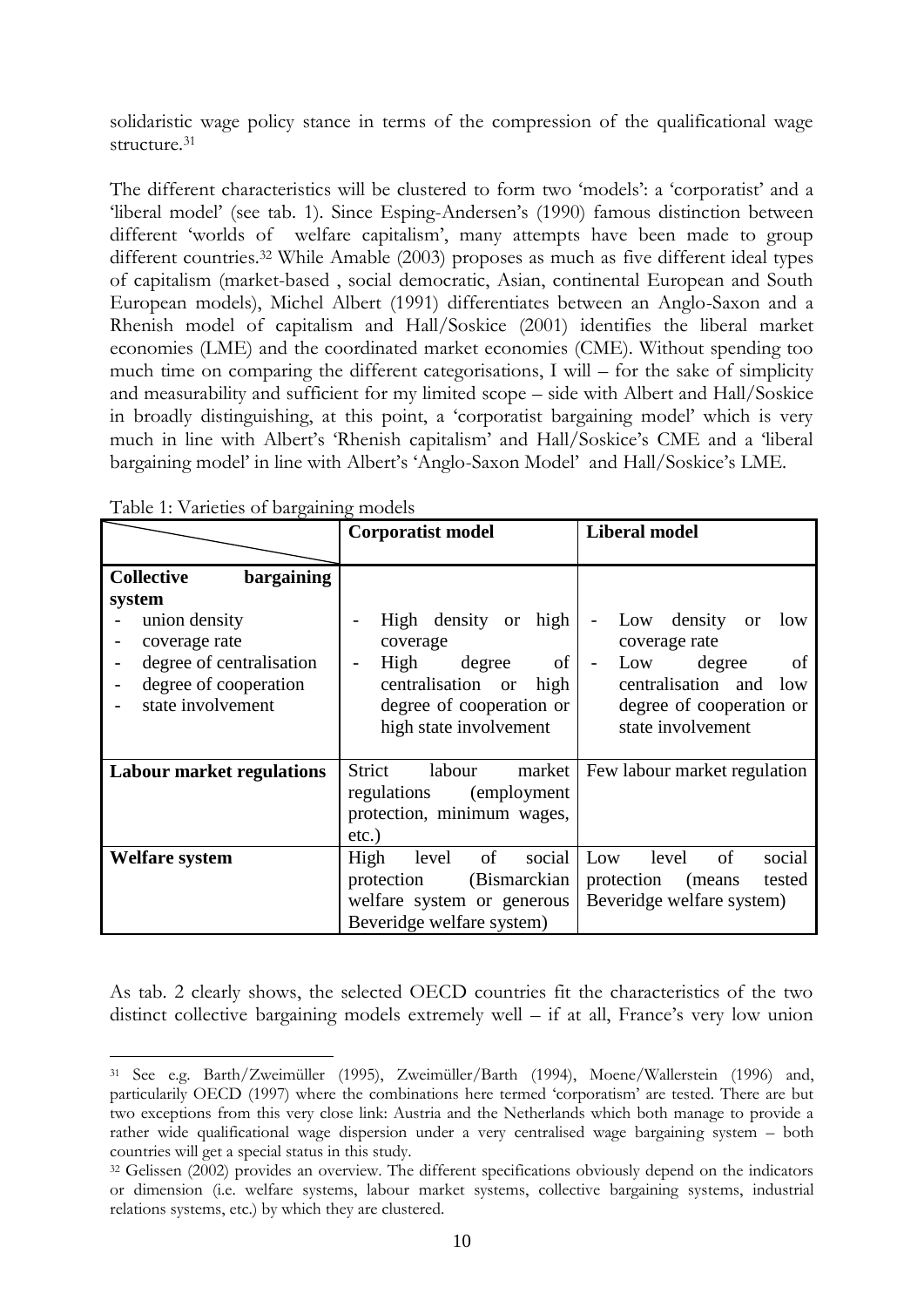density rate and decentralisation at the prevailing company level and Australia's stunningly high coverage rate stand out as not quite fitting. Yet, in the case of France, the degree of cooperation and state involvement as well as labour market regulations and welfare state characteristics prove the point that France definitely rather sides with the corporatist than with the liberal model, while in the case of Australia, precisely these characteristics point out that it must be grouped within the liberal bargaining model.

In the upper-right quadrant of fig. 4, the above described positive relation between unemployment and income inequality has been depicted and two different incomedispersion curves (IP) marking the institutional differences as exposed above as "corporatist" and "liberal" collective bargaining systems. Only for the sake of simplicity, a linear relationship has been assumed: A rise in unemployment by a certain measure will, therefore, cause higher income inequality in the liberal bargaining model (steeper ID curve) than in the corporatist model because the former"s institutions are ill-prepared to safeguard the lower income deciles against their weakened market position or, to put it the other way around, achieve better market results for the higher income deciles.

|             | <b>Union</b>             | Coverage | <b>Bargaining</b> | <b>of</b><br><b>Degree</b> | <b>State</b>             | Labour                  | <b>Welfare</b>      |
|-------------|--------------------------|----------|-------------------|----------------------------|--------------------------|-------------------------|---------------------|
|             | <b>Density</b>           | Rate     | level             | cooperation <sup>a</sup>   | involvement <sup>b</sup> | market                  | system <sup>d</sup> |
|             |                          |          |                   |                            |                          | regulation <sup>c</sup> |                     |
|             |                          |          |                   |                            |                          |                         |                     |
|             | <b>Corporatist Model</b> |          |                   |                            |                          |                         |                     |
| $\mathbf A$ | 30                       | 92       | Industry          | <b>High</b>                | Low                      | High                    | <b>High</b>         |
| $\bf{B}$    | 69                       | 96       | <b>National</b>   | <b>High</b>                | High                     | <b>High</b>             | High                |
| <b>DK</b>   | 88                       | 69       | national/         | <b>High</b>                | High                     | Medium                  | <b>High</b>         |
|             |                          |          | industry          |                            |                          |                         |                     |
| $\mathbf F$ | 9                        | 95       | Company           | <b>High</b>                | High*                    | <b>High</b>             | <b>High</b>         |
| Ger         | 30                       | 79       | Industry          | <b>High</b>                | Low                      | <b>High</b>             | <b>High</b>         |
| I           | 35                       | 82,5     | Industry          | High                       | <b>High</b>              | <b>High</b>             | Medium              |
| <b>NL</b>   | 27                       | 82       | Industry          | <b>High</b>                | Low                      | <b>High</b>             | Medium              |
| N           | 54,3                     | 82,5     | Industry          | High                       | <b>High</b>              | <b>High</b>             | <b>High</b>         |
| <b>SWE</b>  | 79                       | 92       | Industry          | <b>High</b>                | Low                      | <b>High</b>             | <b>High</b>         |
|             |                          |          |                   |                            |                          |                         |                     |
|             | <b>Liberal Model</b>     |          |                   |                            |                          |                         |                     |
| <b>AUS</b>  | 24,5                     | 82,5     | industry          | Low                        | High                     | Low                     | Low                 |
| <b>CAN</b>  | 28,1                     | 32,0     | Company           | Low                        | Low                      | Low                     | Low                 |
| <b>NZL</b>  | 22,7                     | 27,5     | Company           | Low                        | Low                      | Low                     | Low                 |
| UK          | 29                       | 39       | Company           | Low                        | Low                      | Low                     | Medium              |
| <b>USA</b>  | 12,8                     | 14,0     | Company           | Low                        | Low                      | Low                     | Low                 |

Table 2: Mapping of characteristics of the different models

Notes: **bold** = fitting characteristic of respective model; *italic* = unfitting characteristic of respective model;  $a =$  OECD coordination and centralisation score  $\leq$  2 means 'low',  $>$  2 means 'high' level of cooperation;  $\mathbf{b} =$  governmental involvement index according to Golden/Lange/Wallerstein < 8 means "low", > 8 means "high" governmental involvement in collective bargaining;  $c =$  OECD employment protection index score  $\leq$  1,5 means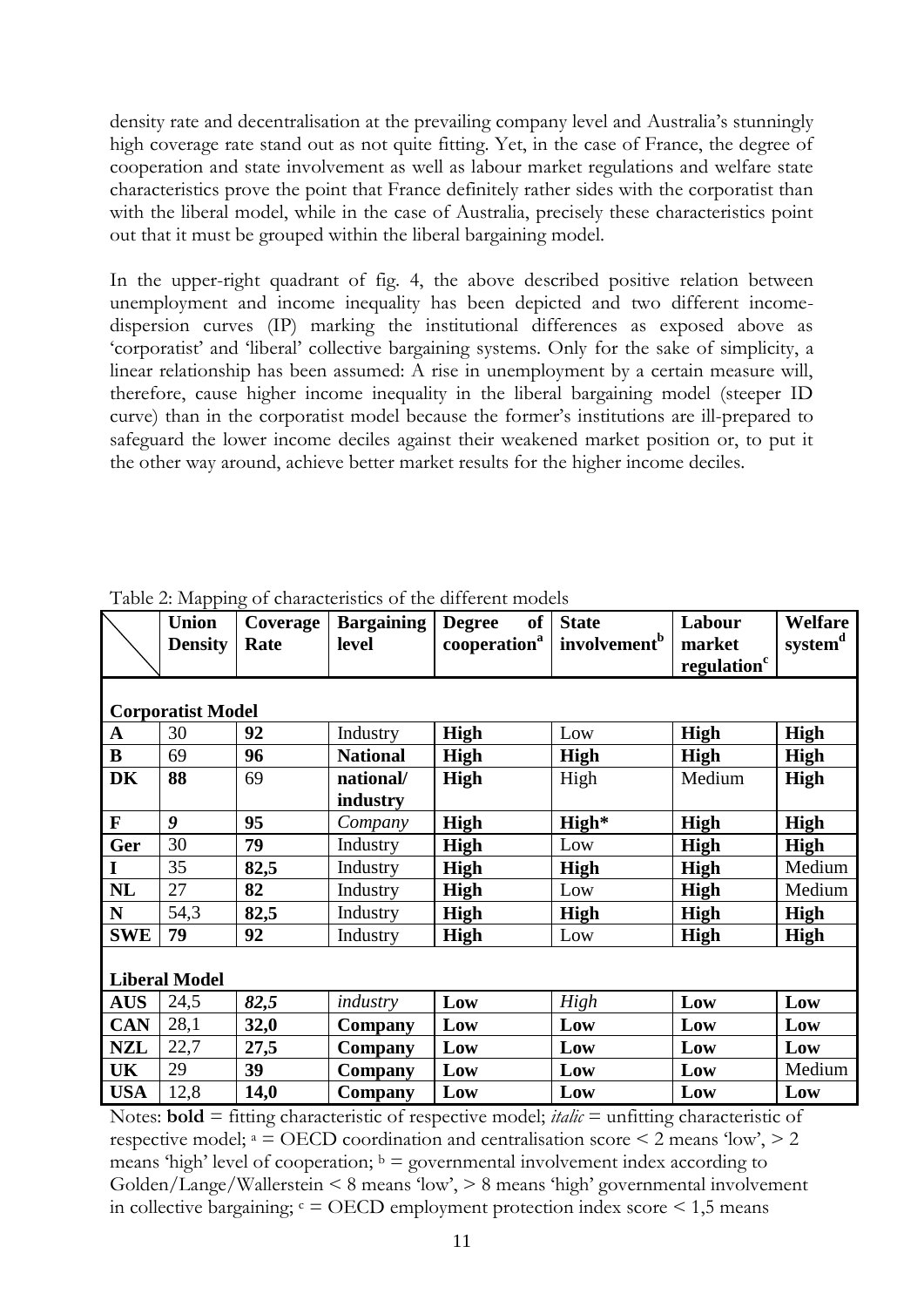'low',  $>1,5$  but below 2,0 means 'medium',  $> 2,0$  means 'high' labour market regulation; d  $=$  social expenditure as percentage of GDP  $\leq$  20% means 'low';  $>$  20% but  $\leq$  25% means 'medium' and  $> 25\%$  means 'high' level of social protection;  $* =$  although France is ranked as "low" according to the Golden/Lange/Wallerstein index, this has convincingly been disputed by others: Ruysseveldt/Visser (1996); Lehmbruch (1984) Source: EU Commission (2004: 79); Amable (2003); OECD-Social Expenditure Database (SOCX), 1980-2001; Wallerstein/Golden (2000); OECD Employment Outlook 1994; OECD Employment Outlook 1997; OECD Employment Outlook 1999; Golden/Lange/Wallerstein (2002)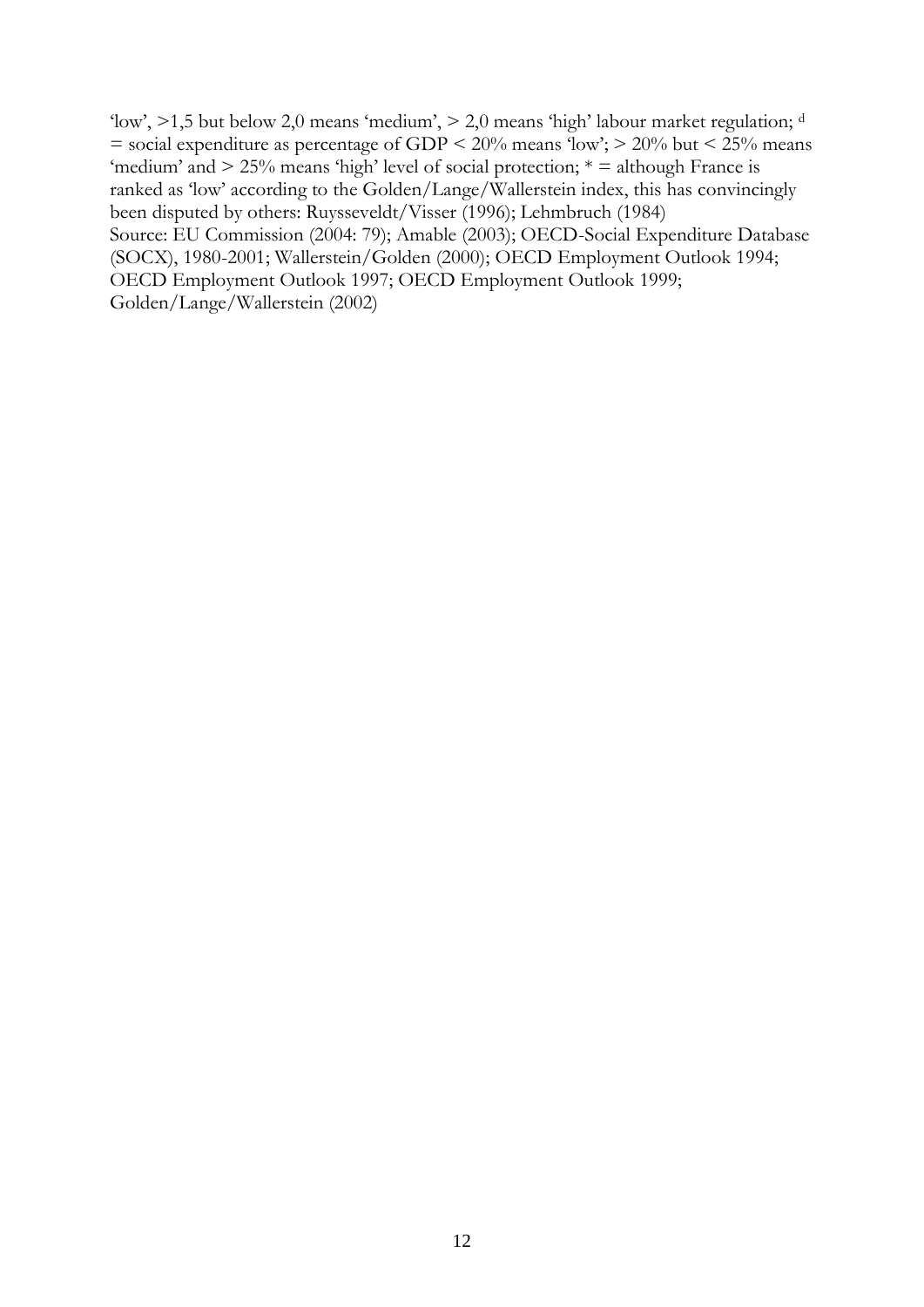

Figure 4: MORU in different institutional and cultural settings Figure 4: MORU in different institutional and cultural settings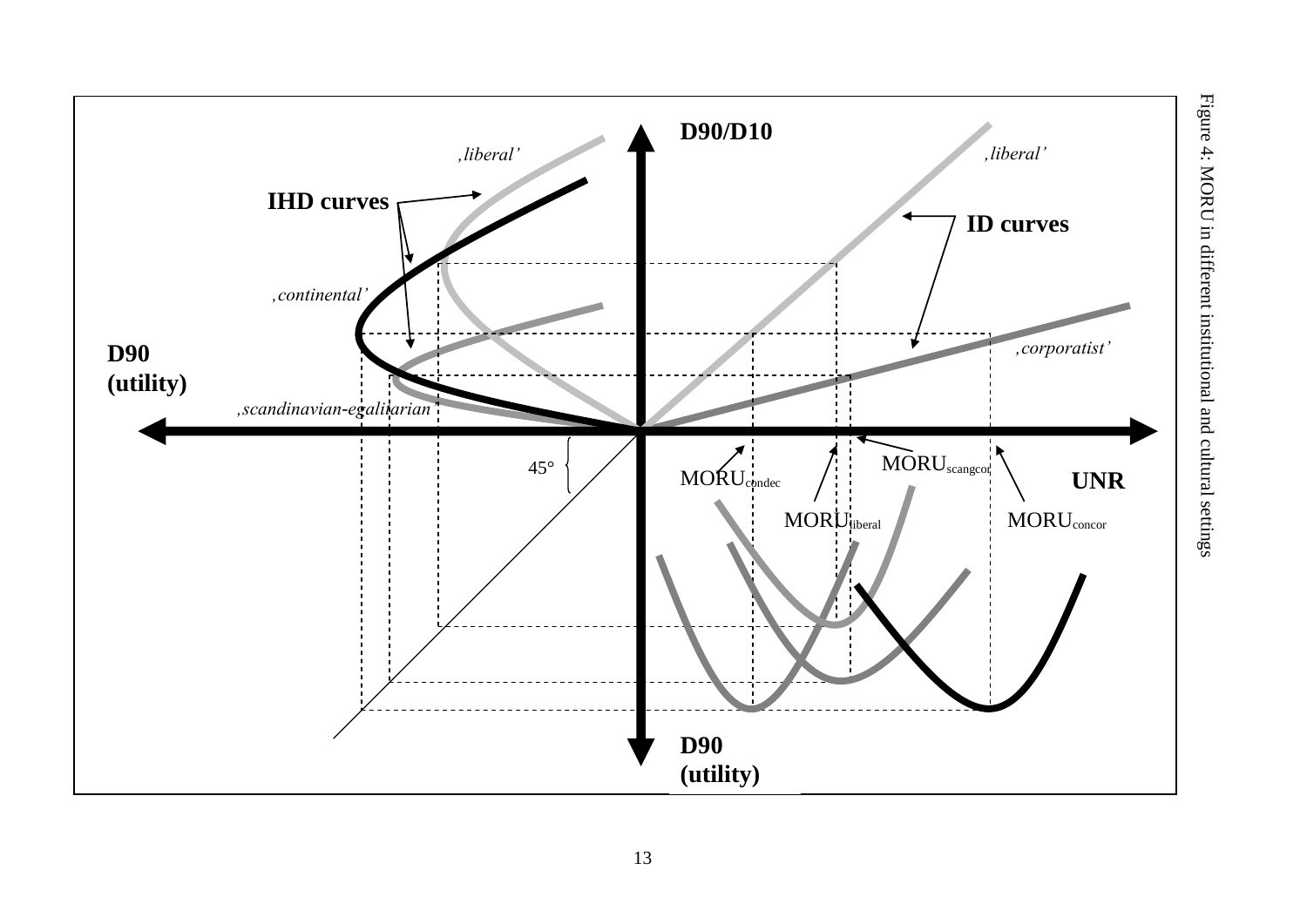In the upper left quadrant of fig. 4, a link between the level of income inequality and the interests of the meritocracy is established. For reasons exposed above, the highest income decile<sup>33</sup> is here taken as proxi for those comprising the elite which I have chosen to call 'meritocracy' – and the utility derived from their (absolute as well as relative<sup>34</sup>) income measures the interests of the meritocracy, and there are several reasons why the utility (and even underlying income) may eventually reach a maximum with growing income inequality, i.e. with growing relative income: a) increasing inequality is accompanied by growing political instability which may harm economic growth and (gross) income generation in general, but may also impinge on crime prevention and property protection cost in particular and may, thus, be detrimental to the (net) income of the meritocracy (see e.g. Persson/Tabellini 1991 and Thurow 1971); b) increasing income inequality, simply by reducing the overall marginal propensity to consume, may reduce aggregate demand expectations and, therefore, reduce private investment outlays and, subsequently, private consumption spending (see e.g. Heise 1999)<sup>35</sup>; c) research into social capital has established a clear (negative) link between income inequality and social capital in a society and also created a clear (positive) link between the stock of social capital and economic growth (see e.g. Halpern 2005) or d) it may, as Lester Thurow (1971: 327) puts it, depend on the "aesthetic taste for equality or inequality similar in nature to a taste for paintings". However, as can also be seen from fig.4, the "optimal degree of inequality" (i.e. where the utility function of the meritocracy reaches its maximum) will vary according to the established cultural embedding of individual tastes and values. As is well known from several studies (see e.g. Alesina/Di Tella/MacCullock 2001; Delhey 1999), we may not only distinguish between the liberal and the corporatist economies, but distinguish also amongst the corporatist economies between Scandinavian-egalitarian and continental economies.<sup>36</sup>

IHD curves in fig. 4 portray this relationship: the more egalitarian values and attitudes a society professes, the higher will be the cost (in terms of growth detriment and crime prevention) of growing income inequality and, therefore, the lower the "optimal degree of inequality'. Important to notice is that this inference has been made from the perspective of a meritocracy embedded in a specific cultural setting.<sup>37</sup> Finally, it is only a small step to explain the "Meritocratically Optimal Rates of Unemployment" (MORU). If there is

1

<sup>&</sup>lt;sup>33</sup> It would be very reasonable to choose the highest income quartile (P75) as proxi for the meritocracy in order to wider the scope of investigation. However, if at all (see below) comparable data are only available for the lowest, the middle and the highest income deciles. Despite these qualifications, a very limited sketch of P75/P25-ratio is exposed in appendix 1 in order to show the robustness of the argument.

<sup>&</sup>lt;sup>34</sup> "Individuals are not just interested in their own incomes. The incomes of other individuals may appear in their own utility functions" (Thurow 1971: 327).

<sup>35</sup> Das (1993) has established an impact of income inequality on (the business cycle patterns) of GDPgrowth rates on the grounds of a standard neoclassical model.

<sup>&</sup>lt;sup>36</sup> The main difference between the two value systems is the stronger belief in meritocratic attitudes and status ascription in the continental model; see Delhey (1999: 7).

<sup>&</sup>lt;sup>37</sup> If the value side of different models is coupled with the labour market and collective bargaining side, the IHD curves not only become distinguishable in their degrees of compression but also in the maximum income positions being related to the productivity potential of different models. Many studies (see e.g. Soskice 1999) have revealed that more corporatist economies may hold a productivity advantage over more liberal economies, i.e. providing a "bigger cake" to be distributed. However, this is a facet of institutional comparisons that is of no concern for the arguments produced here (but may, for instance, explain why German employers cannot bring themselves to abandon the (superior in terms of productivity performance) German model; see Thelen (2000).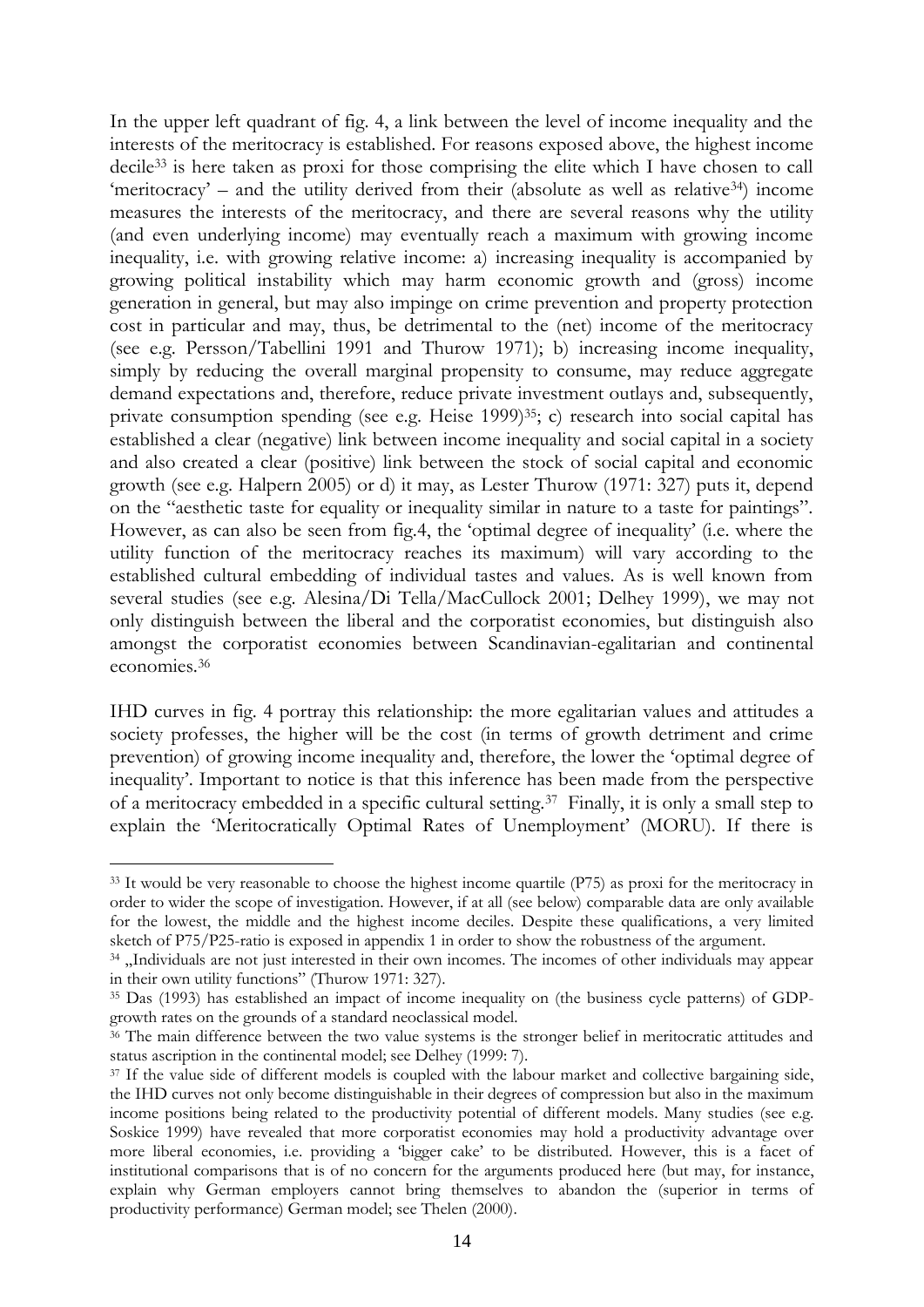anything like an optimal position in personal income distribution and unemployment is a strong explanatory variable in income inequality, there must certainly be a magnitude of unemployment which can be associated with the establishment and maintenance of those model-specific distributions. In the bottom right quadrant of fig. 4, such MORUs are determined: it is the highest, if a corporatist bargaining model is coupled with a continental value system showing an intermediary egalitarian stance  $(MORU_{concor})$ . The MORU is lowest, if a corporatist bargaining system that allows for high(er) wage dispersion meets a continental value system (MORU<sub>condec</sub>).<sup>38</sup> And there are two intermediary MORUs if a liberal bargaining system is mixed with a liberal, non-egalitarian value system (MORUliberal) or if a corporatist bargaining systems meets a Scandinavianegalitarian value system (MORUscancor).

|                                | <b>Bargaining model</b>        | Value system                 | <b>Incentives</b>                                                                    |  |
|--------------------------------|--------------------------------|------------------------------|--------------------------------------------------------------------------------------|--|
|                                |                                | <b>High MORU</b>             |                                                                                      |  |
| <b>MORU</b> <sub>concor</sub>  | Corporatist<br>(centralised)   | Continental                  | Low<br>inequality<br>elasticity<br>intermediate<br>inequality tolerance              |  |
| <b>Medium MORU</b>             |                                |                              |                                                                                      |  |
| <b>MORU</b> <sub>scancor</sub> | Corporatist                    | Scandinavian-<br>egalitarian | Low<br>inequality<br>low<br>elasticity<br>$+$<br>inequality tolerance                |  |
| <b>MORU</b> liberal            | Liberal                        | Liberal                      | High<br>inequality<br>high<br>elasticity<br>$\boldsymbol{+}$<br>inequality tolerance |  |
| <b>Low MORU</b>                |                                |                              |                                                                                      |  |
| <b>MORU</b> <sub>condec</sub>  | Corporatist<br>(decentralised) | Continental                  | High<br>inequality<br>elasticity<br>intermediate<br>inequality tolerance             |  |

Table 3: Varietes of MORUs

<u>.</u>

In tab. 3 an overview of the different collective bargaining model and value system mixtures is given and the institutionally embedded incentive structure sketched. It should be emphasised here, that the 'Meritocratically Optimal Rate of Unemployment' is solely an analytical tool in order to understand the motives of (potentially very influential) pressure groups – it is not an equilibrium position to which any economy is naturally converging in the long run.

<sup>38</sup> I am not describing all possible MORUs but only those, which will be tested empirically. If there were economies that would couple a liberal bargaining system with an egalitarian value system, we would expect them to have the lowest MORU.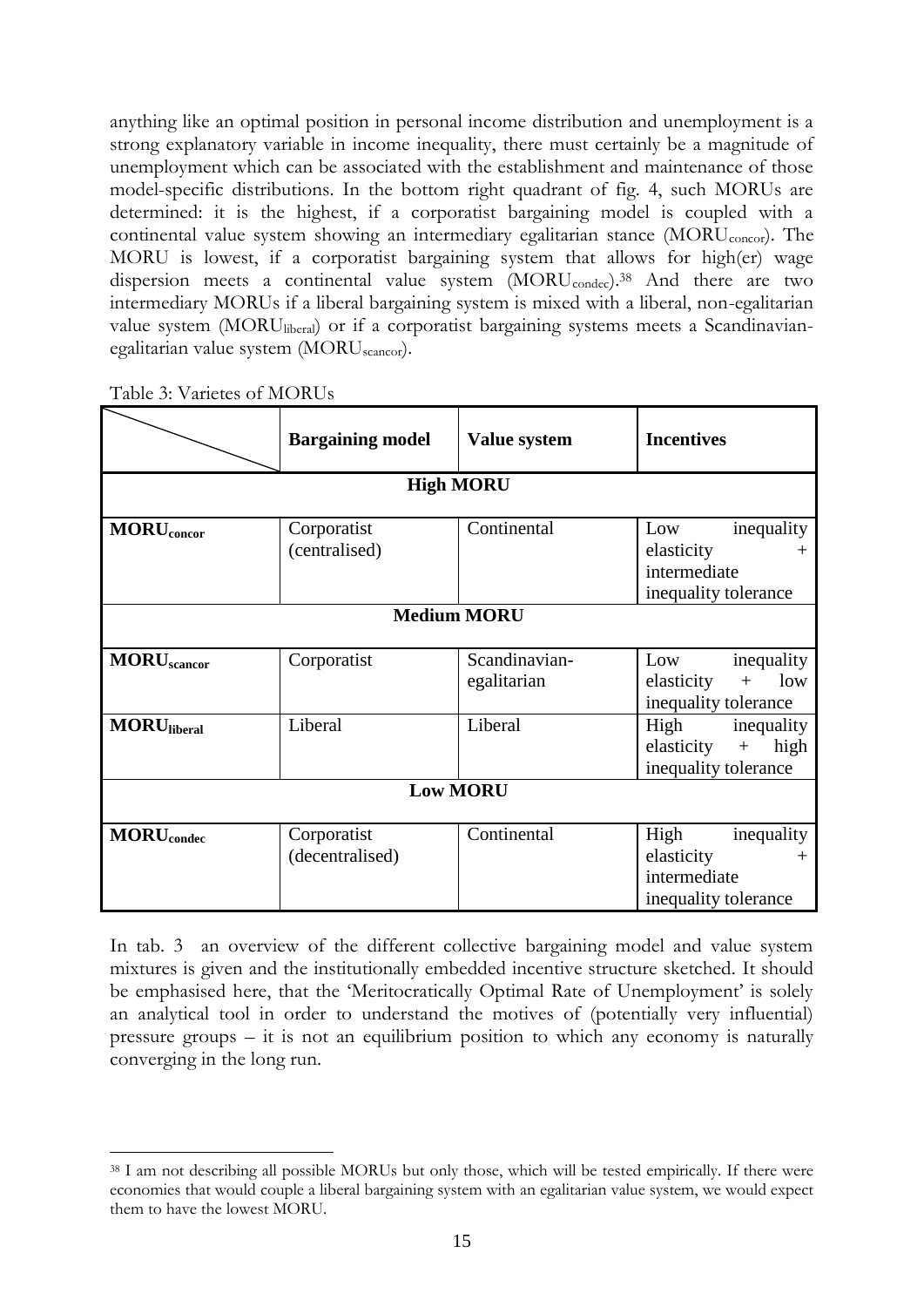### **5. The empirics of MORU**

Before we will now take a closer look at the empirical backing of the exposed political economy of meritocracy, let us first formulate some hypothesis that can be derived from what has been unfolded above. In a meritocratically optimal equilibrium, we would expect the continental economies to have the lowest unemployment rate to be those which organise a high level of wage dispersion within a corporatist bargaining setting, i.e. show rather high income inequality. In liberal economies, we would expect a simultaneity of high income inequality and an intermediate position with respect to unemployment. Although the Scandinavian corporatist economies also would be expected to hold an intermediate position with respect to unemployment, income inequality must be much lower here. Moreover the corporatist-continental economies would be expected to show an intermediate position with respect to income inequality, yet the highest unemployment rate of all country clusters (see tab. 4).

|                         |  | Table 4: Hypothetical equilibrium levels of unemployment and income inequality in |  |  |
|-------------------------|--|-----------------------------------------------------------------------------------|--|--|
| varieties of capitalism |  |                                                                                   |  |  |

|                              |               |                               | <b>MORU</b>                  |                             |
|------------------------------|---------------|-------------------------------|------------------------------|-----------------------------|
|                              |               | Low                           | <b>Medium</b>                | High                        |
| <b>Income</b>                | Low           |                               | Scandinavian,<br>corporatist |                             |
| inequality<br><b>Culture</b> | <b>Medium</b> | Continental,<br>decentralised |                              | Continental,<br>centralised |
|                              | <b>High</b>   |                               | Liberal                      |                             |

For at least three reasons, we should also take a look at trends (i.e. changes in time) rather than exclusively levels: 1) no economy will ever be in a position of stable equilibrium and, 2) we cannot expect the meritocracy to be able to completely achieve its goals in terms of pushing the economy towards a position which would best serve their interests; 3) comparable data on unemployment rates as well as income inequality still show a high degree of imponderability with respect to levels (see e.g. Moran 2005), but should be more reliable with respect to developments. Therefore, we would have to work out what development we would expect of the different country clusters to take if they were all to start off from the same position, which would be a position of (near) full employment coupled with a rather egalitarian wage and incomes structure  $-$  i.e. a description which fits very well the situation at the end of the "golden age" in the 1970ies: In tab. 5 the "golden age" shows in a low average unemployment rate of only 2.2% in the early 1970ies in almost every of the selected OECD countries (low variance!) and the lowest income inequality in the post-war period in every of the selected OECD countries (low variance, yet different values and attitudes are certainly discernible).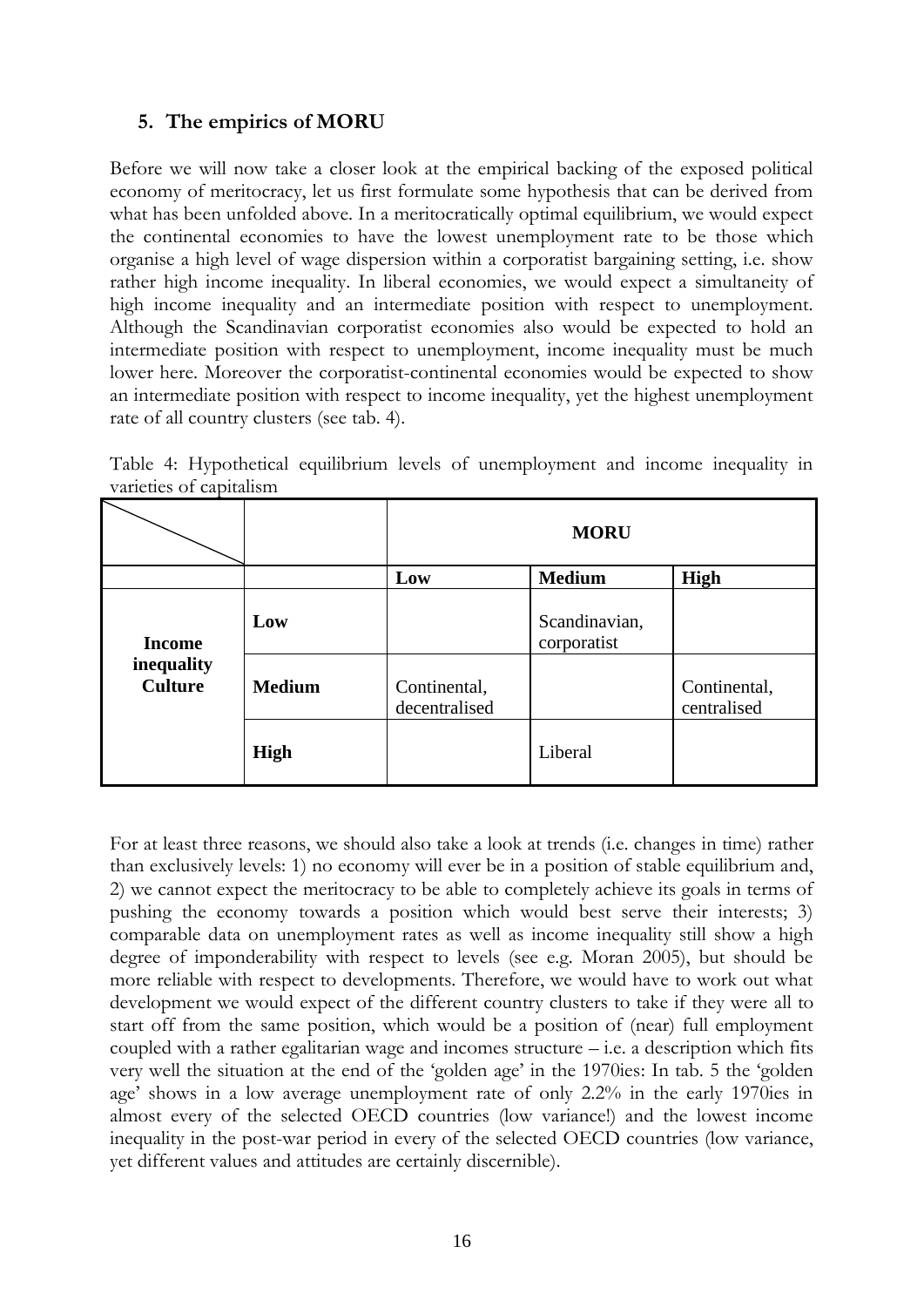At the end of the 1990ies, after three major economic crisis, the picture has changed: unemployment has not only more than doubled to an average of 5.6%, the variance has also more than doubled – i.e. some countries must have coped much better than others. The same is true for income inequality (and underlying wage dispersion): Over the past two decades it has not only considerably increased but the texture of inequality has also become pronouncedly different (much higher variance!). Again, some countries have suffered (or allowed for) much more dispersion than others – and it will be our task to see whether there are distinguishable patterns. We would expect the Scandinavian, corporatist economies to show only a moderate increase in unemployment and income inequality as they produce a medium MORU and are very reluctant to inequality. On the premises of the exposed theory, the liberal countries will be expected to show a moderate increase in unemployment and rather high change in income dispersion, while the continental countries would have to pay its only small increase in income inequality with a marked increase in unemployment – something which those continental countries would have been able to prevent (small increase in unemployment) which allowed for an at least moderate increase in inequality (see tab. 6).

|                 | <b>UNR</b> | <b>UNR</b> | <b>Change</b> | <b>Income</b> | <b>Income</b> | <b>Change</b> |
|-----------------|------------|------------|---------------|---------------|---------------|---------------|
|                 | $(mid-70)$ | $(end-90)$ | <b>UNR</b>    | dispersion    | dispersion    | ID            |
|                 |            |            |               | $(end-70)$    | $(end-90)$    |               |
| NL              | 2.9        | 2.5        | $-0.4$        | 2.56          | 2.91          | $+0.35$       |
| <b>DK</b>       | 2.8        | 4.4        | $+1.6$        | 2.15          | 2.15          | $+0.0$        |
| Ger             | 1.8        | 7.8        | $+6.0$        | 2.88          | 3.04          | $+0.16$       |
| <b>SWE</b>      | 2.0        | 4.9        | $+2.9$        | 2.03          | 2.22          | $+0.19$       |
| <b>NOR</b>      | 1.5        | 3.3        | $+1.8$        | 2.05          | 2.08          | $+0.03$       |
| F               | 2.8        | 8.5        | $+5.7$        | 3.25          | 3.05          | $-0.20$       |
| $\bf{B}$        | 2.3        | 6.7        | $+4.4$        | 2.30          | 2.20          | $-0.10$       |
| I               | 5.0        | 10.4       | $+5.4$        | 2.32          | 2.40          | $+0.08$       |
| ${\bf A}$       | 1.3        | 3.6        | $+2.3$        | 3.45          | 3.66          | $+0.21$       |
| <b>USA</b>      | 5.6        | 4.0        | $-1.6$        | 3.78          | 4.57          | $+0.79$       |
| <b>CAN</b>      | 5.0        | 6.8        | $+1.8$        | 4.02          | 4.17          | $+0.15$       |
| UK              | 2.0        | 5.0        | $+3.0$        | 2.91          | 3.45          | $+0.54$       |
| <b>NZL</b>      | 0.5        | 3.9        | $+3.4$        | 2.89          | 3.41          | $+0.52$       |
| <b>AUS</b>      | 2.7        | 6.3        | $+3.6$        | 2.73          | 2.87          | $+0.14$       |
| (unweighted)    | 2.7        | 5.6        | $+2.8$        | 2.81          | 3.01          | $+0.20$       |
| Average         |            |            |               |               |               |               |
| <b>Variance</b> | 2.2        | 5.08       | $+4.79$       | 0.399         | 0.603         | $+0.204$      |

Table 5: Unemployment and income inequality in the early 1970ies and late 1990ies

Note: "mid-70" refers to the respective year with lowest unemployment in the first half of the 1970ies; "end-70" refers to the last year before inequality started to rise – never later than 1979; "end-90" refers to the end of the business cycle in the late 1990ies/early first decade of 21st century (unemployment rates) and respective year for income dispersion (if available; otherwise the latest available year is taken)

Source: UNR = internationally standardised unemployment rates: OECD (2005); Income dispersion  $= 9$ <sup>th</sup> decile/ 1<sup>st</sup> decile; daily, weekly or monthly gross earnings: OECD-Labour Market Statistics DATA and OECD (1996a) for Austria and Norway. For Norway, data is only available for 1991. See appendix: earnings documentation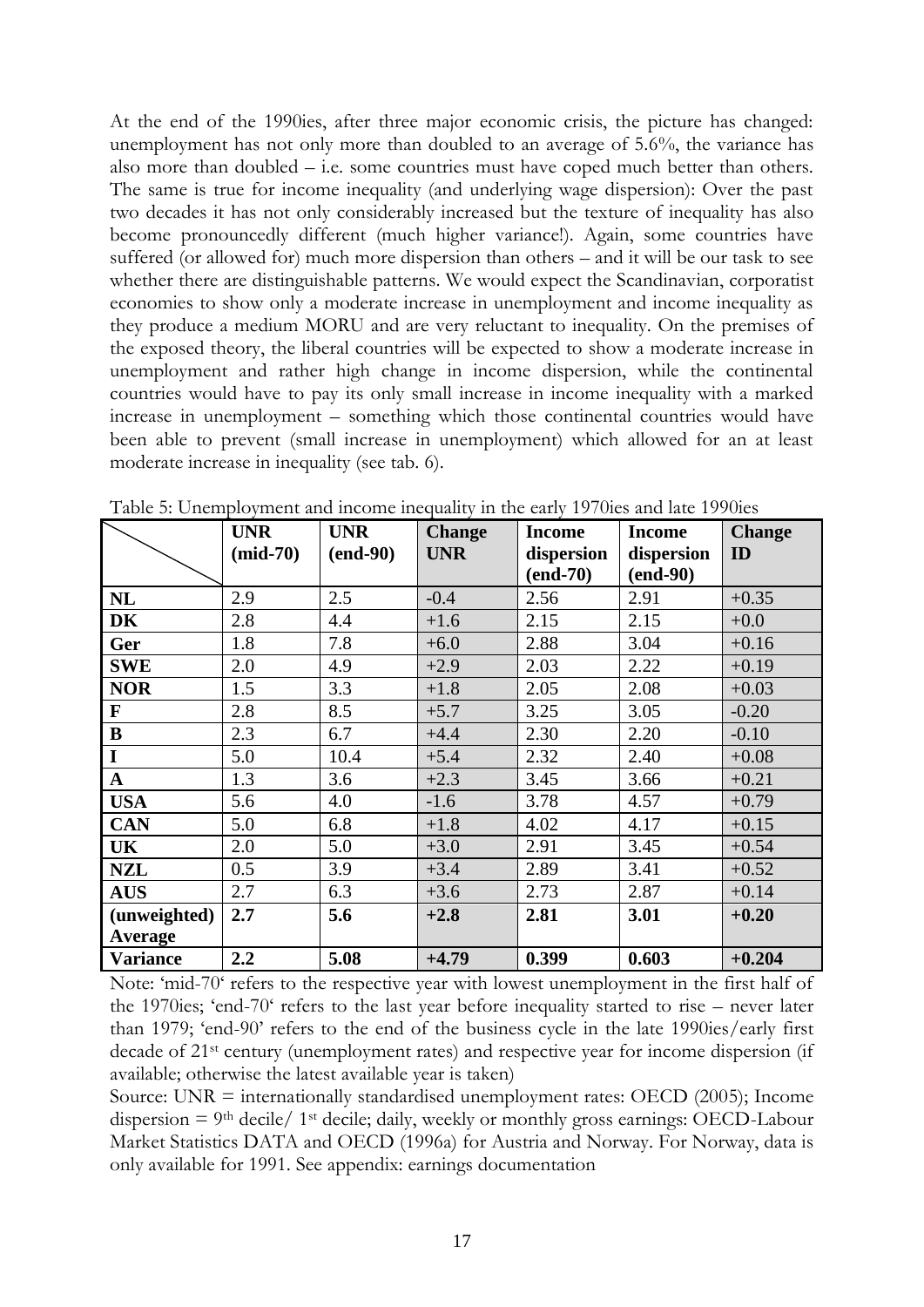| ╯           |               |                               | $\triangle$ UNR              |                             |
|-------------|---------------|-------------------------------|------------------------------|-----------------------------|
|             |               | Low                           | <b>Medium</b>                | <b>High</b>                 |
|             | Low           |                               | Scandinavian,<br>corporatist | Continental,<br>centralised |
| $\Delta$ ID | <b>Medium</b> | Continental,<br>decentralised |                              |                             |
|             | <b>High</b>   |                               | Liberal                      |                             |

Table 6: Hypothetical trends in unemployment and inequality in varieties of capitalism

Before we will go into the empirics, let us discuss which variable we would ideally like to look at and, under the constraints of only limited comparable data availability, which proxy to take. First of all, it must be remembered that we are going to take the perspective of the meritocracy. "Meritocracy" has been proxied by the "highest income percentiles" which is usually taken as the highest income decile (which is, for methodological reasons, the 9th decile). But what income category ought to be taken: gross or net income, individual or household income, wage or overall (including capital) income? As a meritocratic perspective is taken  $-$  i.e. earnings according to merits depending on the endowment with human, financial and real capital and its putting to use on different markets –, individual, overall, net income seems to be most appropriate. However, although differences in absolute levels of income dispersion between different concepts may be quite substantial and some reordering of country rankings may be possible (which is probably most pronounced in the case of Austria; see e.g. Pontussen 2000: 297ff. and Guger/Marterbauer 2004), the differences in gross and net income varying across the different countries and country clusters and non-wage income seems to be more important for the meritocracy than for any other income-group in society, the results are not very sensitive with respect to the income concept chosen (particularly if trends rather than levels are measured) for the following reasons: 1) trends in disposable income distribution and individuals gross earnings are very similar (see e.g. Smeeding (2002: 195) and compare with inequality trends as displayed in tab. 5); 2) redistributing welfare systems narrow inequality levels but follow the exact trend of market inequality, i.e. more egalitarian economies (with respect to market (gross) income) show higher levels of redistribution (with respect to outcome in net incomes) than less egalitarian economies<sup>39</sup> and the trends in rising market income inequality are mirrored by the trends in lowered redistribution (see e.g. Kenworthy/Pontussen 2005; Burniaux 1998); 3) the most important factor in determining levels and trends of income inequality is by far the underlying levels and trends of wage dispersion – and this result is robust to changes in the method of decomposing earnings into different income categories (see e.g. Burniaux 1998; Förster 2000).

<sup>&</sup>lt;sup>39</sup> Which has been called a ,paradox of redistribution' by Iversen/Soskice (2004).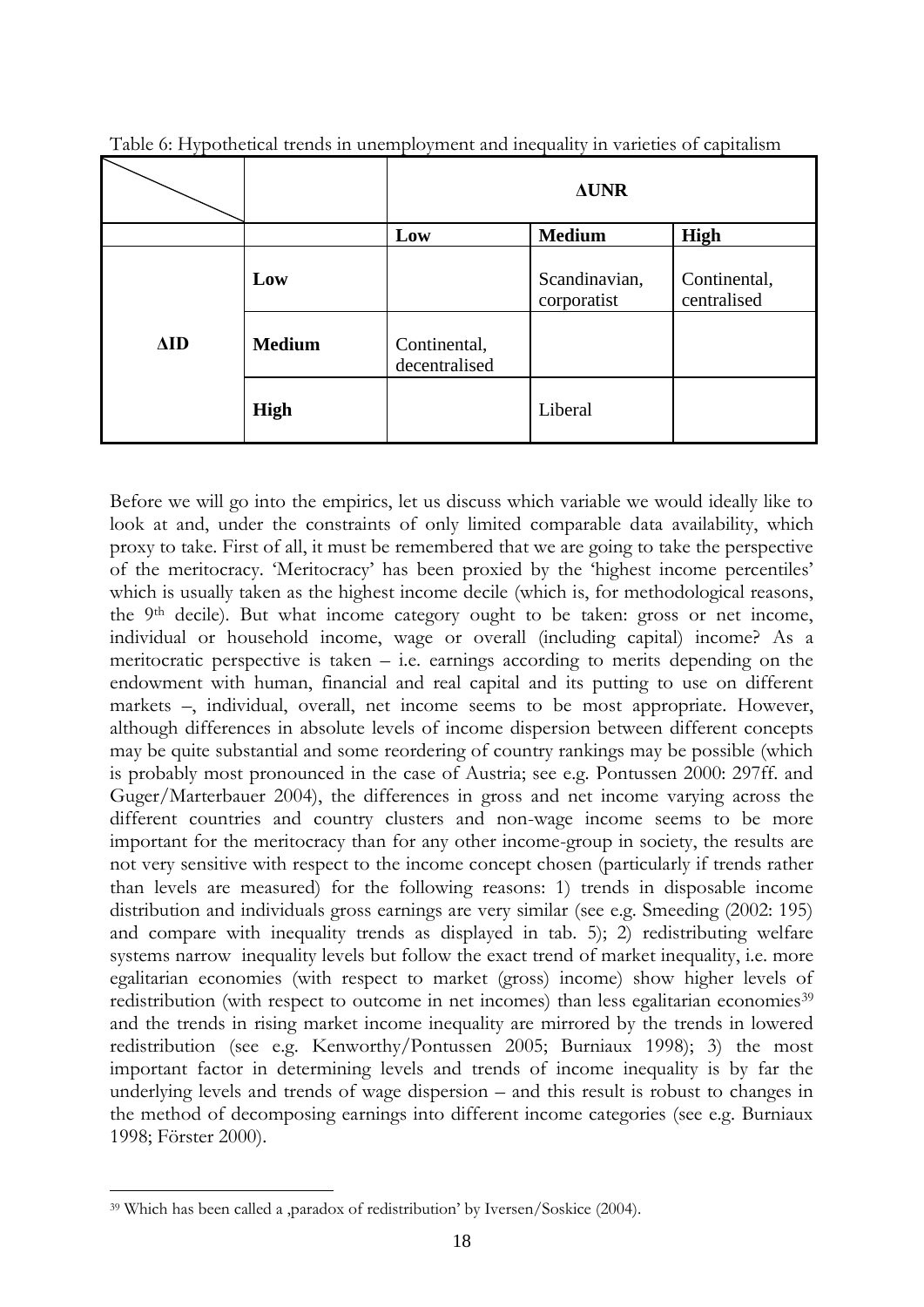|               |               |                  | <b>MORU</b>     |                 |
|---------------|---------------|------------------|-----------------|-----------------|
|               |               | Low              | <b>Medium</b>   | High            |
|               |               |                  | DK;<br>(SWE;    |                 |
|               | Low           |                  | Nor)            |                 |
|               |               |                  | <b>UNR:4.2</b>  |                 |
|               |               |                  | [0.67]          |                 |
|               |               |                  | ID: $2.15$      |                 |
| <b>Income</b> |               |                  | [0.01]          |                 |
| inequality    |               | (A; NL)          |                 | (Ger; F; B; I)  |
|               | <b>Medium</b> | <b>UNR</b> : 3.0 |                 | <b>UNR: 8.4</b> |
|               |               | [0.605]          |                 | [2.4]           |
|               |               | ID: 3.28         |                 | ID: 2.67        |
|               |               | [0.281]          |                 | [0.192]         |
|               |               |                  | (USA;<br>UK;    |                 |
|               | High          |                  | AUS;<br>NZL,    |                 |
|               |               |                  | CAN             |                 |
|               |               |                  | <b>UNR: 5.2</b> |                 |
|               |               |                  | [1.7]           |                 |
|               |               |                  | ID: 3.69        |                 |
|               |               |                  | [0.453]         |                 |

Table 7: Unemployment and income inequality at the end of the 1990ies in varieties of capitalism; absolute levels

Notes: italic numbers in square brackets show the variance among country clusters. The overall variance in unemployment rates is 5.08 and in income dispersion 0.603. Source: See tab. 5

There are basically two sources that would be able to provide internationally comparable data on levels and trends of income inequality: the Luxembourg Income Study (LIS) and the OECD Labour Market Statistics. As the LIS provides disposable income data based on household income rather than individual income, this study relies on the OECD Labour Market Statistics. Although the national definitions and sources are not entirely similar (see appendix 2) and the data does not cover the same time period for all countries, this seems to be as close as we can get to standardised and comparative data and, for the reasons outlined above, it will surely suffice with respect to income trends but may also be taken as moderately reliable with respect to a comparison of levels.

In tab. 7 fourteen OECD countries have been clustered and their respective (unweighted) average unemployment rates and income inequality scores (D9/D1-ratio) displayed. Denmark, Sweden and Norway form the Scandinavian, corporatist model, Germany, France, Italy and Belgium comprise the continental, centralised model, Canada, the United States, the United Kingdom, Australia and New Zealand make up the liberal model and the Netherlands and Austria are taken separately to form the continental, decentralised model. The country clusters not only happen to follow exactly the hypothetical patterns put forward above (compare tab. 7 to tab. 4!) but show also only small variances – which is to say that differences among the countries forming a cluster are low (which one would expect, if the cluster make sense).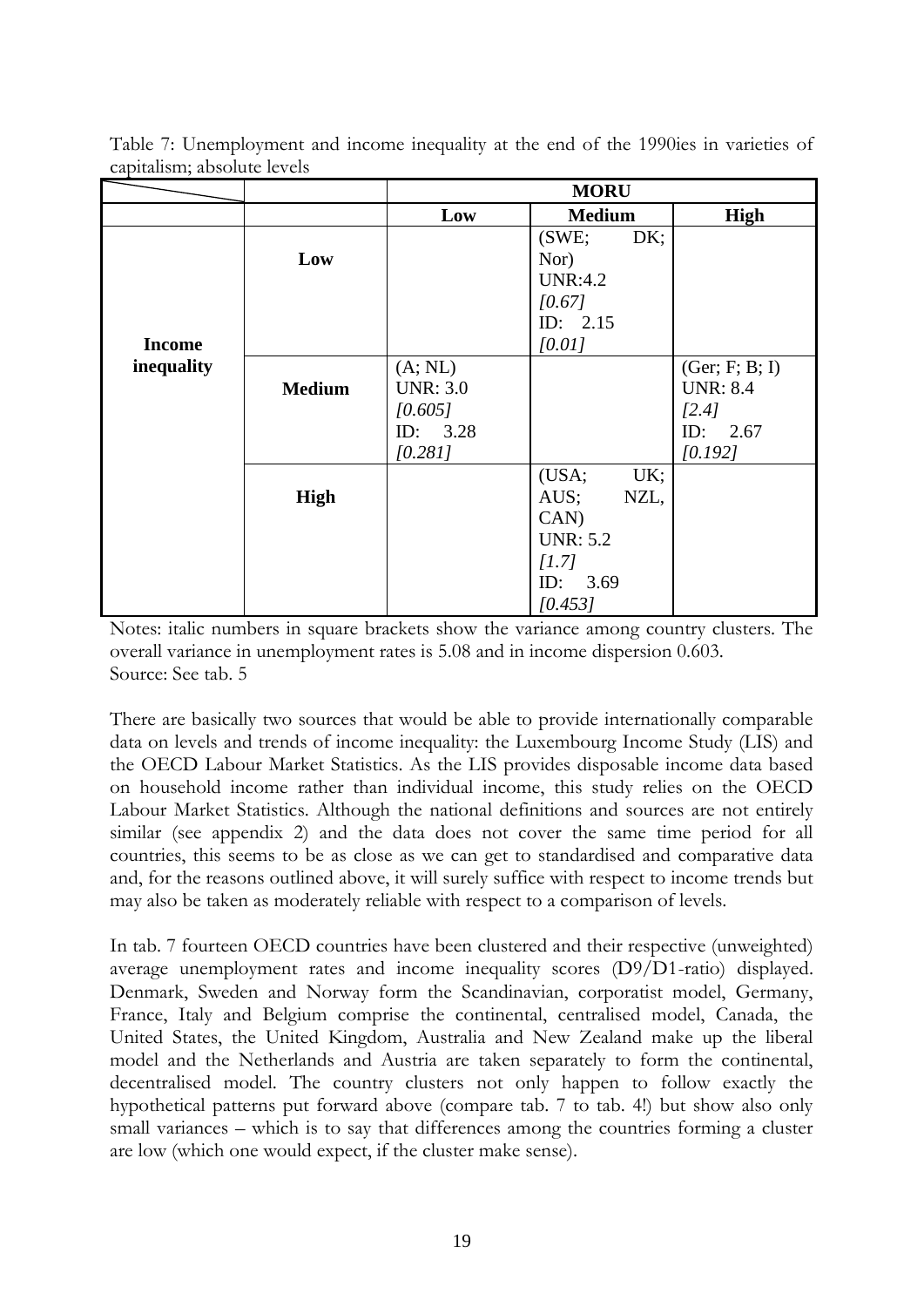|             |               | $\Delta \text{UNR}$                                         |                                                                                         |                                          |  |
|-------------|---------------|-------------------------------------------------------------|-----------------------------------------------------------------------------------------|------------------------------------------|--|
|             |               | Low                                                         | <b>Medium</b>                                                                           | High                                     |  |
|             | Low           |                                                             | DK;<br>(SWE;<br>Nor)<br>$UNR: +2.1$                                                     | (Ger; F; B; I)<br>$UNR: +5.4$<br>[0.482] |  |
|             |               |                                                             | [0.490]<br>ID: $+0.04$<br>[0.018]                                                       | ID: $-0.01$<br>[0.028]                   |  |
| $\Delta$ ID | <b>Medium</b> | (A; NL)<br>$UNR: +1.0$<br>[3.645]<br>ID: $+0.28$<br>[0.008] |                                                                                         |                                          |  |
|             | <b>High</b>   |                                                             | (USA;<br>UK;<br>AUS;<br>NZL,<br>CAN<br>$UNR: +2.0$<br>[4.628]<br>ID: $+0.42$<br>[0.086] |                                          |  |

Table 8: Changes in unemployment and income inequality in varieties of capitalism (absolute change since 70ies)

Notes: italic numbers in square brackets show the variance among country clusters. The overall variance in changes in unemployment rates is 4.79 and in changes in income dispersion 0.204.

Source: See tab. 5

<u>.</u>

The picture does not change at all, if we take a look at the trends in unemployment and income inequality: Again, as was the hypothesis, we see a very distinct pattern of changes across the varieties of capitalism with, partly, extremely high degrees of coherence amongst the country clusters<sup>40</sup> - i.e. the overall variance is an inter-model variance, not an intra-model variance. The results are clear: Scandinavian, corporatist economies have done better in terms of unemployment increases as they are, on the one hand, less tolerant to inequality and, on the other hand, allowed for a slightly stronger increase in inequality than the continental, centralised countries. The liberal economies experienced a strong rise in inequality which was triggered by a modest increase in unemployment while the continental, decentralised economies paid for the good labour market performance by an intermediary rise in income dispersion despite its low tolerance for inequality (as compared to the liberal model).

<sup>40</sup> The rather poor performance of the continental, decentralised cluster with respect to variance in unemployment trends is not really a surprise as we only have a sample of two countries. Furthermore, in the case of the liberal economies, the rather high variance stems only from the exceptionally well development of unemployment in the US as compared to the early 1970ies which is due to a number of very distinct factors. Only one is that unemployment rates in the USA are seriously underestimated as a large part of long-term unemployment show in prison inmate figures rather than unemployment figures; see e.g. Katz/Krueger (1999) or Western/Beckett (1999). If the data was corrected for these underestimations, the variance would drop to below 1.0!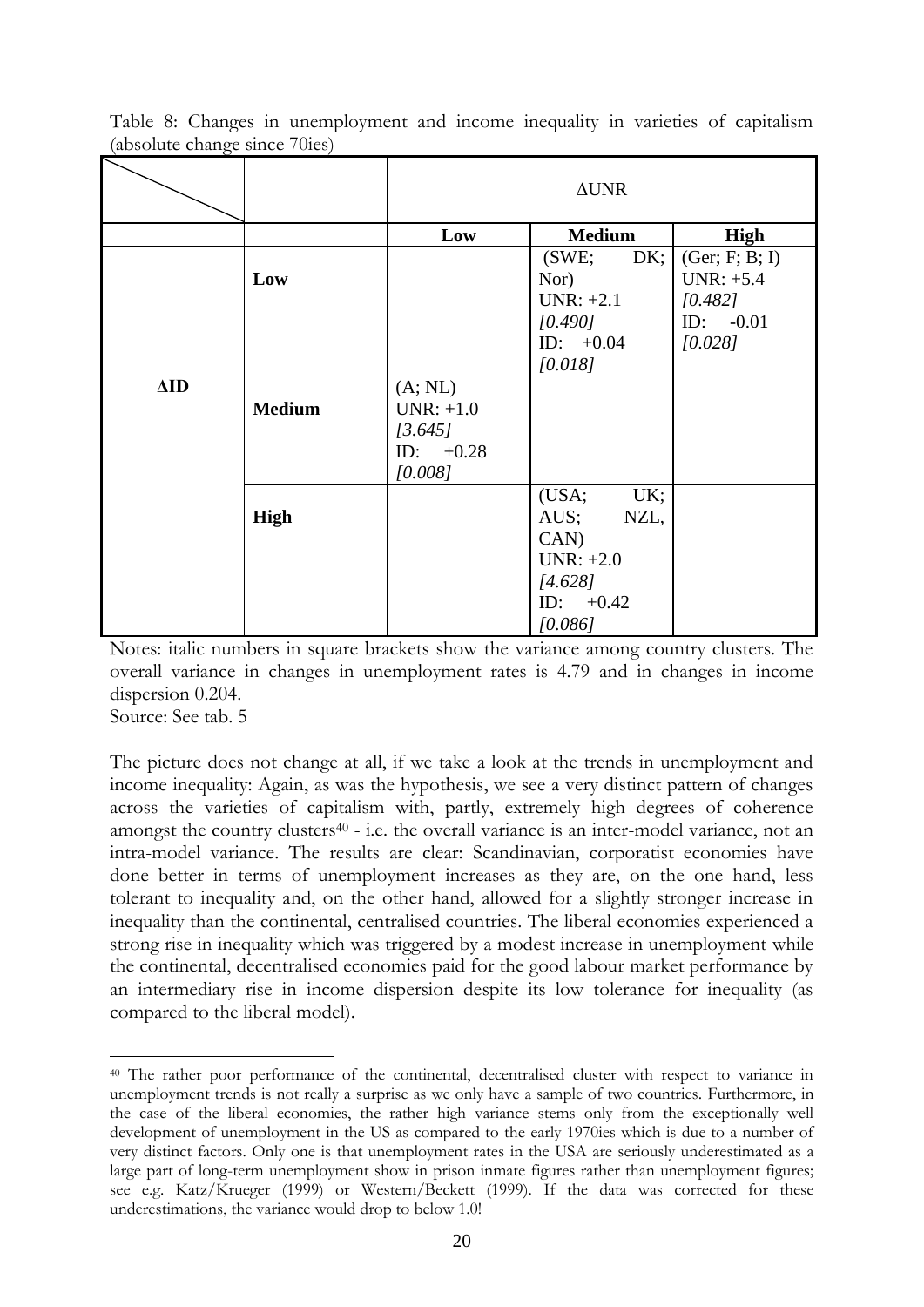To make the empirical picture complete, let us come back to the correlations shown in fig.  $1 - 3$ . We started off with realising that there is no correlation between the level of unemployment and the level of income inequality but a rather weak, yet significant correlation between the change in income inequality and the change in unemployment (see tab.9, regressions 3 and 5). Although the 'big trade-off'-causality has been questioned above on the grounds that there is only a weak correlation between the change in inequality and levels of unemployment (see regression 6 where reported DW figures also suggest a misspecification), if the inverse causation running from unemployment (changes and levels) to inequality (changes and levels) suggested by the exposed MORU theory was correct, the rather weak and insignificant correlations would depend on the modelspecific variations resulting in non-linear relations between dependent and independent variables. Once this is taken into account by introducing a simple variable catching the affiliation of individual countries to specific country clusters, we would expect a clear rise in the strength and significance of the relationships. As we can see from regressions 1 and 4 in tab. 9, this is actually the case – rendering not only the independent variables "change in unemployment rates' significant (in equation 1 and more significant in equation 4) but also the variable "Model" and the whole specification (see F test) and it reduces clearly the risk of misspecified functions (as in equations 5 and 6).

| --------     |                            |                                 |                       |                         |                    |                    |
|--------------|----------------------------|---------------------------------|-----------------------|-------------------------|--------------------|--------------------|
|              | $\bf(1)$<br><b>IDEnd90</b> | $\mathbf{2)}$<br><b>IDEnd90</b> | (3)<br><b>IDEnd90</b> | $\bf(4)$<br>$\Delta$ ID | (5)<br>$\Delta$ ID | (6)<br>$\Delta$ ID |
| UNREnd90     |                            |                                 | $-.041$               |                         |                    | $-.055*$           |
| <b>AUNR</b>  | $-.173*$                   | $-.138$                         |                       | $-.079***$              | $-.069**$          |                    |
| <b>Model</b> | $.376**$                   |                                 |                       | $.106*$                 |                    |                    |
| R-Square     | .425                       | .151                            | .018                  | .517                    | .329               | .220               |
| F test       | $4.063**$                  | 2.142                           | .219                  | 5.876**                 | 5.877**            | $3.427*$           |
| DW test      | 2.282                      | 1.515                           | 1.390                 | 1.869                   | 1.033              | .937               |
| N            | 14                         | 14                              | 14                    | 14                      | 14                 | 14                 |

Table 9: OLS regression results – Inequality and Unemployment

Notes: IDEnd90 = P90/P10-ratio at the end of the 1990ies;  $\Delta$ ID = absolute change in income distribution between the end of the 1970ies and the end of the 1990ies;  $UNREnd90 =$  internationally standardized unemployment rate at the end of the 1990ies;  $\Delta$ UNR = absolute change in unemployment rates between early 1970ies and late 1990ies; Model = variable catching different model affiliation; \*\*\* = significant at  $1\%$  error level; \*\* = significant at the 5% error level, \* = significant at the 10% error level; DW test = Durbin-Watson test on autocorrelation;  $N =$  number of cases Source: See tab. 5

Although we do not want to go into country details in this study, it might still be worthwhile having a few words about the model standing out in this comparison, namely, the continental, decentralised model represented by Austria and the Netherlands. How did those two countries, although they seem to show very much the same features with respect to labour market regulations, welfare systems and the collective bargaining system as the rest of the continental countries under investigation here, manage to provide a higher level of income inequality and a stronger increase in inequality than the rest of Europe – which seem to be rewarded with a better employment record? In the case of Austria, most of the dispersion can be attributed to a high inter-industry differentiation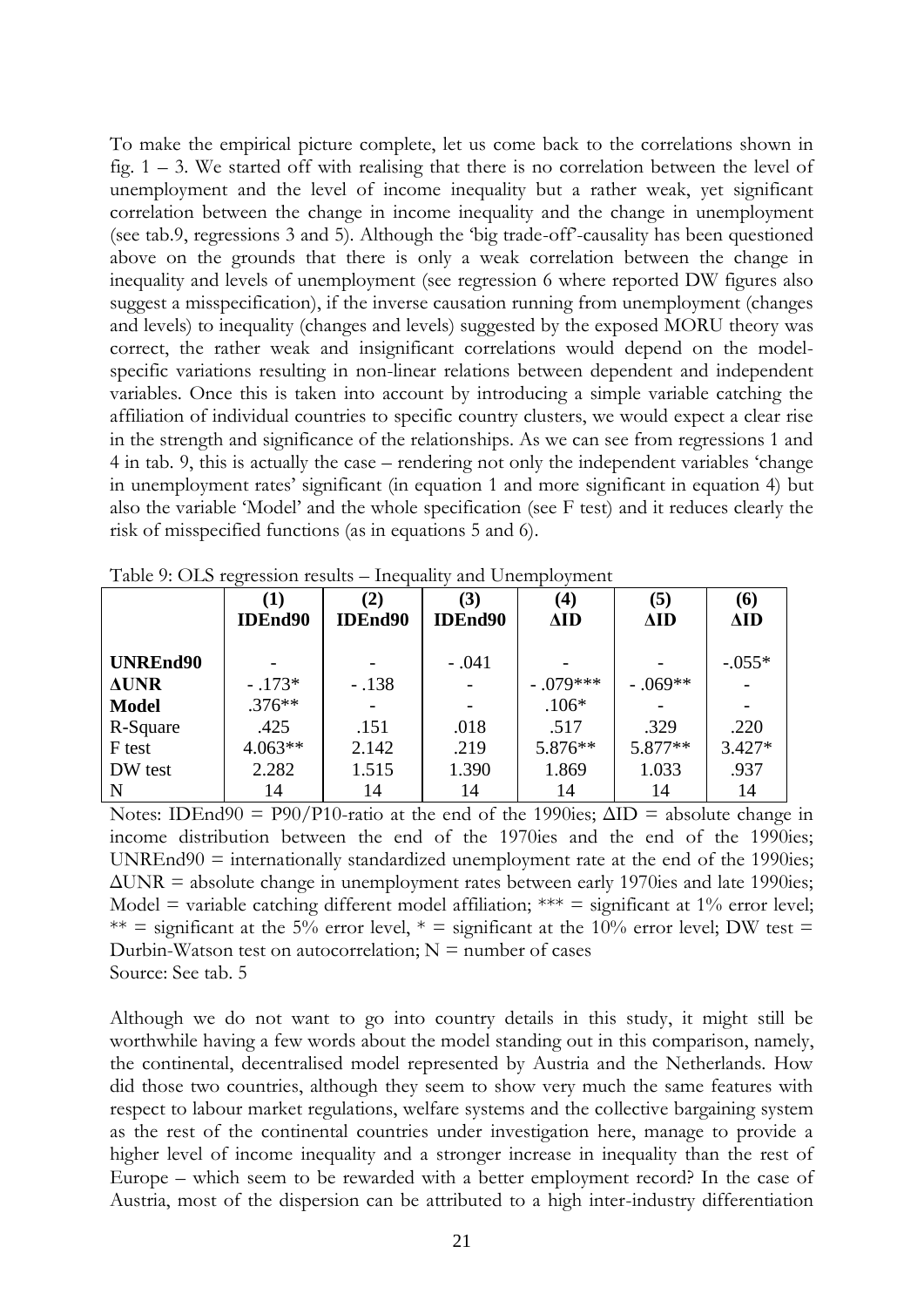with a strong impact of gender-biased, tourism oriented service sectors (see Guger/Marterbauer 2004; Pontussen 2000: 295). In order to keep the Austrian touristic industry competitive (particularly with respect to German tourists and a fixed parity of the Austrian Schilling to the Deutschmark), Austrian trade unions partly cured the "cost disease of services' by accepting a high and growing wage dispersion.<sup>41</sup> In the case of the Netherlands, it is more difficult to explain. Undoubtedly, the situation changed only after the famous tri-partite 'Wassenaar agreement' attempted to solve the 'Dutch disease'. A quite substantial cut in collective social welfare spending (replaced by private provisions; the so called "Cappuccino model") and special agreements on industry-wage bargains seemed to have paved the way for higher inequality. Yet, in both cases, the reward in terms of a superior employment performance did not come about through supply-side channels but almost exclusively through macroeconomic policy channels (i.e. fiscal policy; see e.g. Heise/Tüselmann 2004; Schettkat 2003) and unit labour cost advantages of small countries facing a fixed exchange rate with their most important trading partner (Germany in both cases). <sup>42</sup> Furthermore, the very recent unemployment trends in both countries seem to put their achievements at risk as – certainly according to this theory – macroeconomic policy management to establish the respective MORU must be matched with the ability to conduct such a policy. This problem will be taken up again further down.

### **6. Conclusion: MORU and the policy of full employment in the EU**

The empirics are so strong that the proposed political economy of meritocracy cannot easily be ignored. However, this is not the place for a conspiracy theory of unemployment. It would certainly be oversimplifying to argue that the political actor  $-$  i.e. governments and central banks – care only for meritocratic interests. Even if the very individuals who are acting on behalf of the political actor were taken as part of the meritocracy, in a democratic electoral environment it would be difficult for them to pursue their interests outspokenly if they cared for being re-elected. Again, Michal Kalecki foresaw already as early as the mid-1940ies, how meritocratic politics will nevertheless prevail, even if the meritocracy represents only a tiny minority of society and their interests stand against the interests of the general public welfare: By way of delegitimizing or de-capabilising Keynesian macropolicies<sup>43</sup> in academic and public discourses and enthroning orthodox policies of 'sound money' and 'sound finance'<sup>44</sup>, the economic policy maker gets the instruments of coarse-tuning meritocratic unemployment

<sup>41</sup> Marin (1983) mentions a "principle of centralism by decentralization" suggesting a lack of top-level coordination of relative wages.

<sup>&</sup>lt;sup>42</sup> Partly, an intentional , beggar-thy-neighbour-policy had been pursued, partly the exceptional wage increases in the aftermath of the German unification boom in the early 1990ies played a role; see e.g. OCED (1996b).

<sup>&</sup>lt;sup>43</sup> In a first round, the ,monetarist counter-revolution' made Keynesian policies accountable for the stagflation problems and growing public indebtness of the 1980ies and 1990ies, in a second round, globalisation has been claimed to undermine the capabilities of Keynesian policy making at national levels. Both blows taken together were severe enough to even turn progressive, non-economic social scientists and social democratic policy maker away from Keynesian demand management; see e.g. Scharpf (1991); Iversen (1999).

<sup>&</sup>lt;sup>44</sup> The actual transmission from interests to ideology to public policy in modern media democracies, I have presented against the background of German Social Democratic Politics; see Heise (2005b).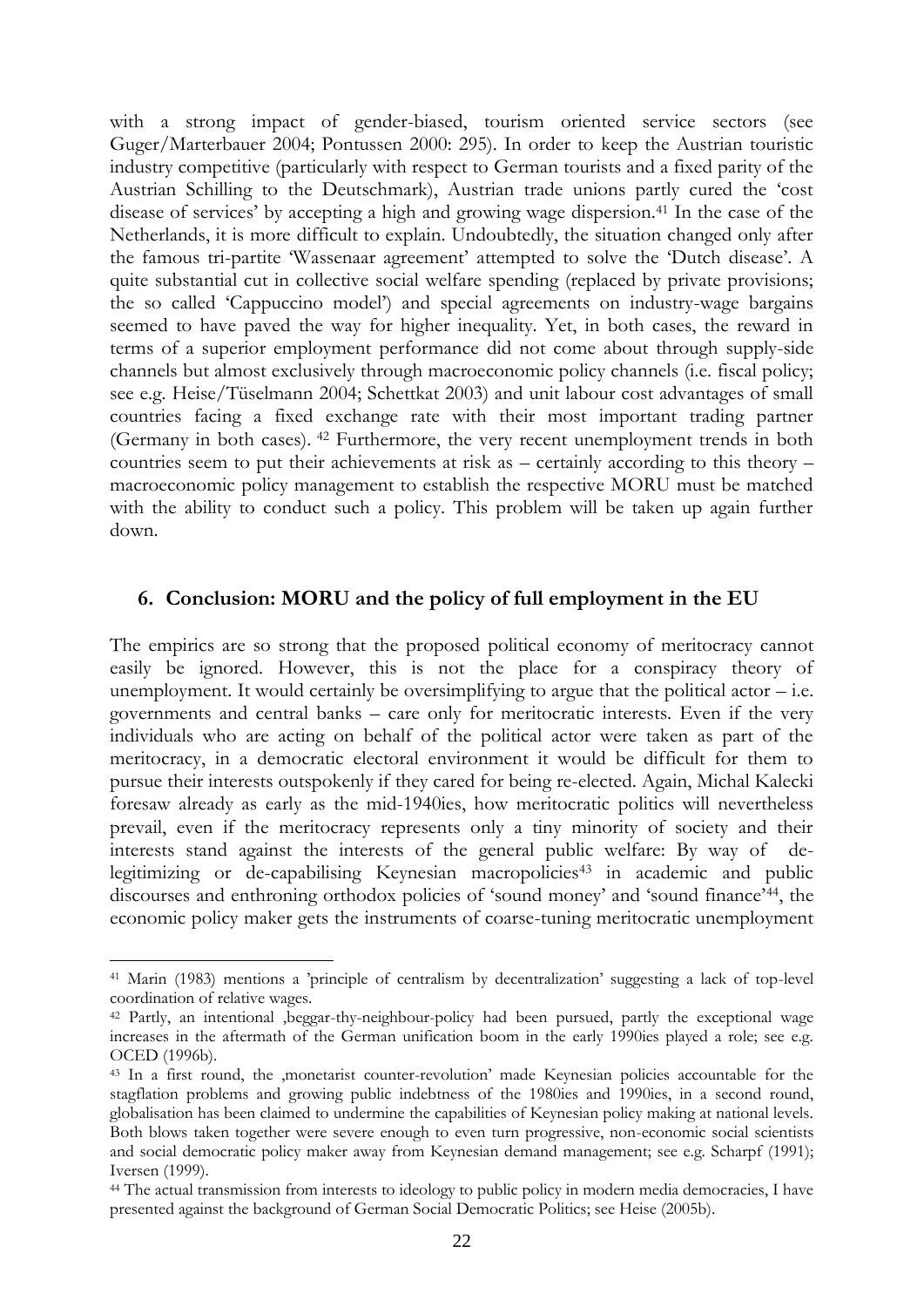at hand whether he is aware of it or not. By way of "under-cover, hidden" Keynesian macropolicies he, nevertheless, has instruments to fine-tune unemployment if the respective MORU is close at reach<sup>45</sup> – and academics fail to address the obvious discrepancies between outspokenly neo-liberal, supply-side advocates ('read my lips') and the very same having pursued a macropolicy which most closely resembles Keynesianism: the Reagan and George W. Busch administrations in the USA and the Thatcher administration in the UK! What seems to be a puzzle and can, therefore, only be addressed as "ironic", as has been done by Norbert Andel in his presidential speech to the International Institute of Public Economics<sup>46</sup>, is perfectly understandable in the context of a political economy of meritocracy.

What are the consequences of the political economy of meritocracy exposed above? Firstly, it is important to address the interests and hidden agenda involved. Quite as it was Mancur Olson"s approach, in order to let the public welfare prevail, distributional interests must be rejected and "distributional coalitions" abolished. This, however, is not as easy as it sounds because the meritocracy does not "seek its rents" through organisations that act as monopolies on markets but rather through elite pressure that monopolises public opinion ("pensée unique"). In such a state, only educating the public can work and a less uniform ideology of mass political parties (i.e. veritable "political competition") would help. Secondly, one may be tempted to think of reducing the inequality tolerance of society by, for instance, a collusion of those suffering most from the policy of meritocracy: the low skilled unemployed. However, this may turn out to be a politically very costly and probably uncontrollable path if it helps radical parties to settle and grow in the political spectrum. Thirdly, one might think of joining the continental, decentralised model by increasing the inequality elasticity of unemployment. However, there are also drawbacks to this solution: On the one hand, there seems to be a trade off between inequality and efficiency in terms of productivity growth. An egalitarian wage policy has, for instance, always served as "productivity whip" in Sweden and a productivity slowdown is alleged to have accompanied the good employment performance of the Netherlands (see Naastepad/Kleinknecht 2004; Kleinknecht 2003). On the other hand, dispersing the wage scale particularly at the low skilled end may reduce employer's incentives to train the workforce and can severely harm production systems that are based on vocational education (e.g. Germany; see Rogers Hollingsworth 2000: 284ff.). But most importantly, this solution is based on the capability of the political actor to use – although this will not necessarily be the announced policy – monetary and fiscal policy measures in order to fine

1

<sup>45</sup> Which is a very important part of the story as the political situation may easily become unstable if growing inequality (and poverty) would be paralleled with rising unemployment – remember the infamous "Toxteth riots" at the beginning of the Thatcher era when unemployment soared and inequality began to rise dramatically! The meritocracy has no interests in surpassing "its MORU". Again, the actual making of the policies must not necessarily be downright meritocratic, but may, for instance, come about by a 'pragmatic' monetary policy taking unemployment (or the 'output gap') in a symmetric way into consideration (i.e. the policy reaction function includes output gaps just as much as inflation gaps). This may explain why the monetary policy of the FED is typically regarded as more "pragmatic" than the monetary policy of the ECD or its forerunner, the Deutsche Bundesbank (see e.g. Fritsche et al. 2005 or Skilos 2004). On the other hand, the anti-inflation bias associated with "sound monetary policy" plays a crucial in role in keeping up pressure on inequality (directly and via unemployment; see e.g. Lippi 1999: 63ff.).

<sup>&</sup>lt;sup>46</sup>  $\mu$ It is ironic that in the same country where the counterrevolution against the keynesian revolution originated, the conservative government uses dept finance to an extent without any parallel in the time of peace" (Andel 1986: 11).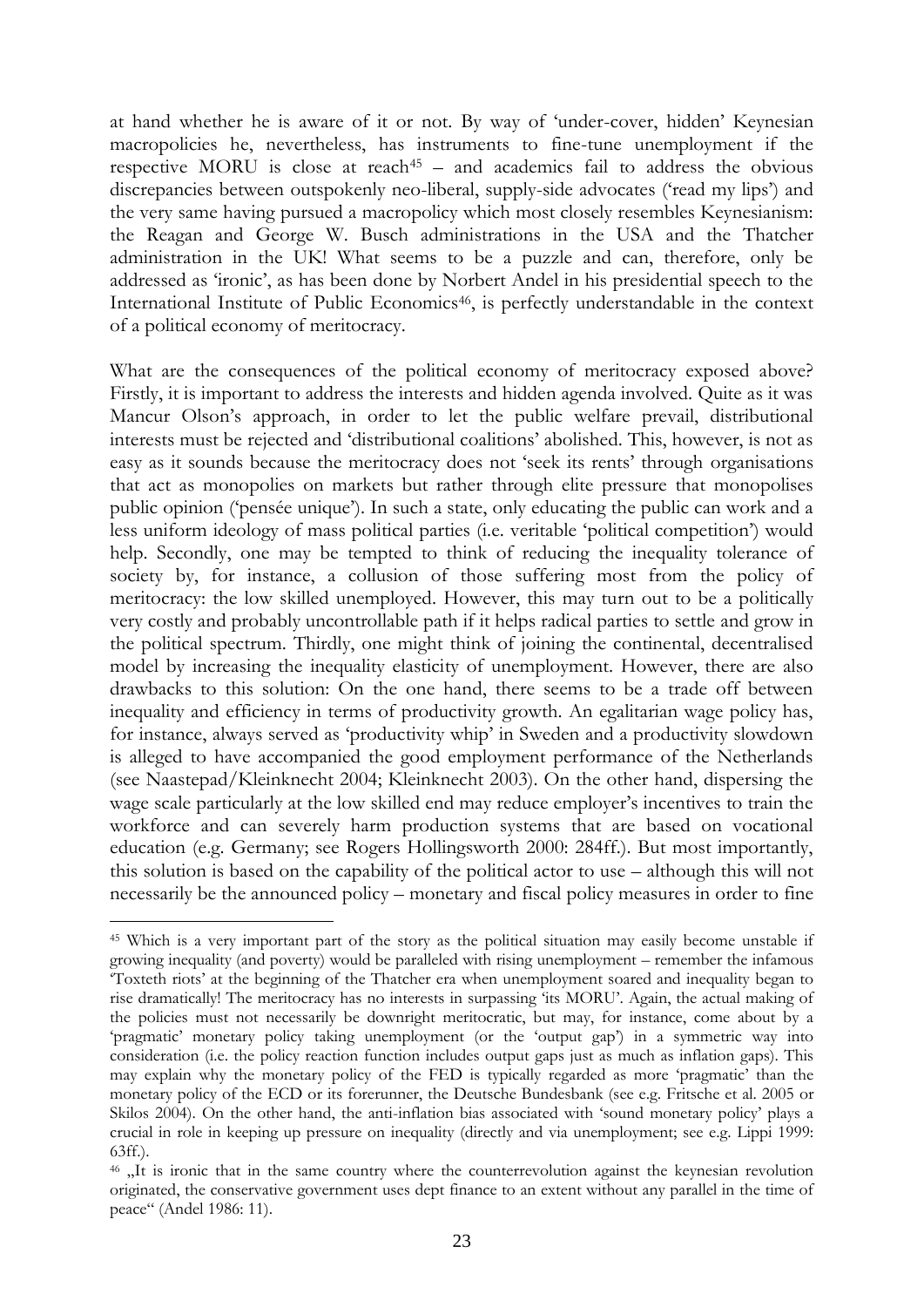tune the economy. If, albeit, governments have "tied their hands" to principles of "sound money" and "sound finance" not only ideologically but also institutionally – as is the case in the European Union with the independence of the European Central Bank and the establishment of the "Stability and Growth Pact" -, they may find it difficult to pursue the kind of expansionary macropolicy needed to reward growing wage dispersion and income inequality.

We have to face reality: in economic particulars, everything is directed towards the distribution of outcomes. This is the case in direct economic encounters on markets, this is also the case in societal encounters most directly through social policies and, of course, through economic policies in general. To believe, as Keynes seemed to have done, that there are "objective" economic policies based on the "correct" understanding of the "real economic world" and which are "functionally" addressed to cure economic problems (as the dentist cures tooth aches<sup>47</sup>) does not take into account that economic policy is embedded within a political system that has to accommodate divers interests. Mancur Olson (1996: 92) concluded a summing up of his theory in the following:

"The most important implication of the analysis, however, is that the only real solution is for societies to acquire a better understanding of economics and of the present argument. … No historical process that is understood is inevitable."

Despite my disagreement with Olson"s particular approach and my alternative way of looking at politico-economic matters, this general statement can certainly and wholeheartedly be embraced.

<sup>&</sup>lt;sup>47</sup> "But, chiefly, do not let us overestimate the importance of the economic problem, or sacrifice to its supposed necessities other matters of greater and more permanent significance. It should be a matter for specialists – like dentistry. If economists could manage to get themselves thought of as humble, competent people, on a level with dentists, that would be splendid" (Keynes 1930/1972: 332).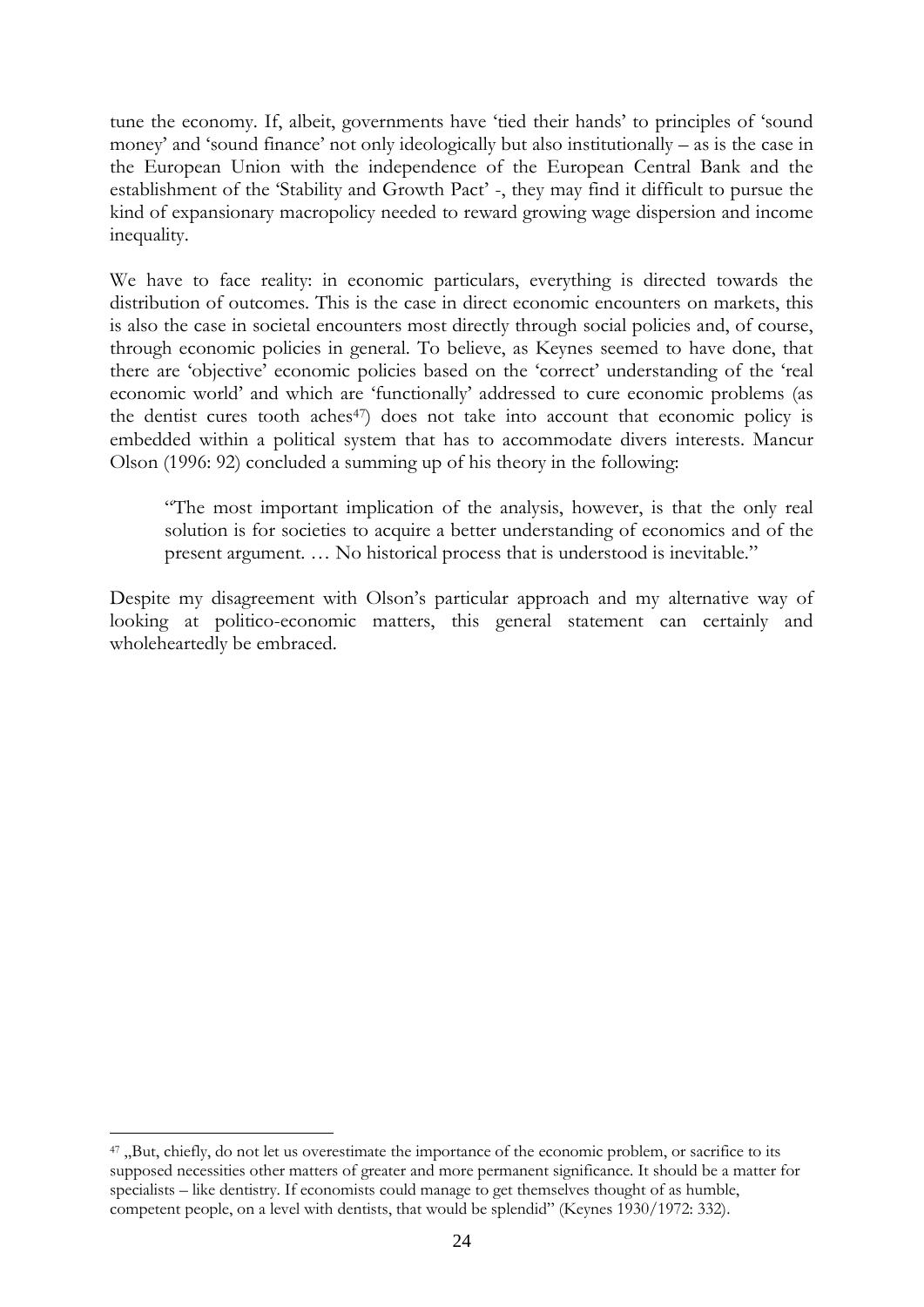## **Literature**

Albert, M.; Capitalisme contre Capitalisme, Paris 1991 (engl: Capitalism vs Capitalism, London 1993)

Alesina, A., Di Tella, R., MacCullock, R.; Inequality and Happiness: Are European and American Different? CEPR Discussion Paper No. 2877, 2001

Alexander, S.S.; Opposition to Deficit Spending for the Prevention of Unemployment; in: Metzler, L.A.; Essays in Honour of Alvin H. Hansen, New York 1948

Andel, N.; Changing Concepts of Public Debt in the History of Economic Thought; in: Herber, B.P. (ed.); Public Finance and Public Debt, Proceedings of the 40<sup>th</sup> Congress of the IIPF, Detroit 1986, pp.  $1 - 13$ 

Arestis, P., Sawyer, M.; Keynesian Economic Policies for the New Millennium; in: Economic Journal, Vol. 108, 1998, pp. 181 – 195

Baldwin, P.; The Politics of Social Solidarity: Class Bases of the European Welfare State, 1875 – 1975, Cambridge 1990

Barth, E., Zweimüller, J.; Relative Wages under Decentralized and Corporatist Bargaining Systems; in: Scandinavian Journal of Economics, Vol. 97, No.3, 1995, pp. 369 – 384

Belke, A.; Zur Politischen Ökonomie der Arbeitslosigkeit: Mancur Olson versus Insider-Outsider-Theorie; in: Zeitschrift für Wirtschaftspolitik, Jg. 46, 1997, pp. 243 – 274

Benabou, R.; Meritocracy, Redistribution, and the Size of the Pie; in: Arrows, J.K. (ed.); Meritocracy and Economic Inequality, Princeton 2000, pp. 317 - 339

Boddy, R., Crotty, J.; Class Conflict and Macropolicy: The Political Business Cycle; in: Review of Radical Political Economy, Vol. 7, No.1, 1974, pp.

Bowles, S., Edwards, R., Roosevelt, F.; Understanding Capitalism. Competition, Command, And Change, Oxford 2005

Bürklin, W. et al. (eds.); Eliten in Deutschland. Rekrutierung und Integration, Opladen 1997

Burniaux, J.-M. et al.; Income Distribution and Poverty in Selected OECD countries; OECD Economic Department Working Papers No. 189, 1998

Calmfors. L., Driffill, J.; Bargaining structure, corporatism and macroeconomic performance; in: Economic Policy, Vol. 6, 1988, pp. 13 – 61

Cornwall, J., Cornwall, W.; Power and Institutions in Macroeconomic Theory, Cambridge Centre of Economic and Public Policy Working Paper No. 02/05, Cambridge 2005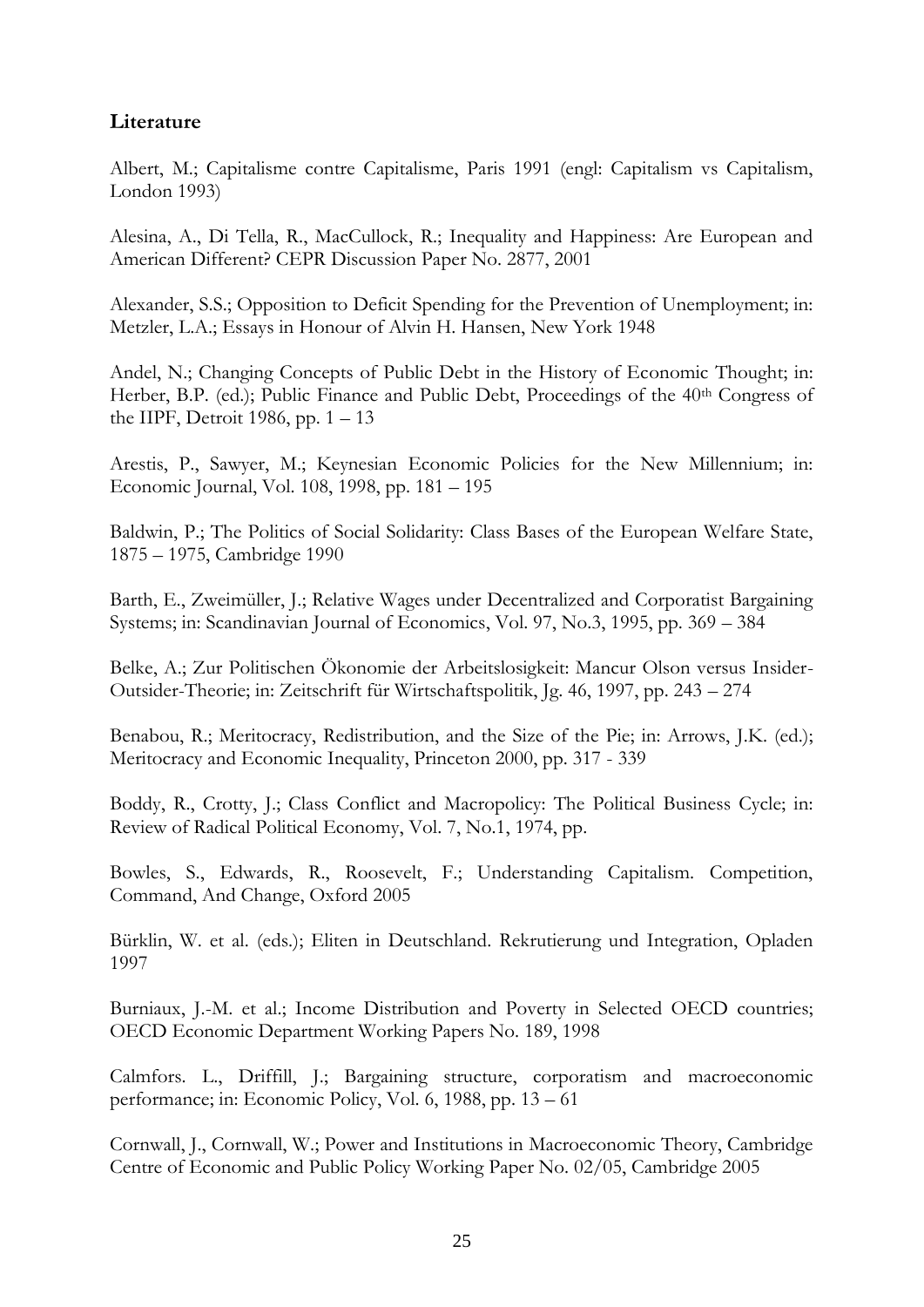Davis, St., Meyer, Chr.; Future Wealth, Cambridge (Mass.) 2000

Das, S.P.; New Perspectives on business cycles, Aldershot 1993

Delhey, J.; Inequality and Attitudes. Postcommunism, Western Capitalism and Beyond, WZB Discussion Paper FS III/99-403, 1999

Esping-Andersen, G.; The Three Worlds of Welfare Capitalism, Princeton 1990

Esping-Andersen, G.; Welfare States and the Economy; in: Smelser, N. J., Swedberg, R. (eds.); The Handbook of Economic Sociology, New York 1994, pp. 711 – 732

EU Commission, Employment in Europe 2003, Brussels 2004

Feiwel, G.; Reflections on Kalecki's Theory of Political Business Cycle; in: Kyklos, Vol. 27, 1974, pp.  $21 - 48$ 

Förster, M.F.; Trends and Driving Factors in Income Distribution and Poverty in the OECD Area; OECD Social Policies Studies Division, Labour Market and Social Policy Occasional Paper No. 42, 2000

Fontana Dictionary of Modern Thought; ed. by Alan Bullock, London 1977

Fritsche, U. et al.; Wirtschaftspolitische Regime westlicher Industrienationen. Unterschiede, Wachstumsperspektiven und wirtschaftspolitische Optionen in ausgewählten Ländern, Abschlussbericht eines Forschungsprojektes der Hans-Böckler-Stiftung, Berlin 2005 (unpublished manuscript)

Galbraith, J.K.; Dangerous Metaphor: The Fiction of the Labor Market; Public Policy Brief No. 36, The Jerome Levy Institute of Bard College, 1997

Galbraith, J.K.; Created Unequal. The Crisis in American Pay, New York 1998

Gelissen, J.; Worlds of Welfare, Worlds of consent? Public Opinion on Welfare States, Leiden/Boston 2002

Giersch, H., Paqué, K.-H., Schmieding, H.; The Fading Miracle: Four Decades of Market Economy in Germany, Cambridge 1992

Gilder, G.; Wealth and Poverty, London 1982

Golden, M., Lange, P., Wallerstein, M.; Union Centralization among Advanced Industrial Societies: An Empirical Study, 2002 ;<http://www.shelly.polisci.ucla.edu/data>

Guger, A., Marterbauer, M.; Die langfristige Entwicklung der Einkommensverteilung in Österreich; WiFo-Studie im Auftrag des Bundesministeriums für soziale Sicherheit, Generationen und Konsumentenschutz, Wien 2004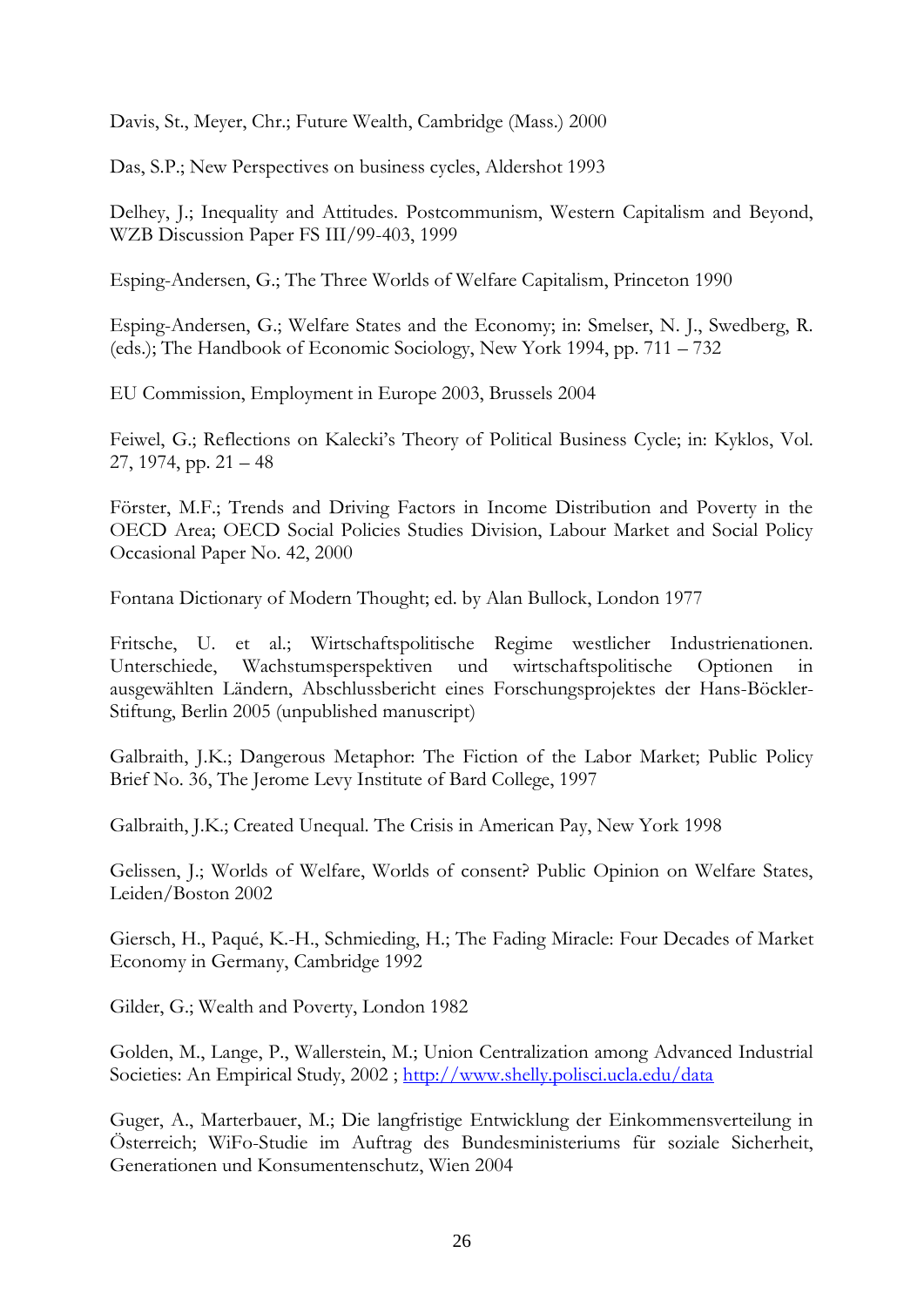Hall, P., Soskice, D. (eds.); Varieties of Capitalism: The Institutional Foundations of Comparative Advantage, Oxford 2001

Halpern, D.; A matter of respect; in: Prospect; Issue 112, July 2005, pp. 40 - 43

Hank, R.; Das Ende der Gleichheit oder Warum der Kapitalismus mehr Wettbewerb braucht, Frankfurt 2000

Harrison, B., Bluestone, B.; The Great U-Turn: Corporate Restructuring and the Polarizing of America, New York 1990

Heise, A.; Grenzen der Deregulierung. Institutioneller und struktureller Wandel in Großbritannien und Deutschland, Berlin 1999

Heise, A.; New Politics. Integrative Wirtschaftspolitik für das 21. Jahrhundert, Münster 2001

Heise, A.; Limitations to Keynesian demand management through monetary policy – whither Cartesian policy control, Working Papers on Economic Government No. 14, Hamburg University of Economics and Political Science, 2005a

Heise, A.; German Social Democratic Economic Politics in the light of agenda theory, in; Intervention – Journal of Economics, Vol. 2, No.2, 2005b (forthcoming)

Heise, A., Tüselmann, H.; Finanzpolitik zwischen Konsolidierung und Wachstum; in: WSI-Mitteilungen, Vol. 57, No.6, 2004, pp.

Henley, A.; Political Aspects of Full Employment: A Reassessment of Kalecki; in: Political Quarterly, Vol. 59, No.4, 1988, pp. 437 – 450

Henry, W.; In Defence of Elitism, 1995

Iversen, T.; Contested Economic Institutions. The Politics of Macroeconomics and Wage Bargaining in Advanced Democracies, Cambridge 1991

Iversen, T., Soskice, D.; Electoral System and the Politics of Coalition, Paper presented to the Conference of Europeanists, Chicago, March 2004

Jäntti, M., Jenkins, St.R.; Examining the impact of macro-economic conditions on income inequality; Working Paper of the Institute of Social and Economic Research, University of Essex No.17, 2001

Kalecki, M.; Political Aspects of Full Employment; in: Political Quarterly, Vol. 14, No.4, 1943, pp. 322 – 331; here cited after: Kalecki, M.; Collected Works of Michal Kalcki: Vol. I: Capitalism. Business Cycles and Full Employment, ed. by Jerzy Osiatynski, Oxford 1999, pp. 347 – 356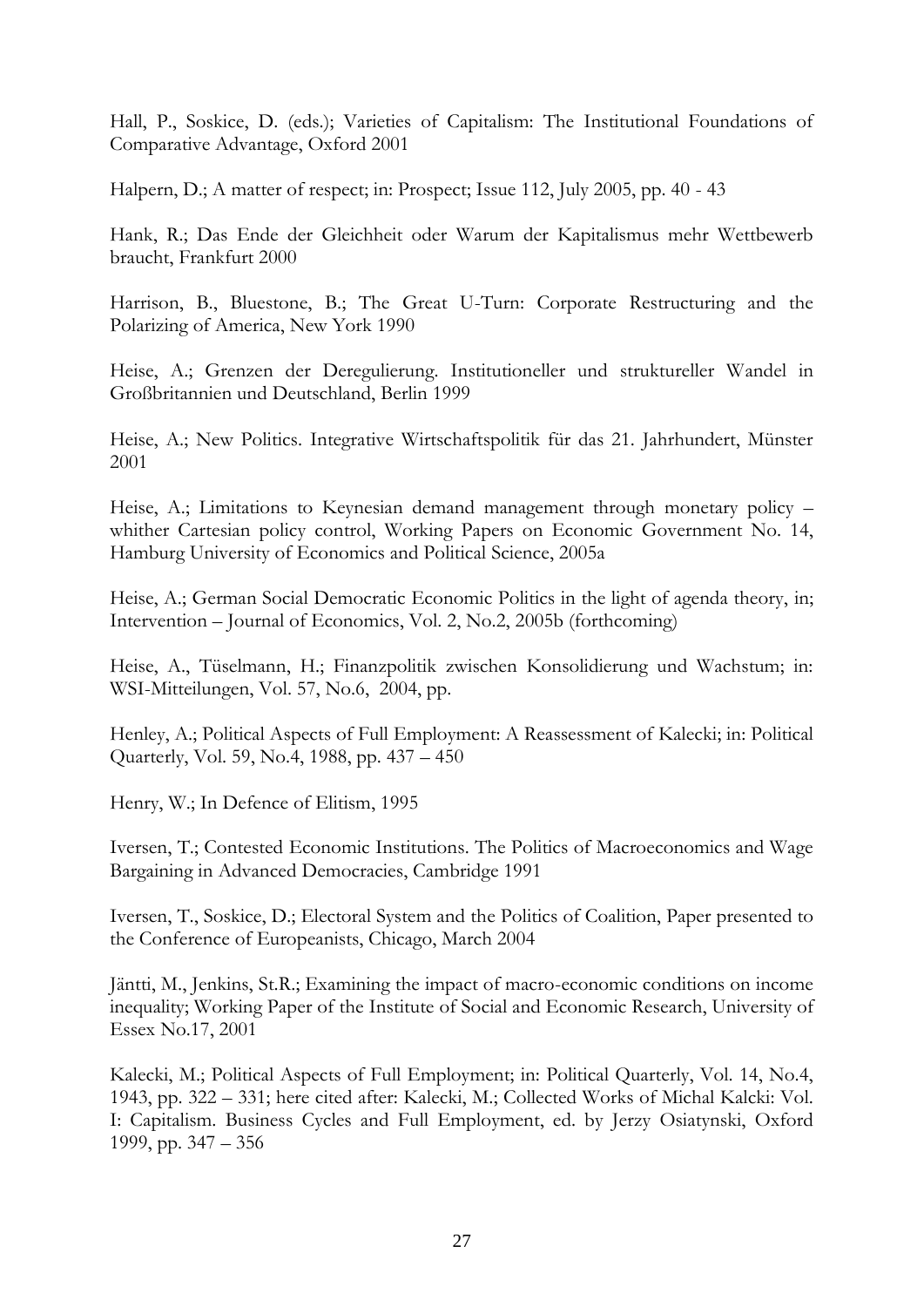Katz, L., Krueger, A.; The High-Pressure US Labour Market of the 1990s; in: Brookings Papers on Economic Activity, No.1, 1999, pp.  $1 - 87$ 

Kekes, J.; The Illusions of Egalitarianism, Ithaca 2003

Kenworthy, L., Pontussen, J.; Rising Inequality and the Politics of Redistribution in Affluent Countries, LIS Working Paper No. 400, 2005

Keynes, J.M.; Economic Possibilities for our Grandchildren; in: Nation and Athenaeum, 1930 reprinted in: Keynes, J.M.; The Collected Writings of John Maynard Keynes. Vol. 9: Essays in Persuasion, London 1972, pp. 321 – 332

Kleinknecht, A.; Causes of the Dutch job miracle: There is no free lunch; in: De Economist, Vol. 151, No.3, 2003, pp. 329 – 333

Kotz, D.M., McDonough, T., Reich, M. (eds.); Social Structures of Accumulation. The Political Economy of Growth and Crisis, Cambridge 1994

Kuznets, S.; Economic growth and income inequality; in: American Economic Review, Vol. 45, 1955, pp.  $1 - 28$ 

Lembruch, G.; Concertation and the Structure of Corporatist Networks; in: Goldthorpe, J. (ed.); Order and Conflict in Contemporary Capitalism, Oxford 1984, pp. 60 – 80

Lippi, F.; Central Bank Independence, Targets and Credibility, Cheltenham 1999

Machan, T.R. (ed.); Liberty and Equality, Washington 2002

Marglin, S., Schor, J.(eds.); The Golden Age of Capitalism, Oxford 1990

Marin, B.; Organising Interests by Interest Associations: Organizational Pre-requisites of Co-operation in Austria; in: International Political Science Review, Vol. 4, 1983, pp. 197 – 216

Moene, K.O., Wallerstein, M.; Egalitarian Wage Policies and Economic Performance; Paper presented at the annual meeting of the American Political Science Association, San Francisco, August 28 – September 1, 1996

Moran, T.P.; Bootstrapping the LIS: Statistical Inference and Patterns of Inequality in the Global North, LIS Working Paper No. 378, 2005

Naastepad, C.W.M., Kleinknecht, A.; The dutch productivity slowdown: The culprit at last?; in: Structural Change and Economic Dynamics, Vol. 15, 2004, pp. 137 – 163

Nordhaus, W.D.; The Political Business Cycle; in: Review of Economic Studies, Vol. 42, 1975, pp.  $169 - 190$ 

OECD, Employment Outlook 1996, Paris 1996a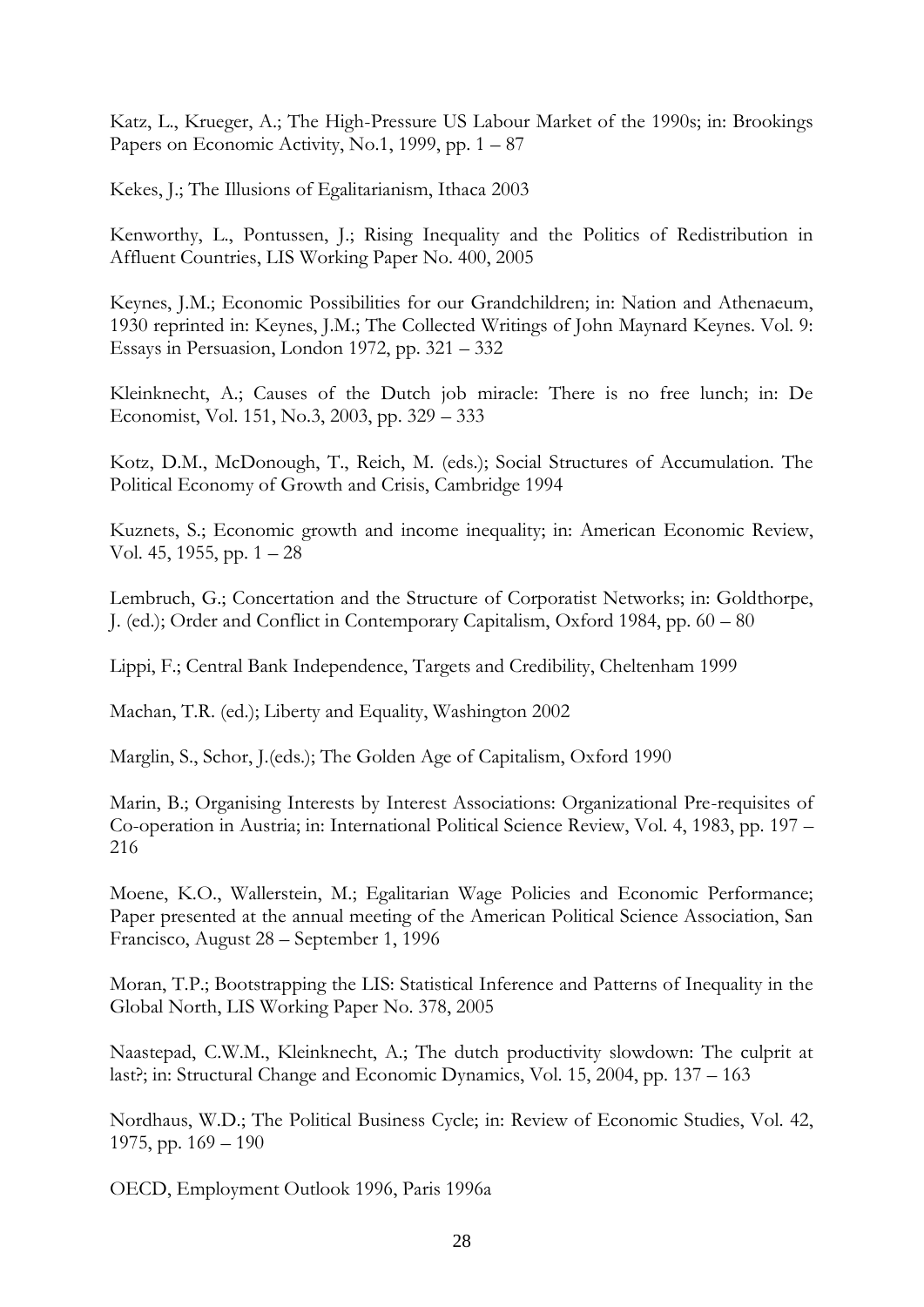OECD, Economic Surveys, 1995 – 1996, Paris 1996b

OECD, Employment Outlook 1994, Paris 1994

OECD, Employment Outlook 1997, Paris 1997

OECD, Employment Outlook 1999, Paris 1999

OECD, Employment Outlook 2005, Paris 2005

Okun, A.M.; The Political Economy of Prosperity, Washington 1970

Okun, A.M.; Equality and Efficiency. The Big Tradeoff, Washington 1975

Olson, M.; The Logic of Collective Action, Cambridge (Mass.) 1965

Olson, M.; The Rise and Decline of Nations, New Haven/ London 1982

Olson, M.; The varieties of Eurosclerosis: the rise and decline of nations since 1982; in: Crafts, N., Toniolo, G. (eds.); Economic Growth in Europe since 1945, Cambridge 1996, pp. 73 - 94

Paqué, K.-H.; Arbeitslosigkeit und Strukturwandel: Eine Interpretation von vier Dekaden westdeutscher Arbeitsmarktgeschichte; in: List-Forum, Bd. 21, H.2, 1995, pp. 112 – 118

Persson, T., Tabellini, G.; Is Inequality Harmful for Growth: Theory and Evidence, CEPR Discussion Paper No. 581, 1991

Pontussen, J.; Labor Market Institutions and Wage Distribution; in: Iversen, T., Pontussen, J., Soskice, D. (eds.); Unions, Employers, and Central Banks. Macroeconomic Coordination and Institutional Change in Social Market Economies, Cambridge 2000, pp.  $292 - 330$ 

Riese, H.; Theorie der Produktion und Einkommensverteilung; in: Kyklos, Vol. 34, 1981, pp. 540 - 562

Robinson, J.; Michal Kalecki: A Neglected Prophet; in: New York Review of Books, 4 March 1976

Rogers Hollingsworth, J.; Continuities and Changes in Social Systems of Production: The Cases of Japan, Germany, and the United States; in: Rogers Hollingsworth, J., Boyer, R. (eds.); Contemporary Capitalism. The Embeddedness of Institutions, Cambridge 2000, pp. 265 – 310

Ruysseveldt, J.v., Visser, J.; Contestation and state intervention forever? Industrial relations in France; in: Ruysseveldt, J.v., Visser, J. (eds.); Industrial Relations in Europe, London 1996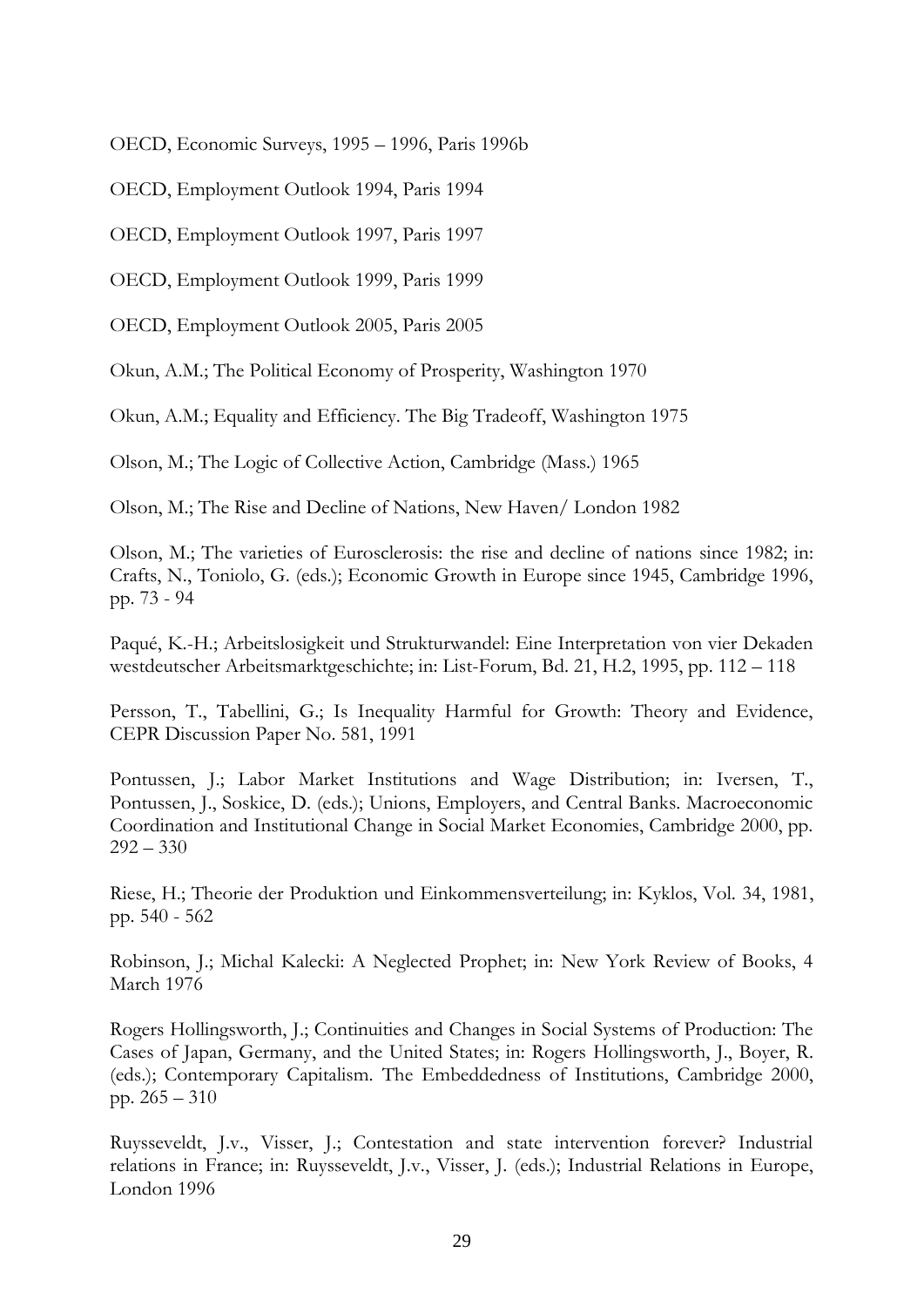Scharpf, F.W.; Crisis and Choice in European Social Democracy, Ithaca 1991

Schettkat, R.; Are institutional rigidities at the root of European unemployment?; in: Cambridge Journal of Economics, Vol. 27, 2003, pp. 771 - 787

Schettkat, R., Appelbaum, E.; The Importance of Labor Market Institutions for Economic Development; in: Gerlach, K., Schettkat, R. (eds.); Beiträge zur neukeynesianischen Makroökonomik, Berlin 1996, pp. 135 – 155

Siklos, P. L.; Central Bank Behaviour, the Institutional Framework, and Policy Regimes: Inflation versus Noninflation Targeting Countries; in: Contemporary Economic Policy, Vol. 22, No. 3, 2004, pp. 331 – 343

Smeeding, T.M.; Globalisation, Inequality and the Rich Countries of the G-20: Evidence from the Luxembourg Income Study (LIS); in: Gruen, D., O"Brien, T., Lawson, J. (eds.); Globalisation, Living Standards and Inequality, proceedings from the annual conference of the Reserve Bank of Australia Economic Department held in Sydney on 27 – 29 May 2002, pp. 179 - 206

Soskice, D.; Divergent production regimes: coordinated and uncoordinated market economies in the 1980s and 1990s; in: Kitschelt, H. et al. (eds.); Continuity and Change in Contemporary Capitalism, Cambridge 1999, pp. 101 - 134

Sraffa, P.; Production of Commodities by Means of Commodities, Cambridge 1960

Thelen, K.; Why German employers cannot bring themselves to dismantle the German model; in: Iversen, T., Pontussen, J., Soskice, D. (eds.); Unions, Employers, and Central Banks. Macroeconomic Coordination and Institutional Change in Social Market Economies, Cambridge 2000, pp. 138 - 159

Thurow, L.; The Income Distribution as a Pure Public Good; in: Quarterly Journal of Economics, Vol. 83, 1971, pp. 327 – 336

Volscho, T.W.; Income Distribution in 14 OECD Nations, 1967 – 2000: Evidence from the Luxembourg Income Study, LIS Working Paper No. 386, 2004

Western, B., Beckett, K.; How Unregulated is the US Labor Market? The Penal System as a Labor Market Institution; in: American Journal of Sociology, Vol. 104, No.4, 1999, pp.  $46 - 76$ 

Young, M.; The Rise of Meritocracy 1870 – 2033, London 1958

Zweimüller, J., Barth, E.; Bargaining structure, wage determination, and wage dispersion in 6 OECD countries; in: Kyklos, Vol. 47, 1994, pp. 81 - 93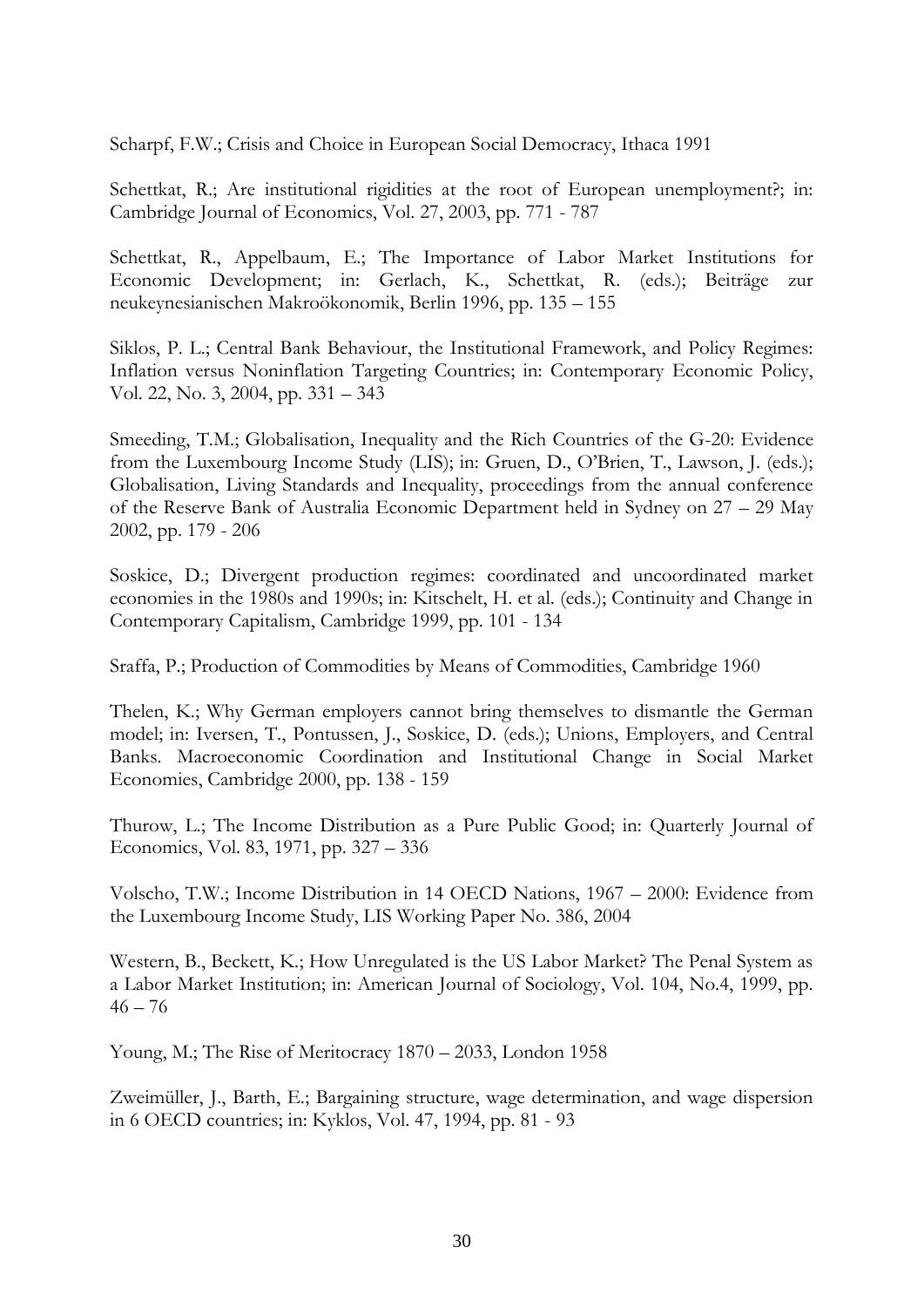|                                 | P75/P25-ratio |
|---------------------------------|---------------|
| $\ensuremath{\text{NL}}\xspace$ | 1.67          |
| ${\rm DK}$                      |               |
| Ger                             | 1.67          |
| <b>SWE</b>                      | 1.44          |
| $\rm{NOR}$                      |               |
| $\mathbf{F}$                    | 1.76          |
| $\, {\bf B}$                    | 1.56          |
| $\rm I$                         |               |
| <b>USA</b>                      | 2.32          |
| UK                              | 1.95          |
| NZ                              |               |
| AUS                             | 1.78          |
| $\mathbf{A}$                    | 1.70          |
| <b>CAN</b>                      | -             |

Apendix 1: P75/P25-ratios at the end of 1990ies

Note: - : no data available.

Source: OECD Labour Force Statistics Data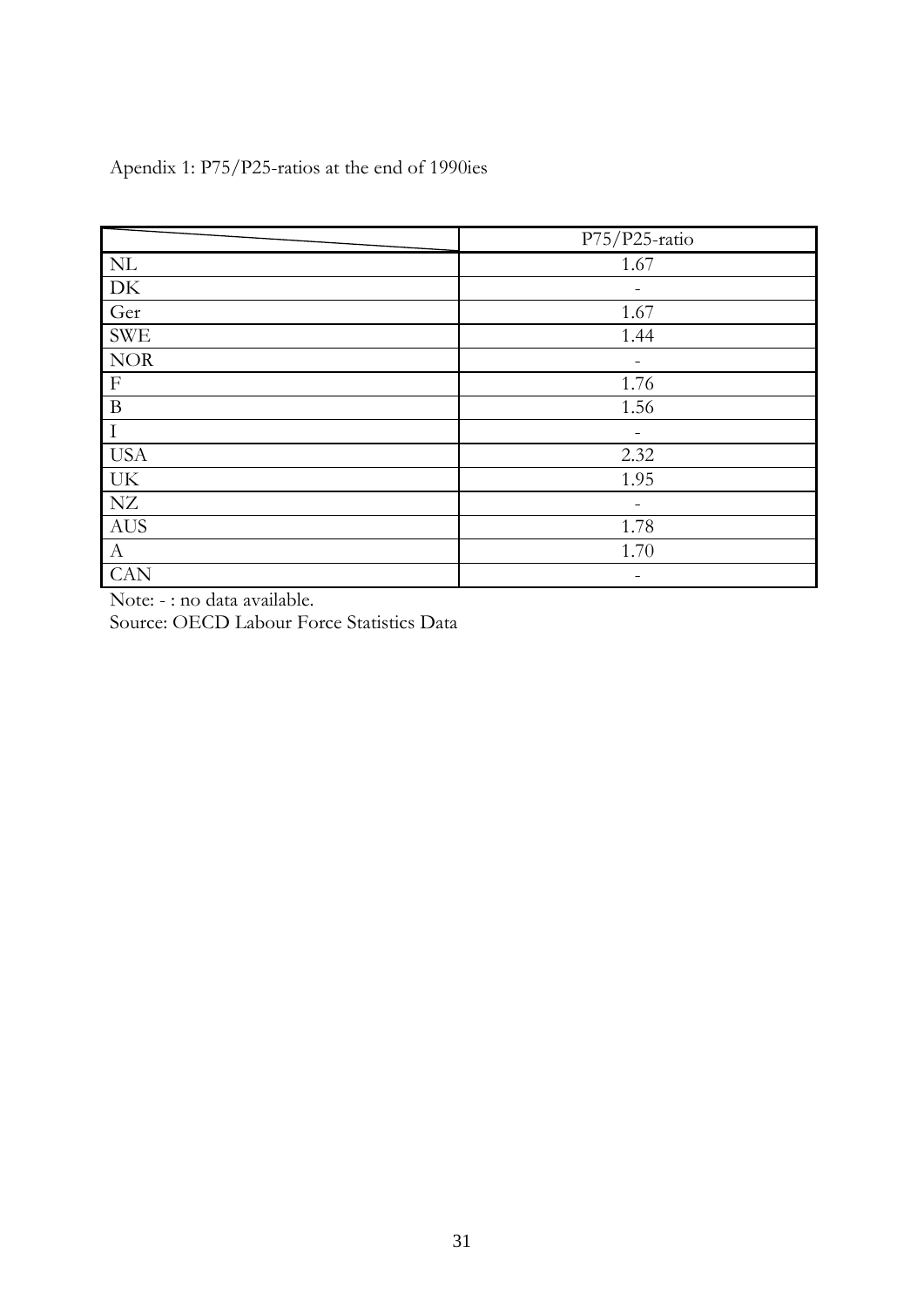### Appendix 2: Earnings Documentation

### **Australia**

**Definition**: Gross weekly earnings in main job (all jobs prior to 1988) of full-time employees.

**Source**: Household survey (annual supplement, usually in August, to monthly labour force survey).

**Publication/data provider**: Australian Bureau of Statistics, *Weekly Earnings of Employees (Distribution)*.

**Workers not covered**: No exclusions.

**Note**: The data refer to the most recent pay period prior to the interview. Earnings deciles are Secretariat interpolations of the published data on the distribution of employees by earnings class.

### **Austria**

**Definition**: Gross daily earnings, standardised to a monthly basis, taking into account the recorded number of days of insurance contributions (excluding civil servants).

**Source**: Social security data.

**Publication/data provider**: Austrian Central Statistical Office.

**Workers not covered**: Most civil servants and all apprentices.

**Note**: The figures include special payments such as holiday and Christmas remuneration. Earnings above the ceiling for social insurance contributions are recorded at the level of that ceiling, precluding the calculation of D9 for certain years.

### **Belgium**

**Definition**: Gross weekly earnings of full-time workers (including civil servants).

**Source**: Social security data.

**Publication/data provider**: Belgium Institut national d"assurance maladie-invalidité (INAMI).

**Workers not covered**: No exclusions.

**Note**: Earnings deciles are Secretariat interpolations of the provided data on earnings distribution. Earnings above the ceiling for social insurance contributions are recorded at the level of that ceiling, precluding the calculation of D9 for certain years.

### **Canada**

**Definition**: Gross annual earnings of full-time, full-year workers.

**Source**: Household survey (*Survey of Consumer Finances*).

**Publication/data provider**: Analytical Studies Branch, Statistics Canada.

**Workers not covered**: No exclusions.

**Note**: Special adjustments have been made to improve coverage and comparability between the years shown.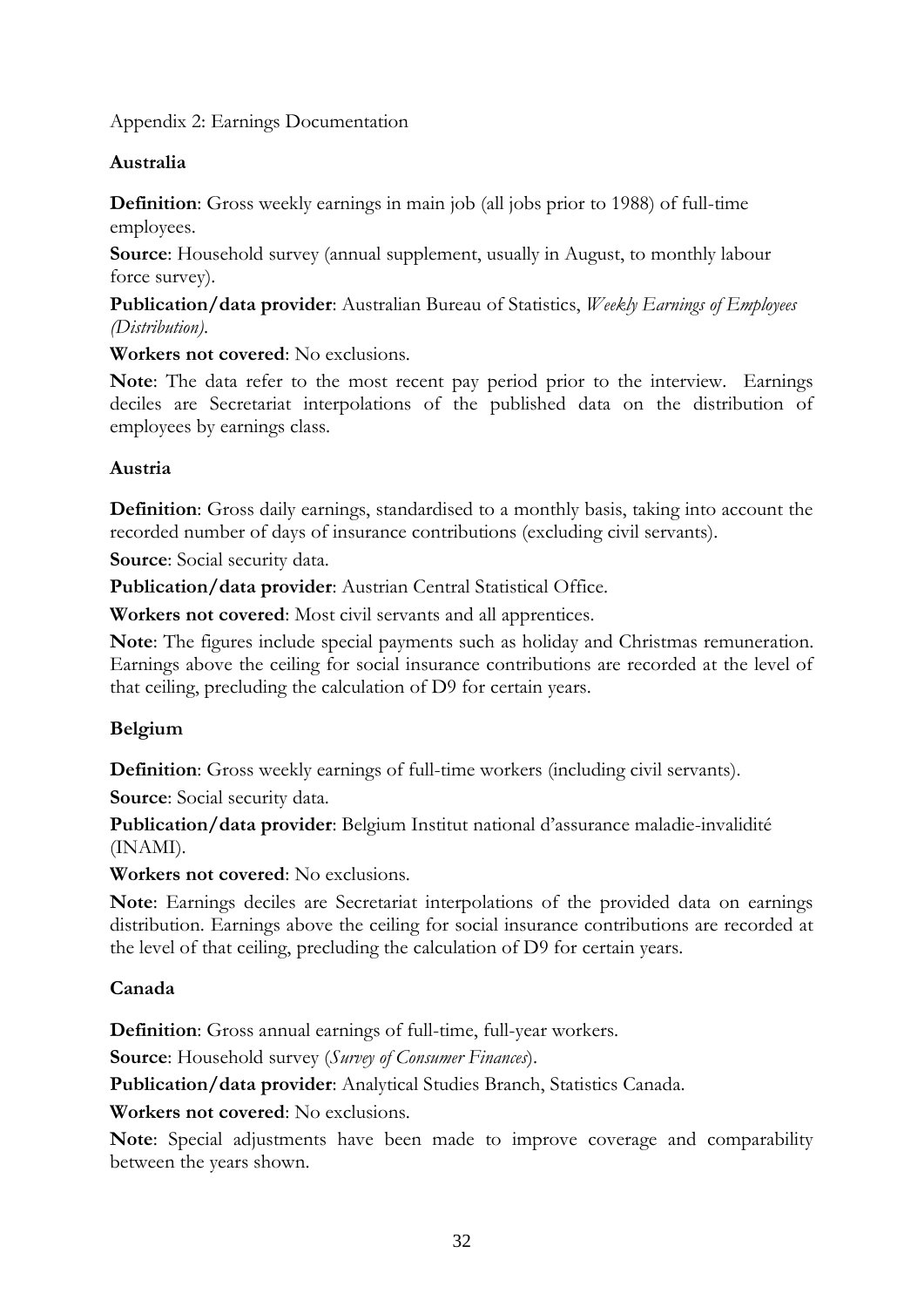## **Denmark**

**Definition**: Gross hourly earnings.

**Source**: Tax registers (annual earnings data) and social security data (hours worked).

**Publication/data provider**: The data were supplied by Professor Niels Westergård-Nielsen, Centre for Labour Economics, Aarhus Business School.

**Workers not covered**: Workers with wage rates lower than 80 per cent of the minimum wage.

**Note**: The data are derived from annual wage-income (including all types of taxable wageincome) recorded in tax registers, divided by actual hours worked, as recorded in a supplementary pension scheme register.

## **France**

**Definition**: Net annual earnings of full-time, full-year workers.

**Source**: Salary records of enterprises. (*Déclarations Annuelles des Données Sociales*).

**Publication/data provider**: Institut national de la statistique et des études économiques (INSEE), *Séries longues sur les salaires*.

**Workers not covered**: Agricultural and general government workers.

**Note**: The data are adjusted for annual hours worked to represent full-year equivalent earnings. The data for 1981, 1983, and 1990 are estimations by INSEE. Earnings are net of employee social security contributions but not of income tax.

# **Germany (western Germany)**

**Definition**: Gross monthly earnings of full-time workers.

**Source**: Household survey (German Socio-Economic Panel).

**Publication/data provider**: Secretariat calculations.

**Workers not covered**: Apprentices.

**Note**: Data include 1/12 of supplementary payments comprising 13th month pay, 14th month pay, holiday allowances and Christmas allowances.

# **Italy**

**Definition**: Gross monthly earnings of full-time employees.

**Source**: Social security data collected by the Instituto Nazionale de Previdenza Sociale (INPS).

**Publication/data provider**: Data provided by Claudia Villosio, Ricerche e Progetti, Torino, based on the INPS Panel Dataset.

**Workers not covered**: Agricultural and general government workers.

## **Netherlands**

**Definition**: Annual earnings of full-time, full-year equivalent workers. **Source**: Enterprise survey (*Survey of Earnings*).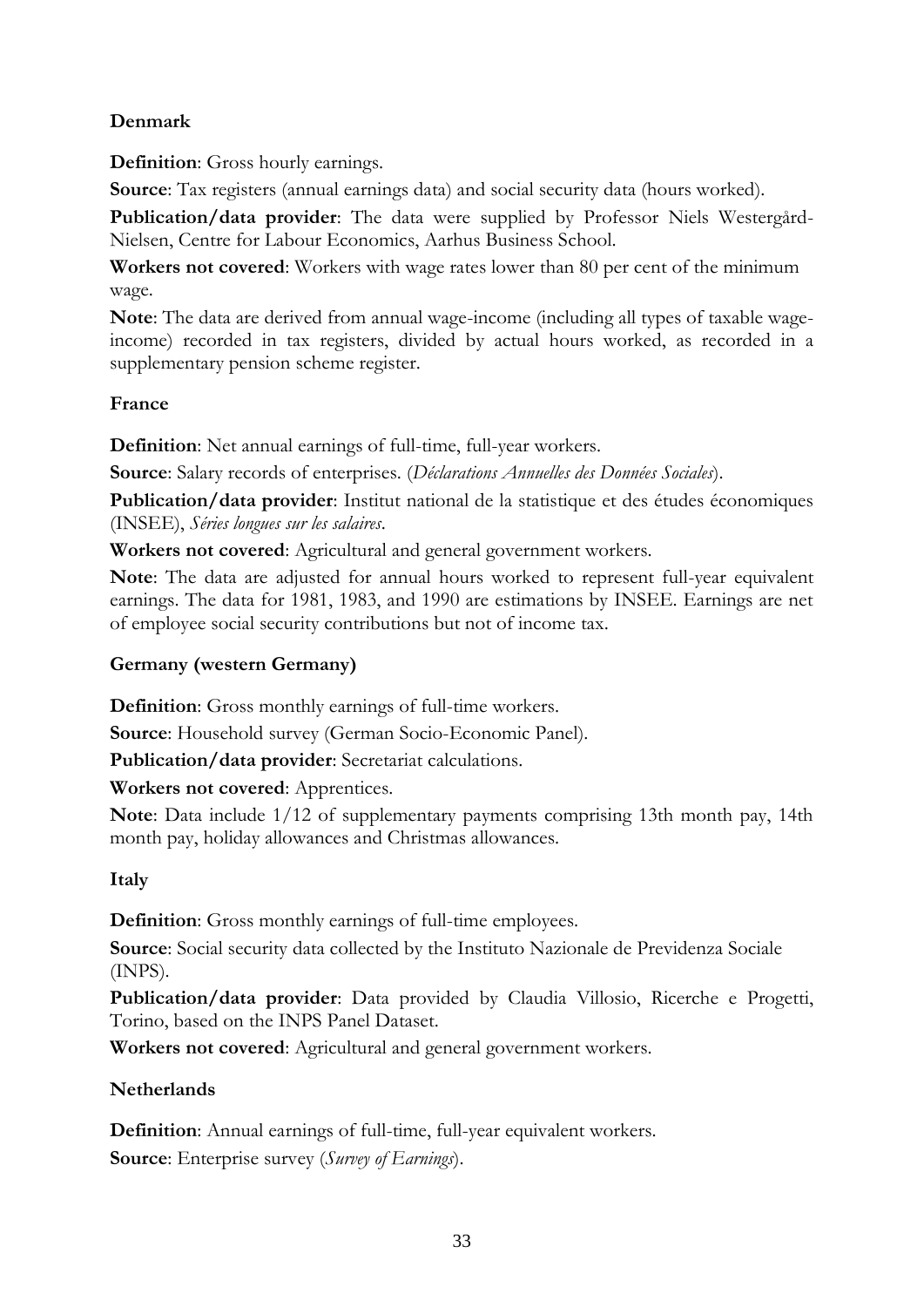**Publication/data provider**: Sociaal-Economische Maandstatistiek, Dutch Central Bureau of Statistics.

### **Workers not covered**: No exclusions.

**Note**: Earnings deciles are Secretariat interpolations of the published data on the distribution of employees by earnings class. Occasional payments (overtime, holiday, etc.) are included.

### **Norway**

### **Definition**: Hourly wages.

**Source**: Household survey (*Norwegian Level of Living Surveys*), 1980, 1983, 1987 and 1990.

**Publication/data provider**: The data and decile calculations were provided by Erling Barth and Halvor Mehlum, Institute for Social Research, Oslo.

### **Workers not covered**: No exclusions.

**Note**: For workers not paid by the hour, their weekly or monthly wages are divided by the corresponding number of hours worked. Observations of less than 25 and more than 1 000 kroner per hour (in 1991 prices) are excluded. Age limits are 19 to 55 years.

### **New Zealand**

**Definition**: Usual gross weekly earnings of full-time employees.

**Source**: Household survey (*Household Economic Survey*).

**Publication/data provider**: Estimates provided by the New Zealand Department of Labour.

**Workers not covered**: No exclusions.

**Note**: Non-regular payments are included.

### **Sweden**

**Definition**: Gross annual earnings of full-year, full-time workers.

**Source**: Household survey *(Income Distribution Survey*).

**Publication/data provider**: Statistics Sweden.

**Workers not covered**: No exclusions.

**Note**: New basis, consistent with 1991 change in tax base and spliced onto old series prior to 1989.

### **United Kingdom**

**Definition**: Gross weekly earnings of all full-time workers (i.e. on adult or junior rates of pay).

**Source**: Enterprise survey (*New Earnings Survey*).

**Publication/data provider**: (former) U.K. Department of Employment.

**Workers not covered**: No exclusions.

**Note**: The data refer to employees whose pay was not affected by absence and include overtime and other supplementary payments.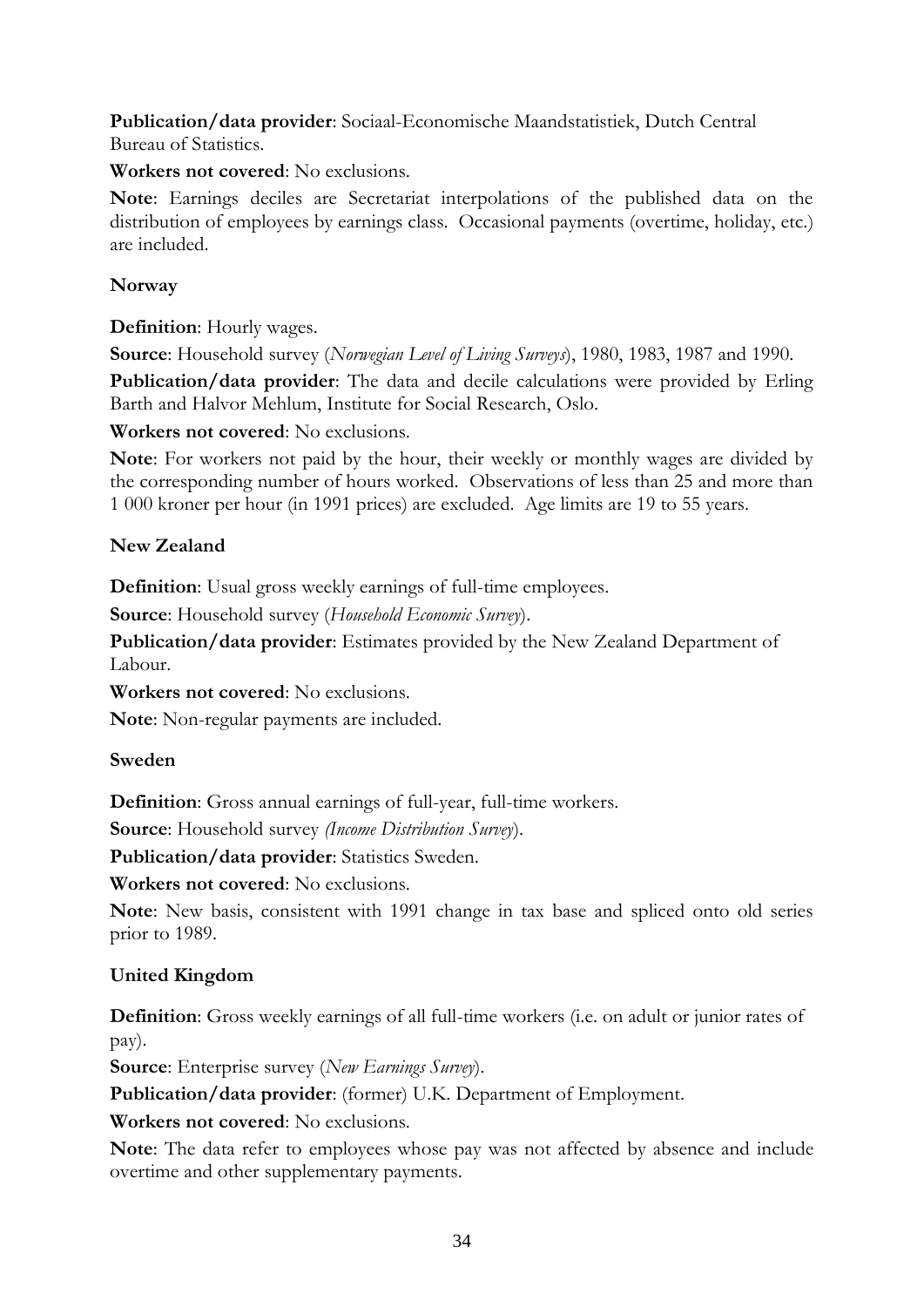### **United States**

**Definition**: Gross usual weekly earnings of full-time workers aged 16 and over.

**Source**: Household survey (*Current Population Survey*).

**Publication/data provider**: U.S. Bureau of Labor Statistics.

**Workers not covered**: No exclusions.

**Note**: Earnings deciles are Secretariat interpolations of the unpublished BLS tabulations of the distribution of employees by earnings class.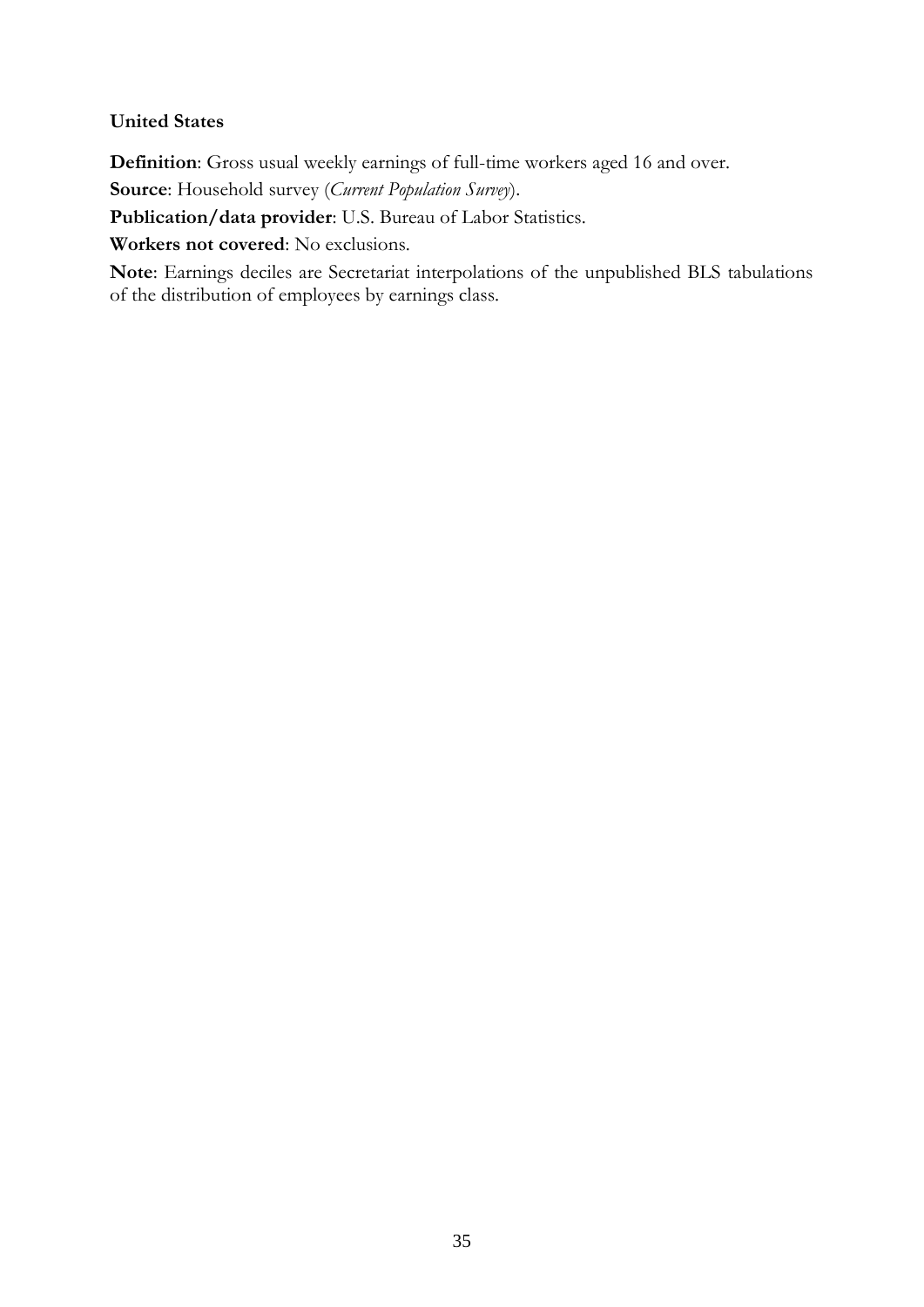# **Bisher erschienene Arbeitspapiere**

Nr. 1 Arne Heise: EMU, Coordinanted Macroeconomic Policies and a Boost to Employment in the European Union, September 2002

Nr. 2 Arne Heise: Makroökonomisches Economic Governance: Makro-Dialoge auf nationaler und EU-Ebene, Februar 2002

Nr. 3 Arne Heise: Das Ende der Sozialdemokratie? Konstruktiv-kritische Anmerkungen zu einer dramatischen Entwicklung, Mai 2003

Nr. 4 Arne Heise: Optimale Verschuldung, Konsolidierungstrajektorien und Makroeffekte, Oktober 2003

Nr. 5 Arne Heise: Polit-ökonomische Betrachtung zur Sozialdemokratie. Die Wirtschaftspolitik der "Neuen Mitte' im Lichte von Public Choice- und Agenda-Theorie, November 2003

Nr. 6 Arvid Kaiser: Finanzielle Selbstbeteiligung in der Gesundheitsversorgung, Dezember 2003

Nr. 7 Arne Heise: Deutsche Finanzpolitik zwischen Wachstum und Konsolidierung, März 2004

Nr. 8 Leonhard Hajen: Steuerung über Preise erfordert Stewardship, April 2004

Nr. 9 Wulf Damkowski/ Anke Rösener: Good Governance auf der lokalen Ebene, Juni 2004

Nr. 10 Anke Rösner/ Wulf Damkowski: Gender Controlling in der Kommunalverwaltung, Juni 2004

Nr. 11 Arne Heise: The Economic Policies of German, Third Wayism' in the Light of Agenda Theory, October 2004

Nr. 12 Sybille Raasch: Antidiskriminierungsgesetze: Zum Umsetzungsstand der neuen EU-Antidiskriminierungsrichtlinien in Deutschland**,** Dezember 2004

Nr. 13 Leonhard Hajen: Präventionsgesetz im Interessenkonflikt zwischen Bund, Ländern und Sozialversicherung, Dezember 2004

Nr. 14 Arne Heise: Limitations to Keynesian Demand Management through monetary policy – whither Cartesian policy control, December 2004